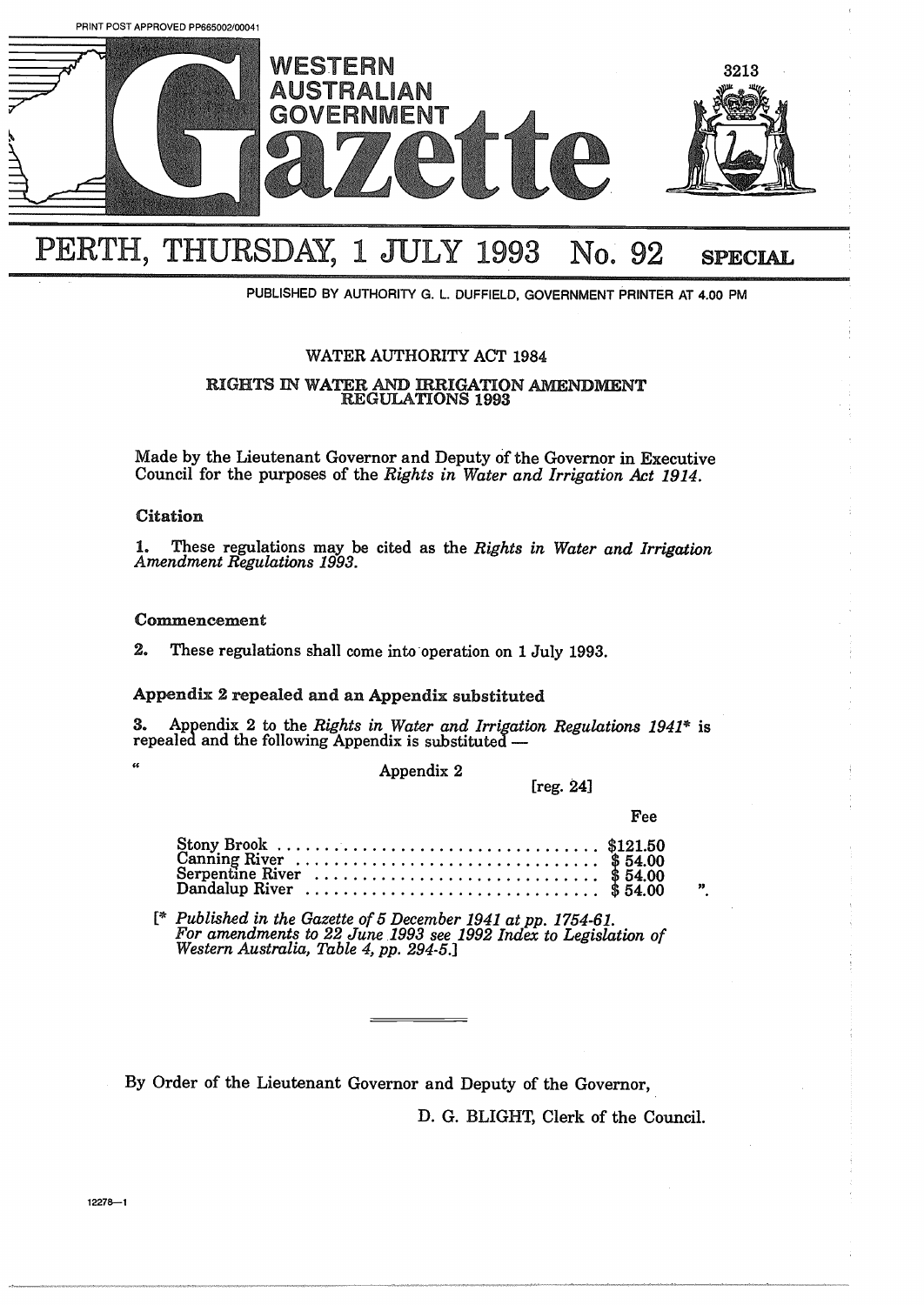#### WATER AUTHORITY ACT 1984

# RIGHTS IN WATER AND IRRIGATION CONSTRUCTION AND ALTERATION OF WELLS) AMENDMENT REGULATIONS (NO. 2) 1993

Made by the Lieutenant Governor and Deputy of the Governor in Executive Council for the purposes of the *Rights in Water and Irrigation Act 1914.*

#### **Citation**

**1.** These regulations may be cited as the *Rights in Water and Irrigation*<br>Construction and Alteration of Wells) Amendment Regulations (No. 2) 1993.

#### Commencement

2. These regulations come into operation on <sup>1</sup> July 1993.

#### Schedule 2 amended

3. Schedule 2 to the *Rights in Water and Irrigation Construction and Alteration of Wells Regulations 1963\** is amended by deleting "\$7.50" and substituting the following -

- $\alpha$ \$8.00
	- **[\*** *Published in the Gazette of <sup>15</sup> May 1963 at pp. 1297-1305. For amendments to 22 June 1993 see 1992 Index to Legislation of Western Australia, Table 4, pp. 293-4.]*

By Order of the Lieutenant Governor and Deputy of the Governor,

D. G. BLIGHT, Clerk of the Council.

#### WATER AUTHORITY ACT 1984

# WATER AUTHORITY (CHARGES) AMENDMENT BY-LAWS 1993

Made by the Water Authority of Western Australia with the approval of the Minister for Water Resources.

## Citation

1. These by-laws may be cited as the *Water Authority Charges Amendment By-laws 1993.*

#### Principal by-laws

2. In these by-laws the *Water Authority Charges By-laws 1987\** are referred to as the principal by-laws.

**[\*** *Published in the Gazette of <sup>14</sup> July 1987 at pp. 2658-72. For amendments to 29 June 1993 see 1992 Index to Legislation of Western Australia, Table 4, pp.300-302.]*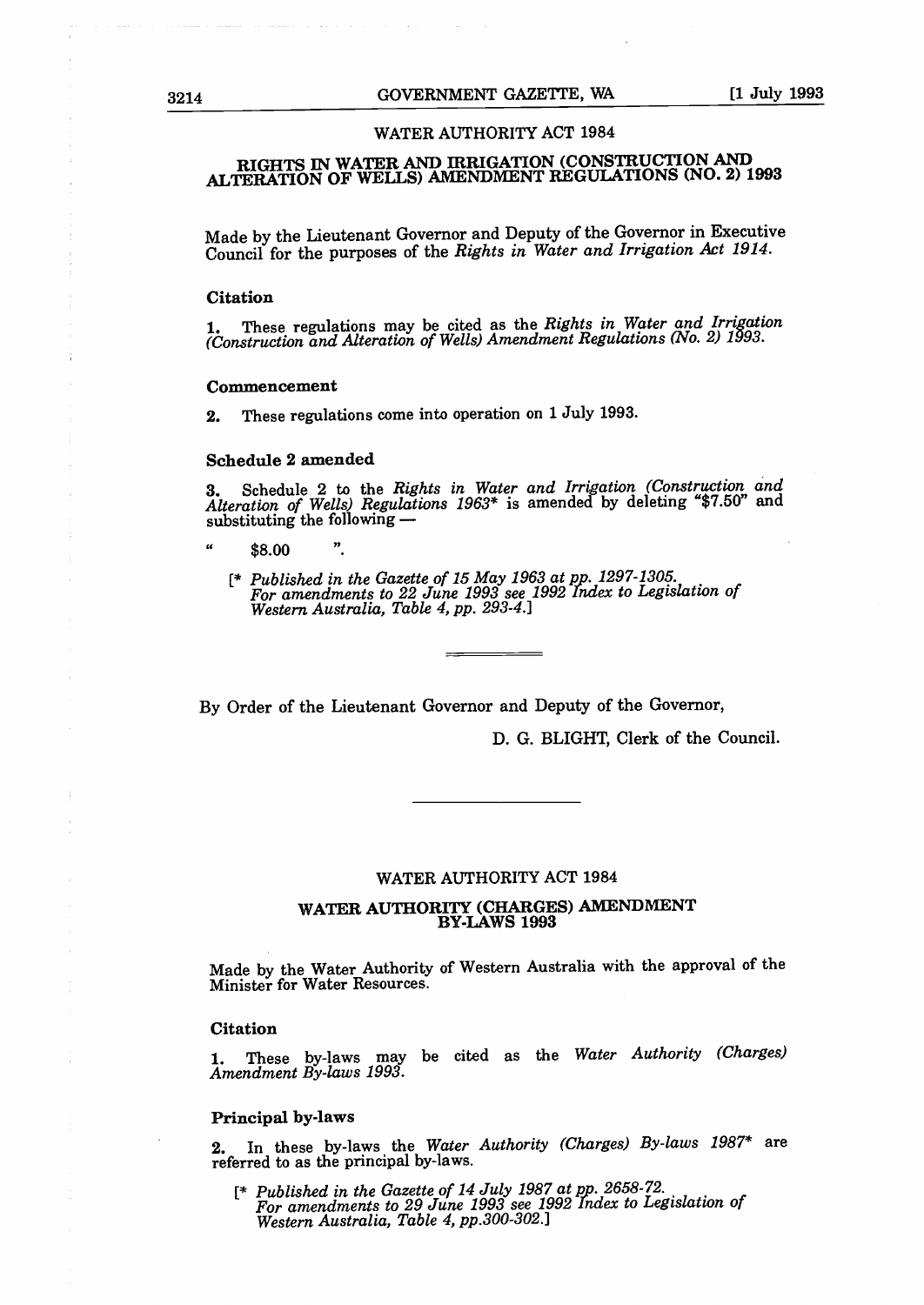#### By-law 2 amended

 $3.$  By-law 2 (1) of the principal by-laws is amended in the definition of "Government trading organization" by inserting, in the appropriat alphabetical positions, the following organizations -

- Metropolitan Cemeteries Board established under the *Cemeteries Act 1986;*
- $\epsilon$ Western Australian Development Corporation - established by the *Western Australian Development Corporation Act 1983;* ":
- $\alpha$ Western Australian Land Authority - established by the Western *Australian Land Authority Act 1992;*

#### By-law 3A amended

4. By-law 3A of the principal by-laws is amended by deleting "until a general valuation of that land" and substituting the following

until the commencement of the next rating year

# By-law 18A inserted

 $\epsilon$ 

5. After by-law <sup>18</sup> of the principal by-laws the following by-law is inserted  $-$ 

#### Concessional metropolitan quantity charge

18A.  $(1)$  In this by-law, "eligible pensioner" has the same meaning as in section 3 (1) of the *Rates* and *Charges (Rebates and Deferments Act 1992.*

2 Notwithstanding any other provisions of these by-laws a person who is liable to pay a charge under item <sup>1</sup> or 2 of Part <sup>3</sup> of Division <sup>1</sup> of Schedule <sup>1</sup> in respect of land in the metropolitan area shall be allowed a concession under this by-law in respect of that charge if  $-$ 

- $(a)$  at the time the account is issued, or at the time the payment is made, that person satisfies the Authority that he is an eligible pensioner;
- $\lambda$  subject to sub-bylaw  $(3)$ , the land is occupied by the eligible pensioner referred to in paragraph (a), whether or not the land is also occupied by any other person;
- c he is not liable for the payment of any amount due in respect of a charge assessed according to the quantity of water supplied to that or any other land during a period that commenced before the period to which the concession relates;
- (d) he has not been allowed a concession under this by-law in respect of water supplied to any other land except where the portions of the periods to which the concessions relate do not, to any extent, coincide; and
- (e) payment is made in full of the total amount of the charge within <sup>3</sup> months after the giving of the account for that charge.

3 The concession to be allowed under this by-law in respect of a charge under item <sup>1</sup> or 2 of Part <sup>3</sup> of Division <sup>1</sup> of Schedule <sup>1</sup> is 50% of the amount assessed in respect of water supplied up to l5OkL, where the land concerned is in the metropolitan area.

4 <sup>A</sup> person who, in connection with or for the purpose of being allowed a concession under this by-law, gives information that he knows or has reasonable cause to be'ieve to be false or misleading in any material respect commits an offence.

Penalty; \$1 000.

99,

33

 $\mathbf{v}$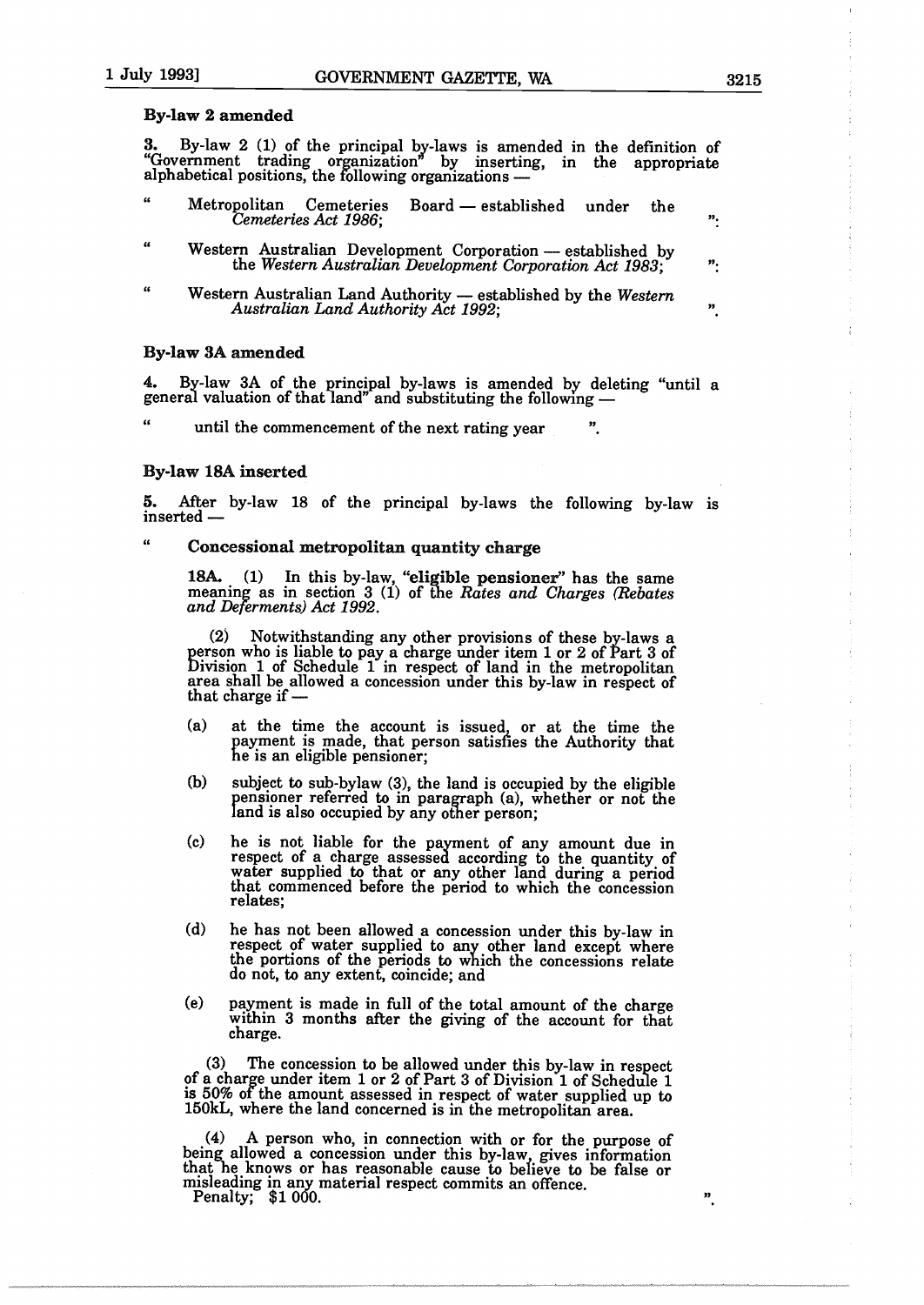# Part 2, Division 3 inserted

6. After Part 2, Division <sup>2</sup> of the principal by-laws the following Division is inserted -

Division 3 - Water charges for commercial metropolitan property

Metropolitan non-residential property water supply charges for 1993/94 year

 $20A.$  (1) In this Division -

"formula" means the formula set out in Schedule 1, Division 1, Part 2, item 1;

"metropolitan non-residential property" does not include vacant land.

(2) Subject to sub-bylaws (5) and (7) and by-law 20B, and notwithstanding any other provision of these by-laws, the minimum charge payable for the 1993/94 year for the provision of water supply to metropolitan non-residential property shall be -

- (a) the charge calculated in accordance with the formula, with the variable "A" being the base charge payable in respect of the provision of that water supply to that property in the 1992/93 year; or
- b the meter-based minimum charge to be paid in respect of the provision of that water supply in the 1993/94 year to that property, as set out in Schedule 1, Division 1, Part 2, item 1,

whichever is the higher amount.

3 Notwithstanding any other provision of these by-laws, where the charge calculated as payable for the 1993/94 year for the provision of water supply to a metropolitan non-residential property exceeds the proposed minimum charge for that sized meter for the year 1997/8 as set out in Schedule 1, Division 1, Part 2, item 1, the amount by which that charge exceeds the proposed 1997/98 minimum shall be reduced by 16%, as shown in the formula.

4 Where land classified as metropolitan non-residential for the whole or part of the 1993/94 year was not so classified for the whole of the 1992/93 year, the Authority shall estimate notional charges for the 1992/93 year, being charges that would have been payable for that year if  $-$ 

- (a) the land had been classified as metropolitan nonresidential; and
- (b) the matters and circumstances currently prevailing<br>had prevailed,

for the whole of the 1992/93 year, and those notional charges estimated under this sub-bylaw shall be regarded as the base charge payable in the 1992/93 year for the purposes of variable "A" of the formula.

5 Where part of the way through the 1993/94 year land ceases to be, or becomes, metropolitan non-residential property, the charges payable in respect of that land shall be payable in the same ratio as the part of the year for which the charge applie bears to the full year.

6 Where, for a portion of the 1993/94 year, in respect of metropolitan non-residential land, there is -

(a) a change in the amount of the charges for the 1993/94 year as a result of a change in the provision of water supply to that land; or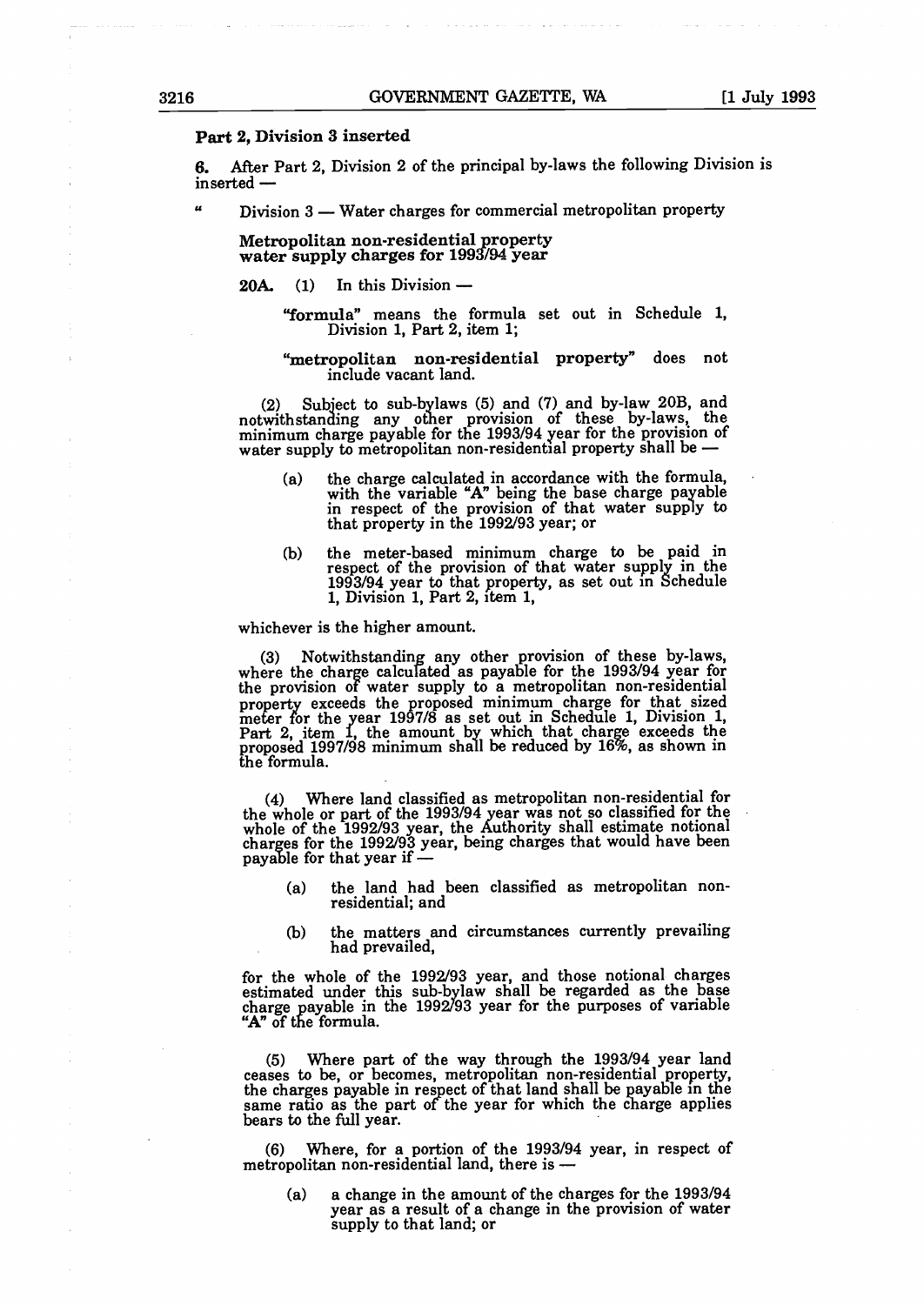b an interim valuation under the *Valuation of Land Act 1978* reflecting any development or change of use of that land,

the Authority shall, for the purposes of sub-bylaw (7), estimate notional charges for the year 1992/93 in respect of that land, being the charges that would have been payable for that year

- (c) the matters and circumstances currently prevailing had prevailed;
- (d) any changed provision of water supply referred to in paragraph (a) had been provided; and
- (e) any interim valuation reflecting any development or change in use referred to in paragraph (b) had been made and in force,

for the whole of that year.

7 <sup>A</sup> charge payable for the portion of the 1993/94 year referred to in sub-bylaw  $(6)$  shall be payable in the same ratio as the portion of the year referred to in that sub-bylaw bears to the full year.

# Un-metered metropolitan non-residential property water supply charges for 1993/94 year

20B. (1) Where a metropolitan non-residential property is not directly served by the Authority, the minimum 1993/94 charge applicable for a 20 mm meter, as set out in Schedule 1, Division 1, Part 2, item 1, is the charge payable for provision of water supply to that property.

2 Subject to sub-bylaw 3, where a metropolitan non residential property is served but not metered by the Authority, the minimum 1993/94 charge applicable to the size of the connecting pipe serving that property, as set out in Schedule 1, Division 1, Part 2, item 1, is the charge payable for provision of water supply to that property

3 Where a metropolitan non-residential property is not metered by the Authority, the Authority and the property owner may agree to a consumption charge which will apply to that property or, if agreement cannot be reached, the charge payable is 7.4% of the amount payable for the 1992/93 year.

# $\bf S$ chedules  $1,\,2,\,3,\,4,\,5,\,6$  and  $\bf 7$  repealed and Schedules substituted

7. Schedules 1, 2, 3, 4, 5, 6 and 7 to the principal by-laws are repealed and the following Schedules are substituted -

# " SCHEDULE 1

# CHARGES FOR WATER SUPPLY FOR 1993/94

# *Division 1- Water supply other than under Rights in Water and Irrigation Act 1914*

[By-law 11, 20A and 20B]

# Part  $1$  - Fixed charges

1. Residential

In respect of each residential property, not being land mentioned in item 2, 3 or  $6 \ldots \ldots \ldots \ldots$  \$118.45 Ħ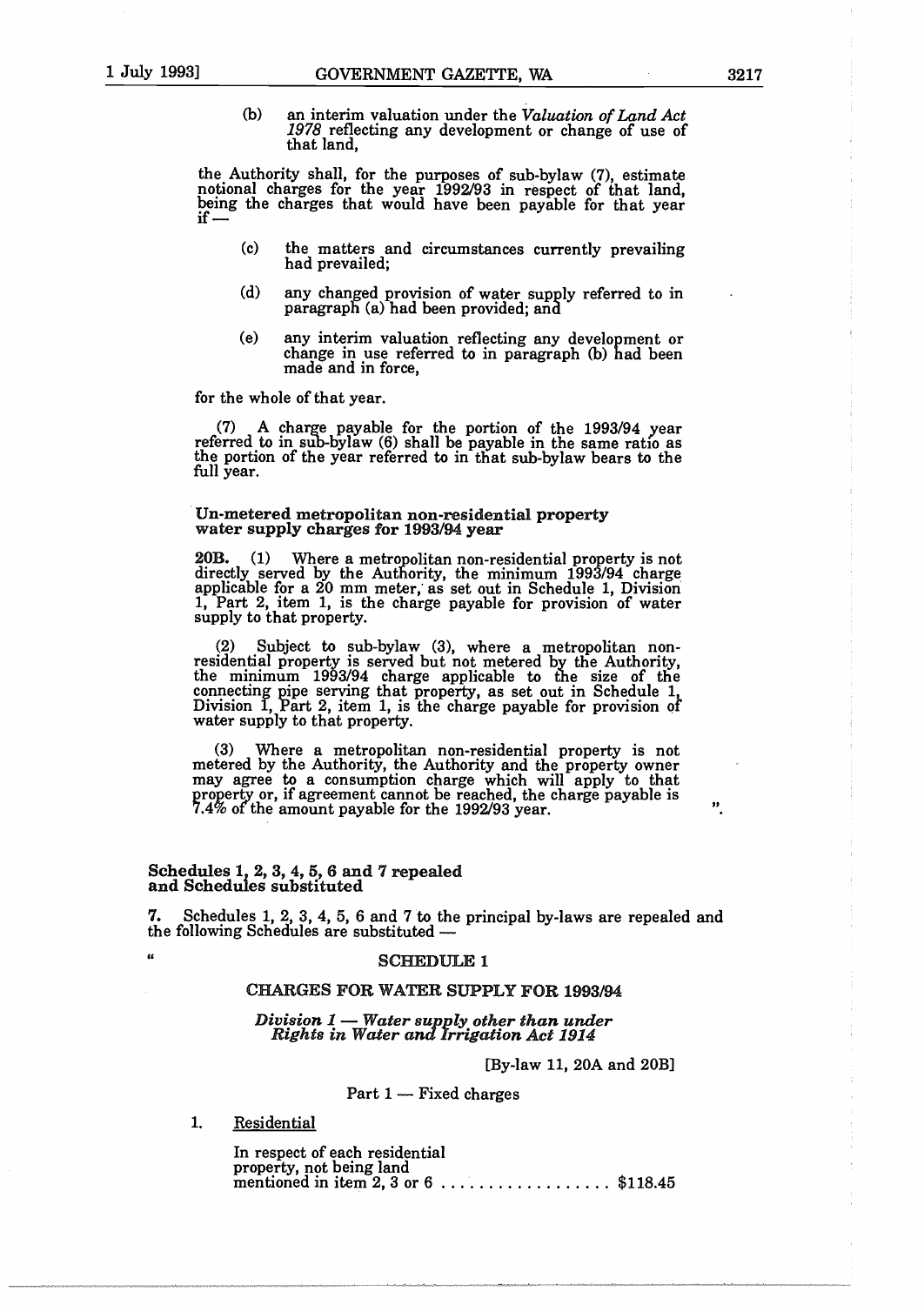| 3218 |     | GOVERNMENT GAZETTE, WA                                                                                                                                                                                                                                | $[1$ July 1993 |
|------|-----|-------------------------------------------------------------------------------------------------------------------------------------------------------------------------------------------------------------------------------------------------------|----------------|
|      | 2.  | Connected metropolitan exempt                                                                                                                                                                                                                         |                |
|      |     | In respect of land described in<br>by-law 4 that is in the metropolitan<br>$area -$                                                                                                                                                                   |                |
|      |     | in the case of land described<br>(a)<br>in by-law $4 (1) (e) \ldots \ldots \ldots \ldots \ldots \ldots$ \$118.45                                                                                                                                      |                |
|      |     | in any other case $\dots\dots\dots\dots\dots\dots$ . \$122.75<br>(b)                                                                                                                                                                                  |                |
|      | З.  | Strata-titled caravan bay                                                                                                                                                                                                                             |                |
|      |     | In respect of each residential property being<br>a single caravan bay that is a lot within the<br>meaning of the Strata Titles Act $1985$ \$98.70                                                                                                     |                |
|      | 3A. | Strata-titled storage unit                                                                                                                                                                                                                            |                |
|      |     | In respect of land comprised in a unit used for<br>storage purposes that is a lot within the<br>meaning of the Strata Titles Act $1985$ \$40.00                                                                                                       |                |
|      | 4.  | <b>Community Residential</b>                                                                                                                                                                                                                          |                |
|      |     | In respect of land that is classified<br>as Community Residential, a charge equal<br>to the number of notional residential<br>units as determined under by-law 16<br>multiplied by $\dots \dots \dots \dots \dots \dots \dots \dots \dots \$ \$118.45 |                |
|      | 5.  | Semi-rural/Residential                                                                                                                                                                                                                                |                |
|      |     | In respect of each semi-rural/<br>residential property not being<br>land mentioned in item $2$ \$118.45                                                                                                                                               |                |
|      | 6.  | Connected non-metropolitan residential exempt                                                                                                                                                                                                         |                |
|      |     | In respect of land described in by-law 4<br>that is comprised in a residential property<br>and is not in the metropolitan area \$118.45                                                                                                               |                |
|      | 7.  | Non-metropolitan non-residential                                                                                                                                                                                                                      |                |
|      |     | In respect of land that is neither in the<br>metropolitan area nor comprised in a<br>residential property, where the land<br>is classified as $-$                                                                                                     |                |
|      |     | (a)<br>Government or CBH Grain Storage  \$378.00                                                                                                                                                                                                      |                |
|      |     | (b)<br>Irrigated Market Gardens,<br>Institutional/Public<br>or Charitable Purposes \$118.45                                                                                                                                                           |                |
|      | 8.  | <b>Stock</b>                                                                                                                                                                                                                                          |                |
|      |     | For the supply of water for the purpose of<br>watering stock on land that is not the<br>subject of a charge under Part 2 \$118.45                                                                                                                     |                |
|      | 9.  | <b>Additional connections</b>                                                                                                                                                                                                                         |                |
|      |     | Where water is supplied to land through more<br>than one water supply connection,<br>for each additional connection not the<br>subject of a charge under item $12 -$                                                                                  |                |
|      |     | in the metropolitan area, a charge of $\dots \dots$ \$69.45<br>(a)                                                                                                                                                                                    |                |
|      |     | not in the metropolitan area, a charge of  \$113.85<br>(b)                                                                                                                                                                                            |                |
|      |     |                                                                                                                                                                                                                                                       |                |

 $\label{eq:1} \mathcal{L}(\mathcal{L}(\mathcal{L}(\mathcal{L}(\mathcal{L}(\mathcal{L}(\mathcal{L}(\mathcal{L}(\mathcal{L}(\mathcal{L}(\mathcal{L}(\mathcal{L}(\mathcal{L}(\mathcal{L}(\mathcal{L}(\mathcal{L}(\mathcal{L}(\mathcal{L}(\mathcal{L}(\mathcal{L}(\mathcal{L}(\mathcal{L}(\mathcal{L}(\mathcal{L}(\mathcal{L}(\mathcal{L}(\mathcal{L}(\mathcal{L}(\mathcal{L}(\mathcal{L}(\mathcal{L}(\mathcal{L}(\mathcal{L}(\mathcal{L}(\mathcal{L}(\mathcal$ 

 $\hat{\beta}$  ,  $\hat{\beta}$  , and  $\hat{\beta}$ 

 $\frac{1}{\sqrt{2}}$ 

 $\frac{1}{2}$ 

 $\begin{aligned} \mathbf{E}^{(1)}_{\mathbf{r}} \\ \mathbf{E}^{(2)}_{\mathbf{r}} \end{aligned}$ 

 $\frac{1}{2}$ 

 $\begin{array}{c} \frac{1}{2} \left( \frac{1}{2} \right) \left( \frac{1}{2} \right) \\ \frac{1}{2} \left( \frac{1}{2} \right) \left( \frac{1}{2} \right) \left( \frac{1}{2} \right) \end{array}$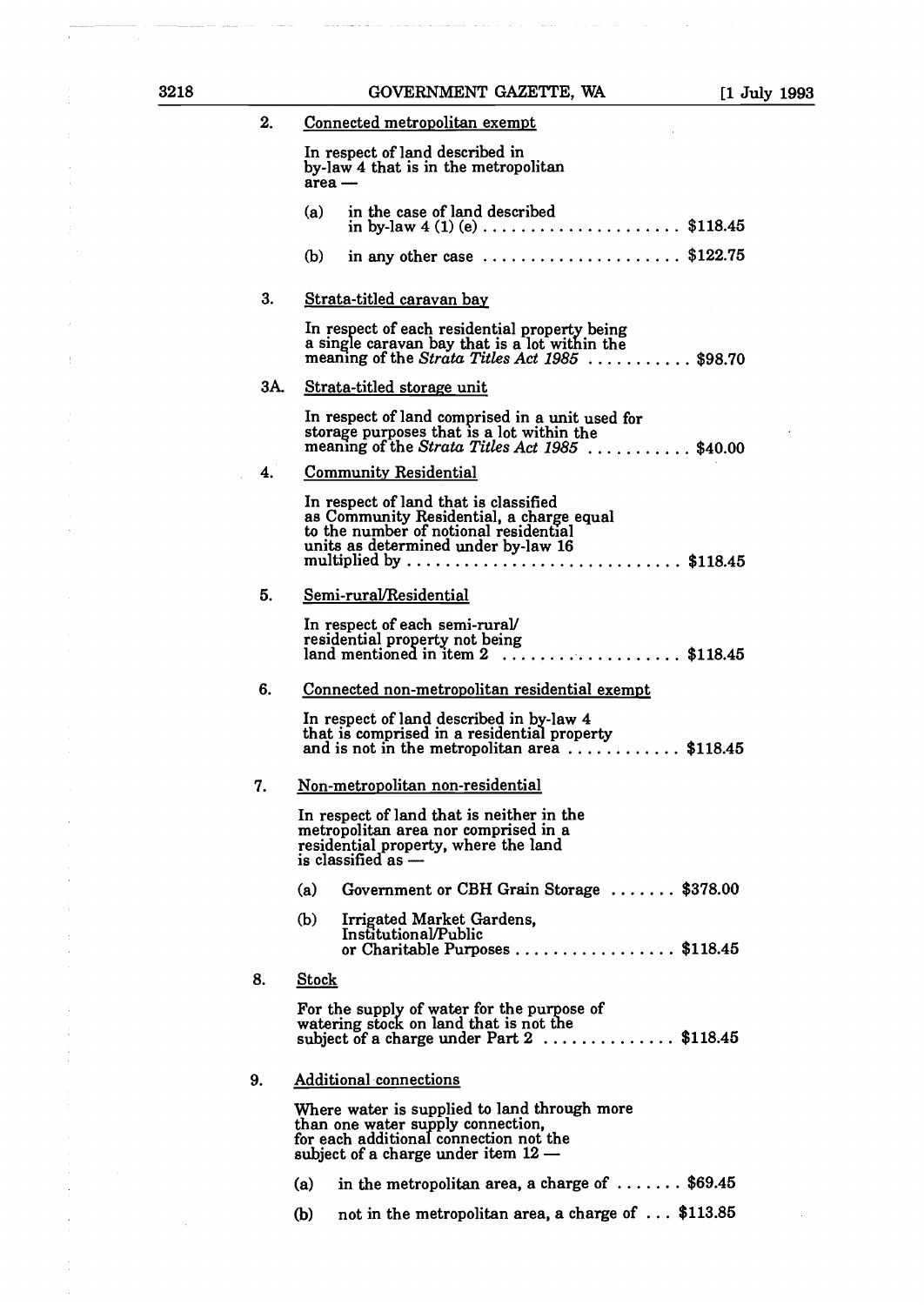10. Shipping (non-metropolitan)

|     |                                                       |                                                                   | For each water supply connection provided<br>for the purpose of water being taken on<br>board any ship in a port not in the                                                                 |                                                                       | metropolitan area $\ldots$ \$118.45                                                                                                                             |                                                                           |
|-----|-------------------------------------------------------|-------------------------------------------------------------------|---------------------------------------------------------------------------------------------------------------------------------------------------------------------------------------------|-----------------------------------------------------------------------|-----------------------------------------------------------------------------------------------------------------------------------------------------------------|---------------------------------------------------------------------------|
| 11. |                                                       | <b>Local authority standpipes</b>                                 |                                                                                                                                                                                             |                                                                       |                                                                                                                                                                 |                                                                           |
|     |                                                       |                                                                   |                                                                                                                                                                                             |                                                                       | For each local authority standpipe  \$118.45                                                                                                                    |                                                                           |
| 12. |                                                       |                                                                   | <b>Metropolitan fire-fighting connections</b>                                                                                                                                               |                                                                       |                                                                                                                                                                 |                                                                           |
|     |                                                       |                                                                   | For each water supply connection provided<br>for the purpose of fire-fighting that is                                                                                                       |                                                                       | in the metropolitan area\$122.75                                                                                                                                |                                                                           |
|     |                                                       |                                                                   |                                                                                                                                                                                             |                                                                       | Part 2 — Variable charges and charges by way of a rate                                                                                                          |                                                                           |
| 1.  |                                                       | Metropolitan non-residential                                      |                                                                                                                                                                                             |                                                                       |                                                                                                                                                                 |                                                                           |
|     |                                                       |                                                                   | In respect of land in the metropolitan area,<br>being neither land comprised in a residential                                                                                               |                                                                       | property nor land mentioned in item 2 or 3A of Part 1 -                                                                                                         |                                                                           |
|     | (a)                                                   | following formula —                                               | in the case of land not mentioned<br>in paragraph (b), (c) or (d), an amount<br>calculated in accordance with the                                                                           |                                                                       |                                                                                                                                                                 |                                                                           |
|     |                                                       |                                                                   | $(A \times B \times X)$ where —                                                                                                                                                             |                                                                       |                                                                                                                                                                 |                                                                           |
|     |                                                       |                                                                   |                                                                                                                                                                                             |                                                                       | $A =$ the amount payable in 1992/93 (the "Base                                                                                                                  |                                                                           |
|     |                                                       | Charge")<br>$B = 1.034$<br>$X = 0.926$                            |                                                                                                                                                                                             |                                                                       |                                                                                                                                                                 |                                                                           |
|     |                                                       | formula —                                                         |                                                                                                                                                                                             |                                                                       | and, if that assessed charge exceeds the target<br>minimum for that meter size in 1997/8 as set out in<br>the Table, the amount is adjusted using the following |                                                                           |
|     |                                                       |                                                                   |                                                                                                                                                                                             |                                                                       | $(A \times B \times X)$ - $[(A \times B \times X - Y) \times Z]$ where                                                                                          |                                                                           |
|     | $Y =$                                                 |                                                                   | Table, for that particular meter size                                                                                                                                                       |                                                                       | minimum for year 1997/8, as set out in the                                                                                                                      |                                                                           |
|     | $\mathbf{z}$ =                                        | .16                                                               | over the 1997/98 minimum)                                                                                                                                                                   |                                                                       | (the percentage reduction for the amount                                                                                                                        |                                                                           |
|     |                                                       |                                                                   | subject to a minimum in respect of<br>any land the subject of a separate<br>assessment, calculated in accordance<br>with the following Table using the<br>appropriate meter size and year - |                                                                       |                                                                                                                                                                 |                                                                           |
|     |                                                       |                                                                   | <b>Table of Meter-based Minimum Charges</b>                                                                                                                                                 |                                                                       |                                                                                                                                                                 |                                                                           |
|     | Meter<br><b>Size</b>                                  | <b>1993/</b><br>1994                                              | 1994/<br>1995                                                                                                                                                                               | 1995/<br>1996                                                         | 1996/<br>1997                                                                                                                                                   | 1997<br>1998                                                              |
|     | (mm)                                                  | \$                                                                | \$                                                                                                                                                                                          | \$                                                                    | \$                                                                                                                                                              | \$                                                                        |
|     | 20<br>25<br>30<br>40<br>50<br>80<br>100<br>150<br>200 | 300<br>325<br>395<br>496<br>654<br>1 336<br>2 070<br>4898<br>9400 | 325<br>381<br>520<br>722<br>1 037<br>2 402<br>3 740<br>8 5 9 5<br>15800                                                                                                                     | 350<br>436<br>646<br>948<br>1421<br>3468<br>5410<br>12 29 3<br>22 200 | 350<br>492<br>771<br>1 1 7 4<br>1804<br>4 5 3 4<br>7 080<br>15990<br>28 600                                                                                     | 350<br>547<br>896<br>1 400<br>2 188<br>5 600<br>8 750<br>19 688<br>35 000 |
|     | 300                                                   | 31750                                                             | 43 500                                                                                                                                                                                      | 55 250                                                                | 67000                                                                                                                                                           | 78 750                                                                    |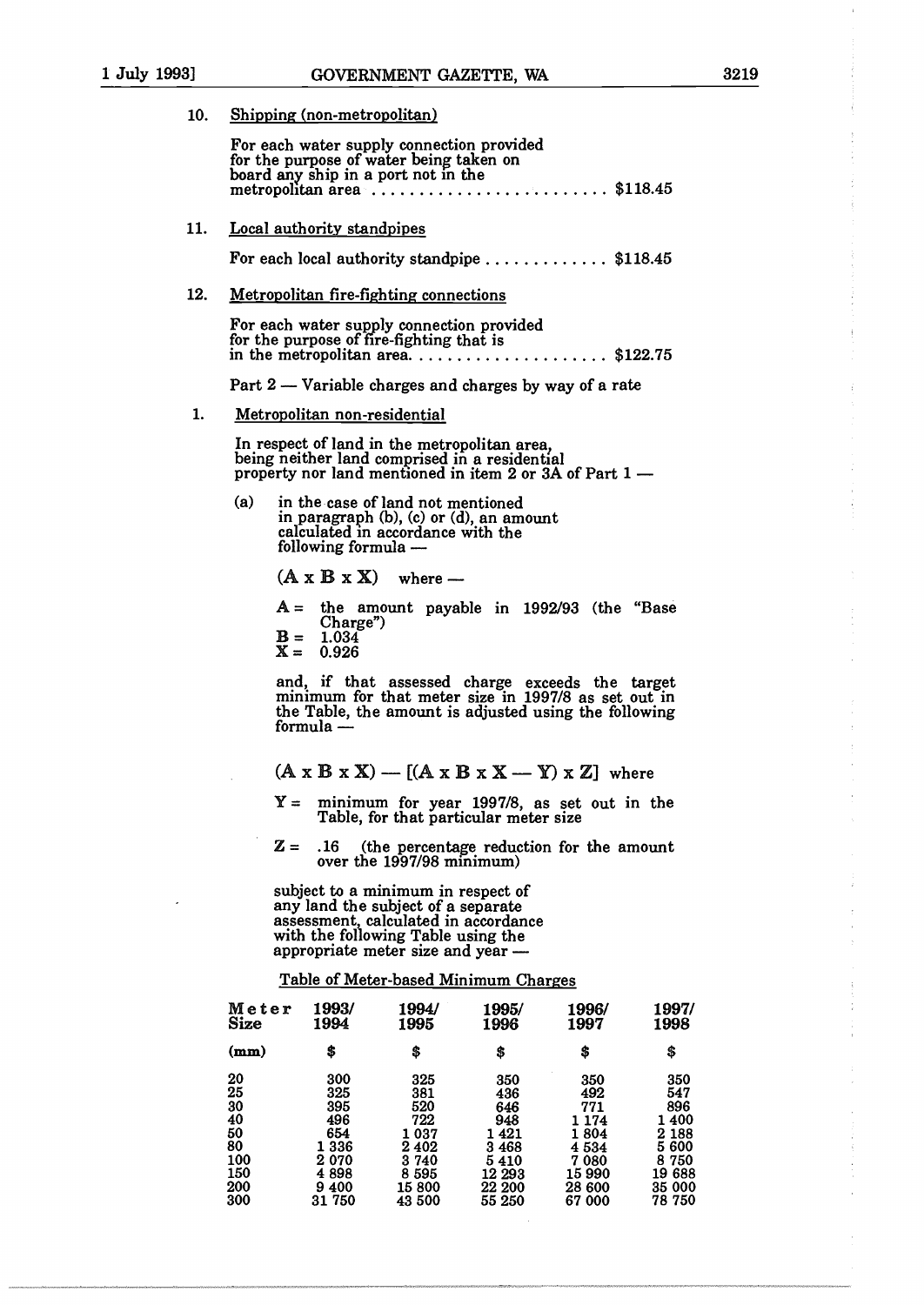÷

 $\frac{1}{2}$ 

 $\bar{z}$ 

# 3220 GOVERNMENT GAZETTE, WA [1 July 1993

 $\frac{1}{2}$ 

|    | (b) |       | in the case of land required by any<br>other written law to be rated on<br>of UV                                                                                                       |
|----|-----|-------|----------------------------------------------------------------------------------------------------------------------------------------------------------------------------------------|
|    |     |       | subject to a minimum in respect of<br>any land the subject of a separate<br>assessment, of $\ldots$ \$300.00                                                                           |
|    | (c) |       | in the case of land classified as<br>Metropolitan Farmland  9.81 cents/<br>hectare                                                                                                     |
|    |     |       | subject to a minimum in respect of<br>any land the subject of a separate<br>assessment, of $\ldots \ldots \ldots \ldots \ldots \ldots \ldots$ \$107.50                                 |
|    | (d) |       | in the case of land classified as<br>Vacant land an amount<br>for each dollar of the $GRV -$                                                                                           |
|    |     | (i)   | up to $$4\,000$ 4.39 cents/\$<br>of GRV                                                                                                                                                |
|    |     | (ii)  | over \$4 000 but<br>not over \$800 000<br>3.39 cents/\$<br>of GRV                                                                                                                      |
|    |     |       | (iii) over \$800 000 3.17 cents/\$<br>of GRV                                                                                                                                           |
|    |     |       | subject to a minimum in respect of<br>any land the subject of a separate<br>assessment, of \$118.45                                                                                    |
| 2. |     |       | <u>Non-metropolitan non-residential</u>                                                                                                                                                |
|    |     |       | In respect of land that is neither in the metropolitan<br>area nor comprised in a residential property —                                                                               |
|    | (a) |       | where the land is classified as<br>Commercial or Industrial, an amount<br>for each dollar of $GRV -$                                                                                   |
|    |     | (i)   |                                                                                                                                                                                        |
|    |     | (ii)  | of GRV<br>over \$117 000 but<br>not over \$585 000<br>4 cents/\$<br>$\overline{1}$ $\overline{1}$ $\overline{1}$ $\overline{1}$ $\overline{1}$ $\overline{1}$ $\overline{1}$<br>of GRV |
|    |     | (iii) | over \$585 000 but<br>not over \$1 170 000<br>3 cents/\$<br>of GRV                                                                                                                     |
|    |     | (iv)  | over \$1 170 000 but<br>not over \$2 340 000<br>2 cents/\$<br>.<br>of GRV                                                                                                              |
|    |     | (v)   | over \$2 340 000<br>$\ldots$ 1 cent/\$<br>of GRV                                                                                                                                       |
|    |     |       | subject to a minimum, in respect<br>of any land the subject of a separate<br>assessment, of $\dots\dots\dots\dots\dots$<br>$\ldots$ \$300.00                                           |
|    | (b) |       | where the land is classified as<br>Vacant Land $\ldots$<br>6 cents/\$<br>of GRV                                                                                                        |
|    |     |       | subject to a minimum, in respect of any<br>land the subject of a separate<br>assessment, of \$85.00                                                                                    |

 $\cdot$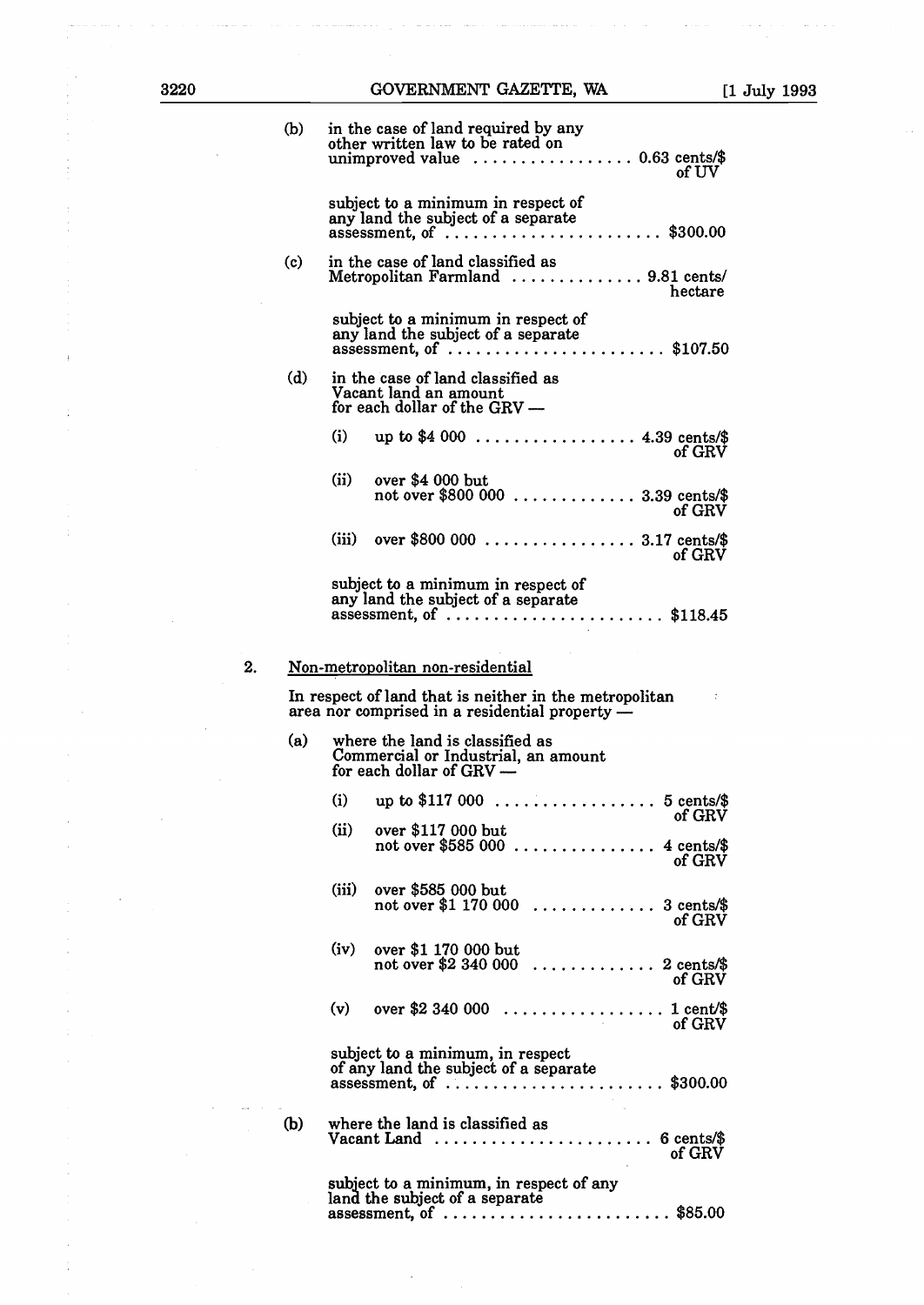| (c) where the land is classified                                    |         |
|---------------------------------------------------------------------|---------|
| as Farmland $\dots \dots \dots \dots \dots \dots \dots$ 9.81 cents/ | hectare |

subject to a minimum, in respect of any land the subject of a separate assessment, of  $\dots\dots\dots\dots$ \$107.50.

#### Part  $3$  - Quantity charges

#### 1. Metropolitan residential

For each kilolitre of water supplied to a residential property in the metropolitan area not being water for which a charge is otherwise specifically provided in this Part  $-$ 

| over 1 150 but not over $1\,350 \text{ kL}$ 81.3 cents |  |
|--------------------------------------------------------|--|
|                                                        |  |
|                                                        |  |
| over $1750$ but not over $1950$ kL 81.3 cents          |  |
|                                                        |  |
|                                                        |  |

except that where the water is supplied to a property that in accordance with by-law 3, is subject only to a proportion of the amount otherwise payable under Part 1, the quantity of <sup>75</sup> kilolitres in this item is reduced to a quantity that is a like proportion of <sup>75</sup> kilolitres, and the amount of the reduction (in kilolitres) shall also be deducted from each other quantity in this item.

#### 2. Semi-rural/residential

For each kilolitre of water supplied to a semi-rural residential property, not being water for which a charge is otherwise specifically provided in this Part -

| over $150$ but not over $350$ kL 53.7 cents                                        |  |
|------------------------------------------------------------------------------------|--|
| over 350 but not over 550 kL $\ldots \ldots \ldots \ldots 62.8$ cents              |  |
| over 550 but not over $750$ kL 68.6 cents                                          |  |
| over 750 but not over 950 kL 72.9 cents                                            |  |
| over 950 but not over $1\,150\ \rm{kL}$ $72.9\ \rm{cents}$                         |  |
| over $1\,150$ but not over $1\,350\ \rm{kL}$ 81.3 cents                            |  |
| over $1\;350$ but not over $1\;550\;{\rm kL}$ , , , , , , , , , , , . , 81.3 cents |  |
| over $1\,550$ but not over $1\,750\ \rm{kL}$ 81.3 cents                            |  |
| over $1\,750$ but not over $1\,950\ \rm{kL}$ 81.3 cents                            |  |
|                                                                                    |  |
|                                                                                    |  |

except that where the water is supplied to a property that, in accordance with by-law 3, is subject only to a proportion of the amount otherwise payable under Part 1, the quantity of 75 kilolitres in this item is reduced to a quantity that is a like proportion of 75 kilolitres, and the amount of the reduction (in kilolitres), shall also be deducted from each other quantity in this item.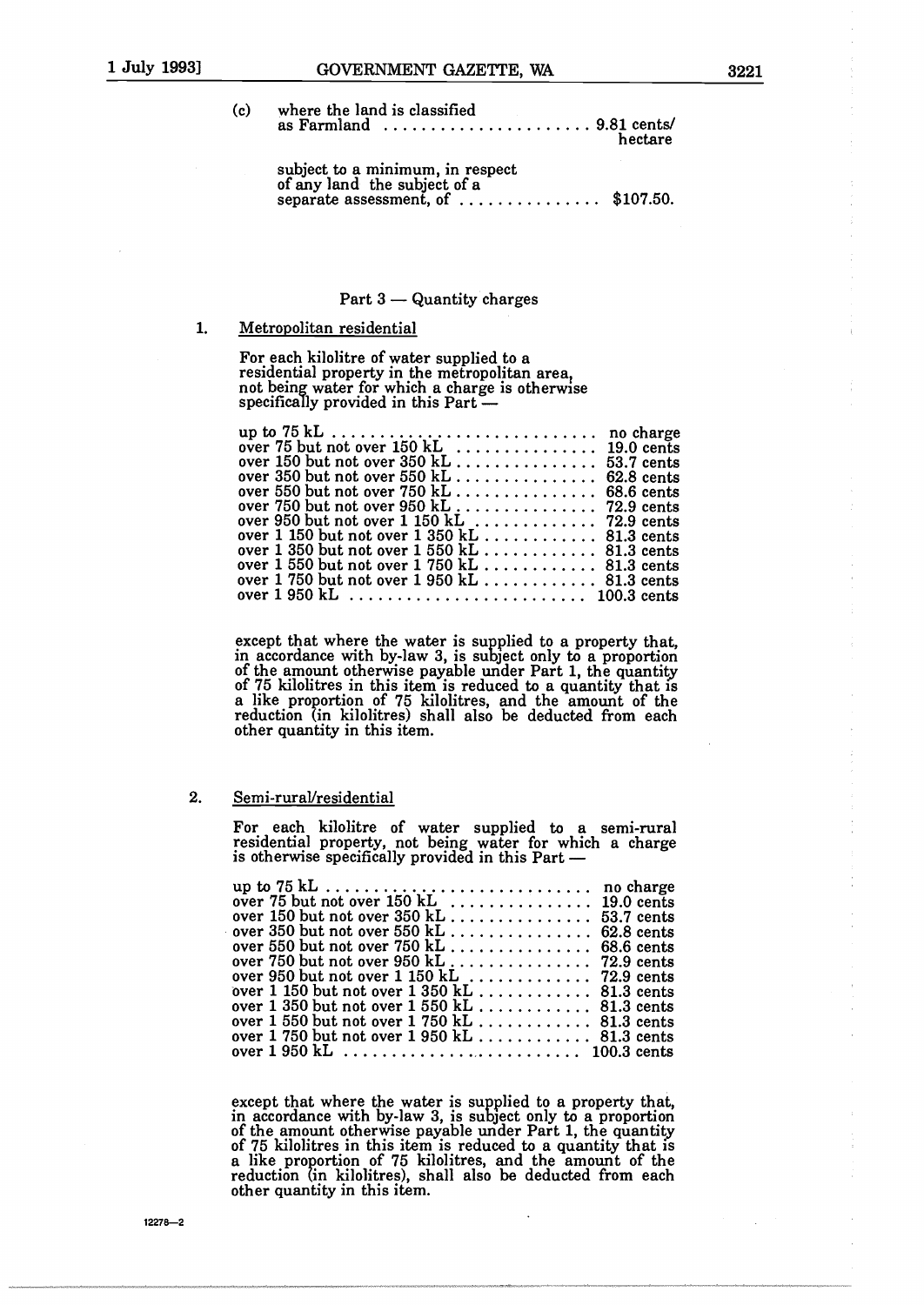3. Non-metropolitan residential

For each kilolitre of water, not being water for which a charge is otherwise specifically provided in this Part, supplied to a residential property not in the metropolitan area -

| over 1 150 but not over $1\,350 \text{ kL}$ 161.7 cents |
|---------------------------------------------------------|
| over $1\,350$ but not over $1\,550$ kL 161.7 cents      |
| over 1 550 but not over 1 750 kL 186.4 cents            |
| over $1750$ but not over $1950$ kL 186.4 cents          |
|                                                         |

except that if the property is  $-$ 

- (a) in the town of Cue, Laverton, Leonora, Meekatharra,<br>Menzies, Sandstone or Wiluna; the charge from the commencement of the 1992/1993 consumption year for each kilolitre of water supplied over 350 but not over 550 kilolitres is 41.8 cents; or
- b north of 26°S Latitude, the charge for each kilolitre of water supplied over 350 but not over 550 kilolitres is 41.8 cents.

#### 4. Community residential

For each kilolitre of water supplied to land classified as Community Residential the charge is that prescribed for water supplied to a residential property except that in the scale of charges to be applied the quantities of water shall be multiplied by the number of notional residential units determined under by-law 16.

#### 5. Metropolitan non-residential

For each kilolitre of water supplied to land in the metropolitan area that is not comprised in a residential property, not being water for which a charge is otherwise specifically provided in this Part -

(a) in the case of land not mentioned in paragraph  $(b)$  -

up to 600 kL 55.1 cents over 600 kL 61.5 cents

b in the case of land classified as Metropolitan Farmland -

> up to <sup>1</sup> 600 kL 61.5 cents over 1 600 kL 110.8 cents

#### 6. Connected metropolitan exempt

For each kilolitre of water, not being water for which a charge is otherwise provided in item 9 or 11, supplied to land described in by-law 4 that is in the metropolitan area -

(a) in the case of land described in by-law  $4(1)(e)$  –

> up to allowance  $\dots\dots\dots\dots\dots\dots$  no charge beyond allowance 55.6 cents

where the allowance is the quantity ascertained by dividing the charge payable in respect of the land<br>under item 2 (a) of Part 1 by 55.6 cents per kilolitre;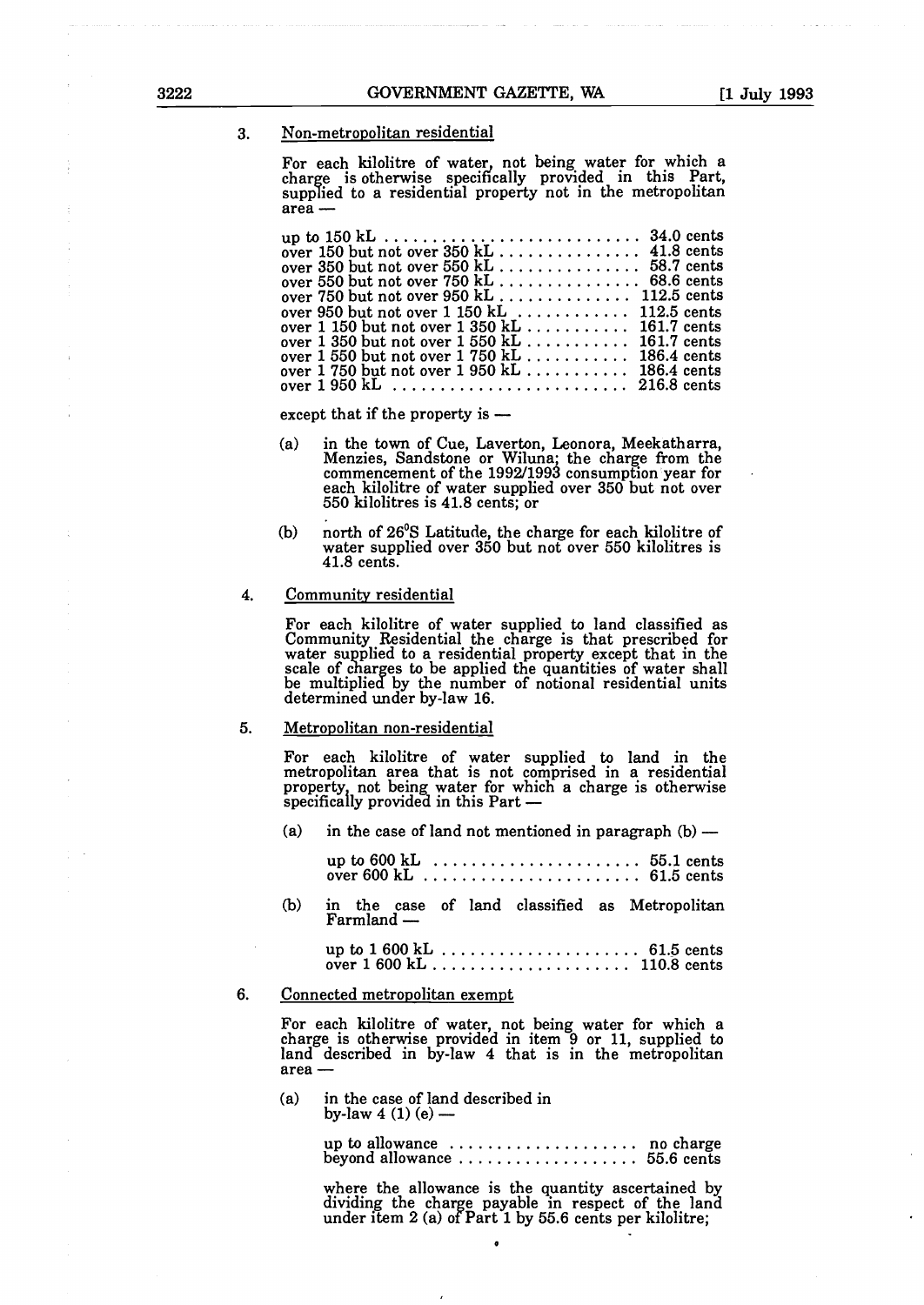$(b)$  in any other case  $-$ 

up to allowance no charge beyond allowance 56.4 cents

where the allowance is the quantity ascertained by dividing the charge payable in respect of the land under item 2 (b) of Part 1 by 56.4 cents per kilolitre.

7. Connected non-metropolitan residential exempt

For each kilolitre of water, not being water for which a charge is otherwise specifically provided in this Part, supplied to land described in by-law 4 that is comprised in a residential property and is not in the metropolitan  $area$   $\frac{1}{2}$  up to 400 kL . . . . . . . . . up to  $400 \text{ kL}$   $\dots$   $\dots$   $\dots$   $\dots$   $\dots$   $\dots$   $37.7$  cents over  $400$  but not over  $1600$  kL  $\ldots \ldots \ldots 65.2$  cents over 1 600 kL 110.8 cents

#### 8. Non-metropolitan non-residential

For each kilolitre of water, not being water for which a charge is otherwise specilically provided in this Part, supplied to land that is neither in the metropolitan area nor comprised in a residential property, where the land is  $classified$  as  $-$ 

| (a)      | Commercial, Government,<br>or CBH Grain Storage -                                                                                            |
|----------|----------------------------------------------------------------------------------------------------------------------------------------------|
|          |                                                                                                                                              |
| (b)      | Industrial —                                                                                                                                 |
|          | over 300 but not over $8000 \text{ kL}$ 110.8 cents                                                                                          |
| (c)      | Vacant Land —                                                                                                                                |
|          | all water supplied $\ldots \ldots \ldots \ldots \ldots$ 93.1 cents                                                                           |
| (d)      | Farmland -                                                                                                                                   |
|          |                                                                                                                                              |
| (e)      | $Mining -$                                                                                                                                   |
|          | all water supplied $\ldots \ldots \ldots \ldots \ldots$ 119.1 cents                                                                          |
| $\Omega$ | Irrigated Market Gardens —                                                                                                                   |
|          | up to the quota  37.7 cents<br>over the quota  110.8 cents                                                                                   |
|          | where the quota is 1 000 kilolitres<br>or such greater amount as the<br>Authority may from time to time<br>determine for the land concerned; |
| (g)      | Institutional/Public -                                                                                                                       |
|          | over 400 but not over $1600 \text{ kL}$ 65.2 cents                                                                                           |
| (h)      | <b>Charitable Purposes</b>                                                                                                                   |
|          | up to 400 kL  35.7 cents<br>over 400 but not over 1 600 kL  61.2 cents                                                                       |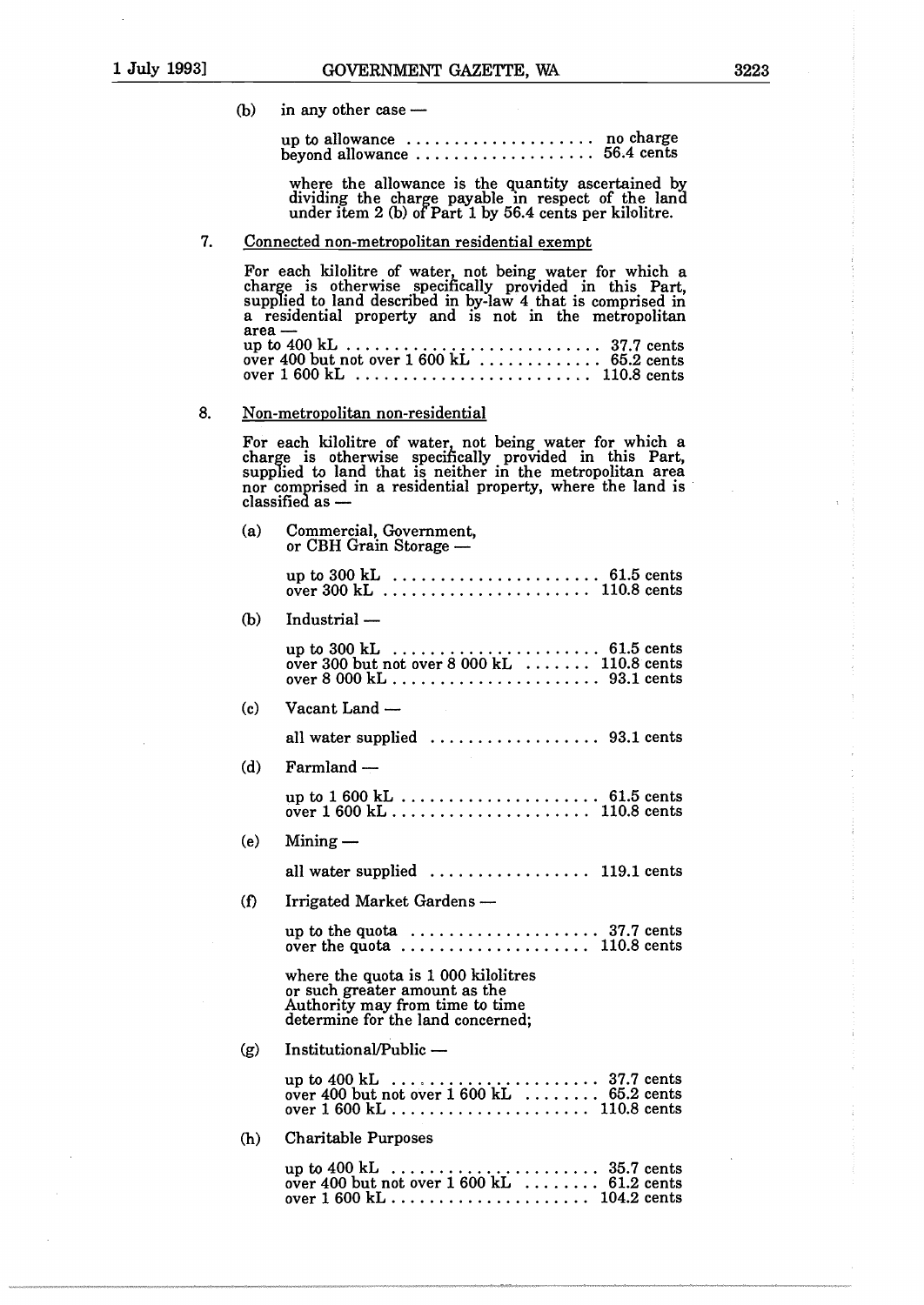9. Denham desalinated

For each kilolitre of water supplied to land in the Denham Country Water Area, being water that has been treated to reduce the level of or remove salts -

 $(a)$  in the case of land classified as Residential  $-$ 

| up to quota $\dots \dots \dots \dots \dots \dots \dots \dots$ 35.9 cents<br>over quota by up to $1 \text{ kL}$ |  |
|----------------------------------------------------------------------------------------------------------------|--|
|                                                                                                                |  |
| per $7$ kL of quota  820.0 cents                                                                               |  |

where the quota, for each of the periods of 4 consecutive months during the year, is 35 kilolitres or such greater amount as the Authority may from time to time determine for the land concerned;

(b) in the case of land not classified as Residential -

> up to quota  $\dots \dots \dots \dots \dots \dots \dots$  35.9 cents over quota ........................... 820.0 cents

where the quota for the year is 105 kilolitres or such greater amount as the Authority may from time to time determine for the land concerned.

#### 10. Local authority standpipes

For each kilolitre of water supplied through a local authority standpipe  $\ldots$   $\ldots$   $\ldots$   $\ldots$  37.7 cents

# 11. Shipping

For each kilolitre of water supplied for the purpose of being taken on board any ship in port -

- (a) in the metropolitan area  $\dots \dots \dots \dots$  72.8 cents
- (b) not in the metropolitan area  $\dots \dots \dots$  91.8 cents

#### 12. Stock

For each kilolitre of water supplied for the purpose of watering stock on land that is not the subject of a charge under Part  $2, \ldots, 91.8$  cents

#### 13. Building

For each kilolitre of water supplied to land through a water supply connection that is provided for building purposes -

- (a) in the metropolitan area, the charge that would apply under item 5 if the water supplied through that connection were the only water supplied to the land;
- (b) not in the metropolitan area  $\dots \dots \dots$  93.1 cents
- 14. Metropolitan hydrant standpipes

For each kilolitre of water in excess of 600 kilolitres supplied through a large metered hydrant standpipe in the metropolitan area 61.5 cents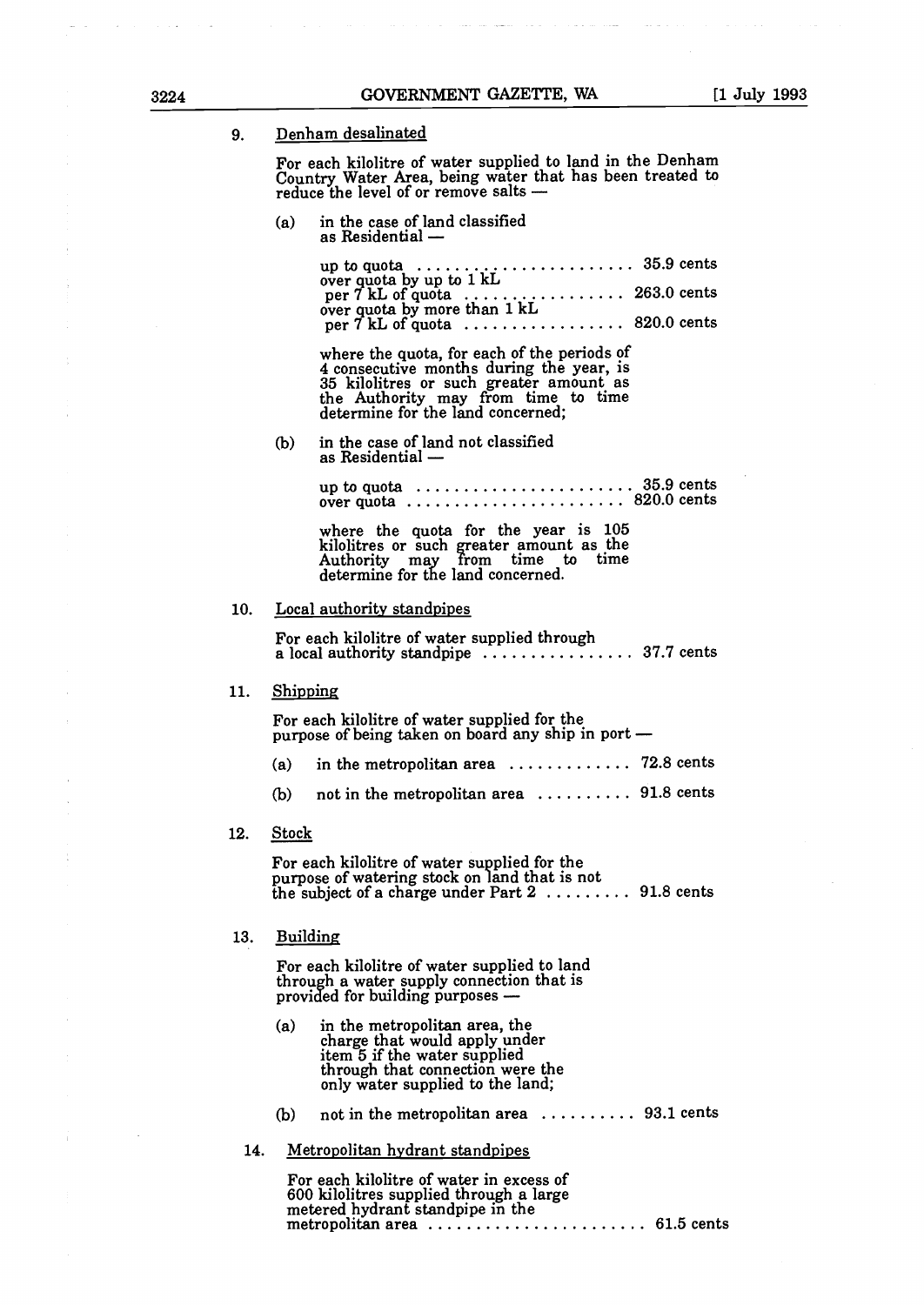#### Part 4 - Metropolitan Meter Rent

An annual rent for each meter according to the following table -

| Meter size      | Rent     |
|-----------------|----------|
| $20 \text{ mm}$ | \$14.50  |
| $25 \text{ mm}$ | \$17.00  |
| $40 \text{ mm}$ | \$42.00  |
| $50 \text{ mm}$ | \$83.00  |
| $80 - 100$ mm   | \$100.00 |
| 150 mm and over | \$132.00 |

# *Division 2- Water supply under Rights in Water and Irrigation Act 1914 other than for irrigation*

[By-law 20]

#### Part  $1$  - Fixed charges

| 1. | In respect of land to which water is supplied<br>under by-law 11 of the Harvey, Waroona and Collie<br>River Irrigation Districts By-laws 1975 for<br>domestic or stock purposes or both, an amount<br>\$196.45<br>per supply point of                                                                                                             |
|----|---------------------------------------------------------------------------------------------------------------------------------------------------------------------------------------------------------------------------------------------------------------------------------------------------------------------------------------------------|
| 2. | In respect of land to which water is supplied<br>under by-law 11A of the Harvey, Waroona and<br>Collie River Irrigation Districts By-laws 1975,<br>an amount per supply point of $\ldots$ \$158.20                                                                                                                                                |
| 3. | In respect of land to which water is supplied<br>under by-law 31A of the Ord Irrigation District<br>By-laws for purposes other than those mentioned<br>in Part 2, an amount per supply point of -                                                                                                                                                 |
|    | where the supply is assured $\ldots \ldots \ldots \ldots$ \$70.20<br>(a)                                                                                                                                                                                                                                                                          |
|    | where the supply is not assured $\ldots \ldots \ldots$ \$51.40<br>(b)                                                                                                                                                                                                                                                                             |
| 4. | In respect of land to which water is supplied<br>by an additional supply point supplied under<br>by-law 15 of the Carnarvon Irrigation District<br>By-laws, an amount per supply point of $\dots \dots$ \$158.20                                                                                                                                  |
|    | Part $2$ — Charges by way of a rate                                                                                                                                                                                                                                                                                                               |
|    | In respect of land to which water is supplied under<br>by-law 31A of the <i>Ord Irrigation District By-laws</i><br>and the contract of the contract of the contract of the contract of the contract of the contract of the contract of the contract of the contract of the contract of the contract of the contract of the contract of the contra |

for the purposes of stock-water or dust prevention in feed lots  $\cdot$ 

- (a) where the maximum area used as a feed lot during the year is not more than 4 hectares ..................................\$188.00
- (b) where the maximum area used as a feed lot during the year is more than 4 hectares,<br>the amount specified in paragraph (a) and, for each hectare (or part thereof) in excess of 4 hectares that is so used, a further amount of  $\dots\dots\dots\dots\dots$ \$37.40

# Part  $3$  - Quantity charges

For each kilolitre of water supplied as mentioned in item <sup>2</sup> of Part <sup>1</sup> 44.65 cents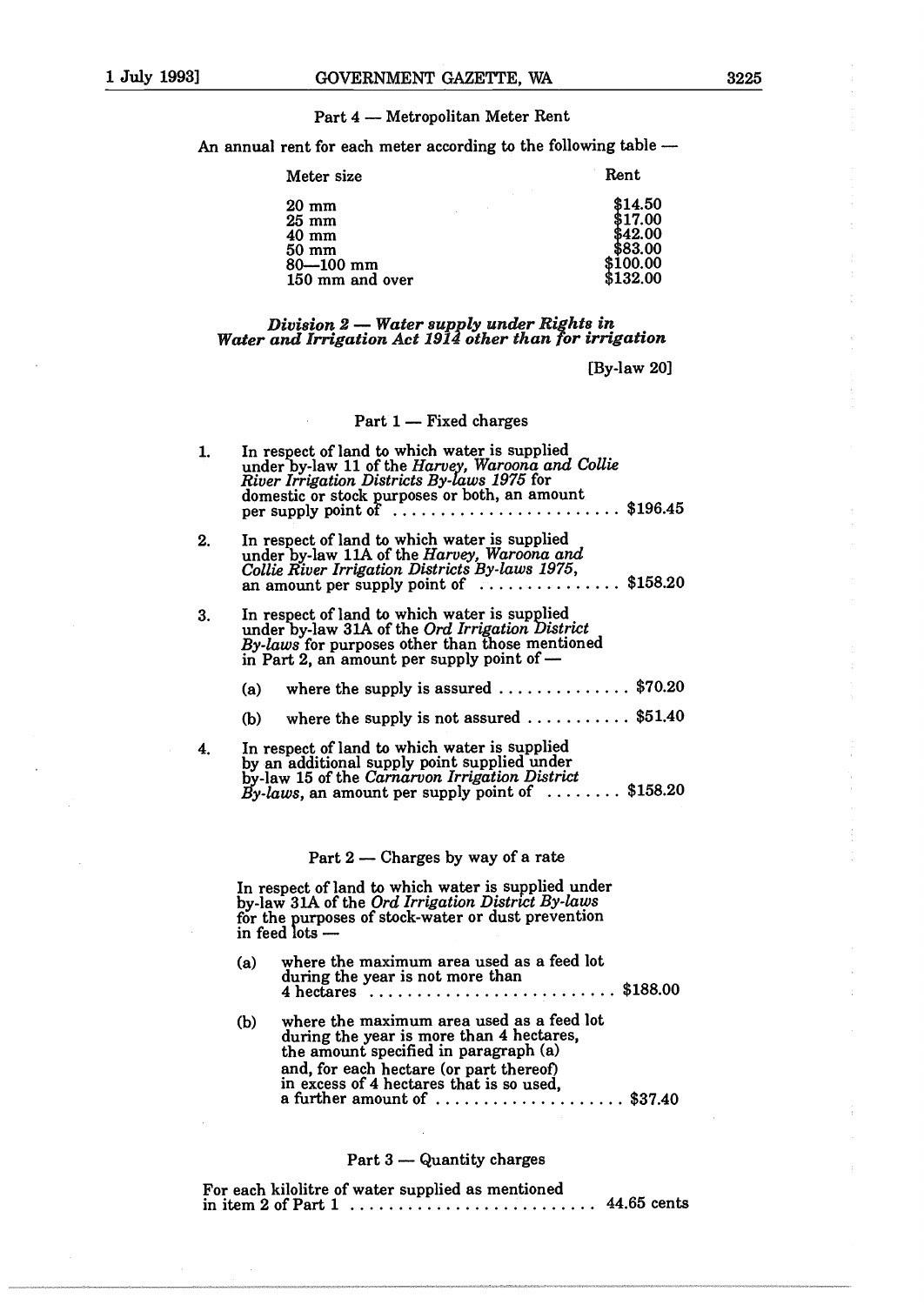# SCHEDULE 2

[By-law 21]

#### CHARGES FOR SEWERAGE FOR 1993/94

#### Part  $1 -$  Fixed charges

#### $\mathbf{1}$ Connected metropolitan exempt

In respect of land described in by-law 4 that is in the metropolitan area -

(a) in the case of land used as a home for the aged  $-$ 

> for the first major fixture that discharges into the sewer ...........................\$108.60

> for each additional major fixture that discharges into the sewer  $\dots \dots$ \$47.75

(b) in any other case, a charge equal to the number of major fixtures multiplied by  $\ldots$  \$108.60

#### 2. Connected country exempt

In respect of land in a country sewerage area that is classified as -

(a) Institutional/Public an amount of  $-$ 

for the first major fixture that discharges into the sewer  $\ldots \ldots$  \$108.60

for each additional major fixture that discharges into the sewer  $\dots \dots$ \$47.75

 $(b)$  Charitable Purposes, an amount of  $-$ 

for the first major fixture that discharges into the sewer  $\ldots \ldots$  \$108.60

for each additional major fixture that discharges into the sewer  $\dots \dots \dots \dots \dots \dots \dots \$  \$47.75

c CBH Grain Storage or General Exempt, an amount for each connection to the sewer of \$604.00

# 3. Strata-titled caravan bay

In respect of each residential property being a single caravan bay that is a lot within the meaning of the *Strata Titles Act*  $1985$   $\dots$   $\dots$   $\dots$  \$75.00

# 3A. Strata-titled storage unit

In respect of comprised in a unit used for storage purposes that is a lot within the meaning of the *Strata Titles Act* 1985  $\ldots$ ....... \$40.00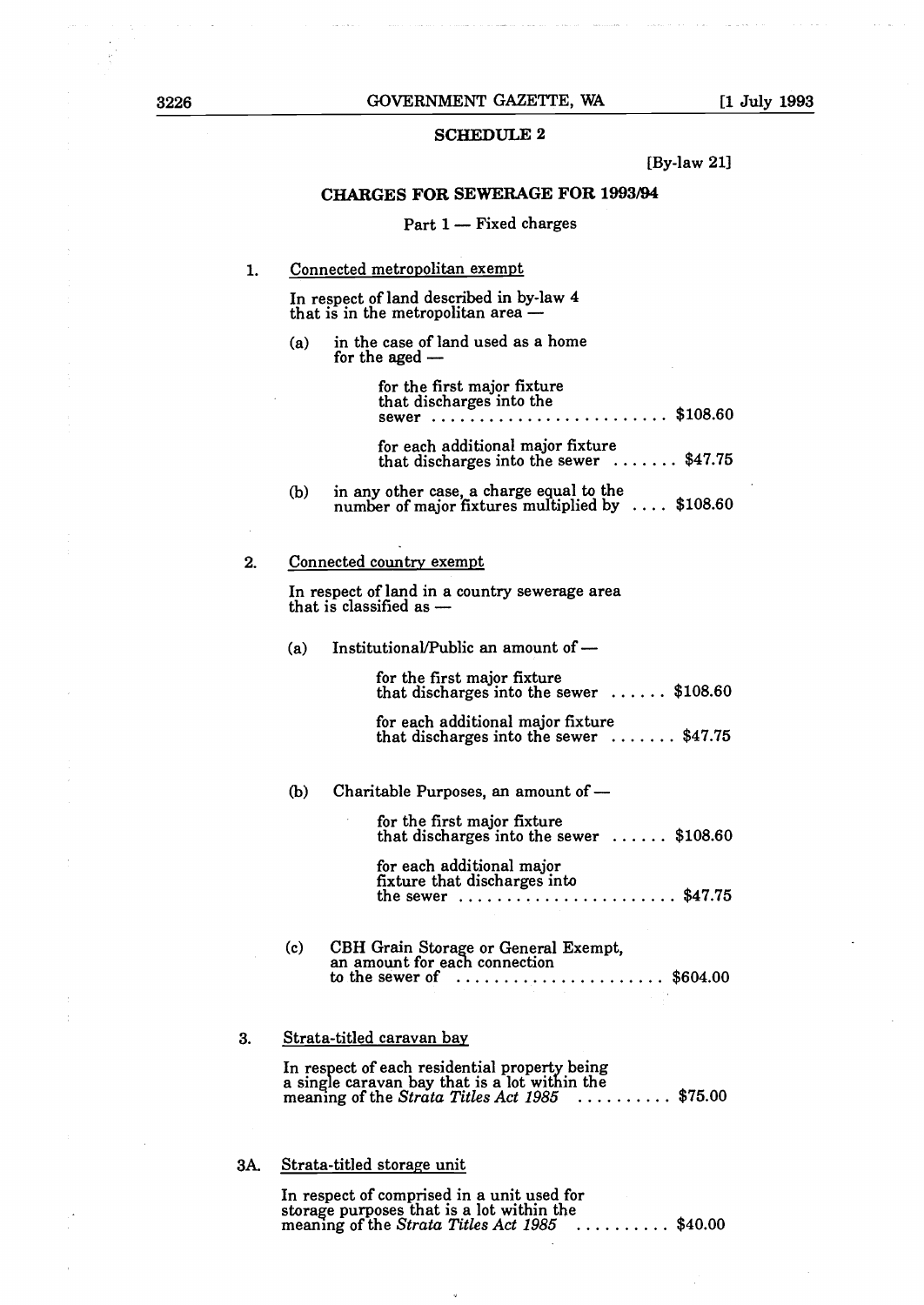| 4. | Land from which industrial waste is<br>discharged into a sewer of the Authority<br>in the metropolitan area                                                             |  |  |  |  |  |  |  |  |  |  |  |  |  |
|----|-------------------------------------------------------------------------------------------------------------------------------------------------------------------------|--|--|--|--|--|--|--|--|--|--|--|--|--|
|    | Discharge pursuant to a permit classified by<br>the Authority as -                                                                                                      |  |  |  |  |  |  |  |  |  |  |  |  |  |
|    | a minor permit\$101.00<br>(a)<br>(including<br>first fixture)<br>plus \$14.50<br>for each<br>additional<br>fixture                                                      |  |  |  |  |  |  |  |  |  |  |  |  |  |
|    | (b)<br>a medium permit —                                                                                                                                                |  |  |  |  |  |  |  |  |  |  |  |  |  |
|    | coin operated laundries $\ldots \ldots \ldots$ \$101.00<br>(i)<br>(including)<br>first 2<br>washing units)<br>plus \$50.50<br>for each<br>additional<br>washing unit    |  |  |  |  |  |  |  |  |  |  |  |  |  |
|    | (ii)<br>$$101.00$ plus<br>$$50.50$ for<br>each fixture                                                                                                                  |  |  |  |  |  |  |  |  |  |  |  |  |  |
|    | (c)                                                                                                                                                                     |  |  |  |  |  |  |  |  |  |  |  |  |  |
|    | Part 2 – Charges by way of a rate                                                                                                                                       |  |  |  |  |  |  |  |  |  |  |  |  |  |
| 1. | Metropolitan residential                                                                                                                                                |  |  |  |  |  |  |  |  |  |  |  |  |  |
|    | In respect of each residential property<br>in the metropolitan area not subject to a<br>charge under item 1 or 3 of Part 1, an<br>amount for each dollar of the $GRV -$ |  |  |  |  |  |  |  |  |  |  |  |  |  |
|    | of GRV                                                                                                                                                                  |  |  |  |  |  |  |  |  |  |  |  |  |  |
|    | over \$6 200 but not over \$16 800  4.21 cents/\$<br>of GRV                                                                                                             |  |  |  |  |  |  |  |  |  |  |  |  |  |
|    | of GRV                                                                                                                                                                  |  |  |  |  |  |  |  |  |  |  |  |  |  |
|    | subject to a minimum of \$137.85.                                                                                                                                       |  |  |  |  |  |  |  |  |  |  |  |  |  |
| 2. | Metropolitan non-residential                                                                                                                                            |  |  |  |  |  |  |  |  |  |  |  |  |  |
|    | In respect of land in the metropolitan area<br>being neither land comprised in a residential<br>property nor land mentioned in item 1 or 3A of<br>$Part 1 -$            |  |  |  |  |  |  |  |  |  |  |  |  |  |
|    | (a)<br>for land other than Vacant Land, an amount for<br>each dollar of the GRV -                                                                                       |  |  |  |  |  |  |  |  |  |  |  |  |  |
|    | up to \$8 000 4.95 cents/\$<br>of GRV                                                                                                                                   |  |  |  |  |  |  |  |  |  |  |  |  |  |
|    | over \$8 000 but not over \$1 600 000 4.91 cents/\$<br>of GRV                                                                                                           |  |  |  |  |  |  |  |  |  |  |  |  |  |
|    | over \$1 600 000  4.87 cents/\$<br>of GRV                                                                                                                               |  |  |  |  |  |  |  |  |  |  |  |  |  |
|    | subject to a minimum in respect of any land<br>\$300.00<br>the subject of a separate assessment of $\dots$                                                              |  |  |  |  |  |  |  |  |  |  |  |  |  |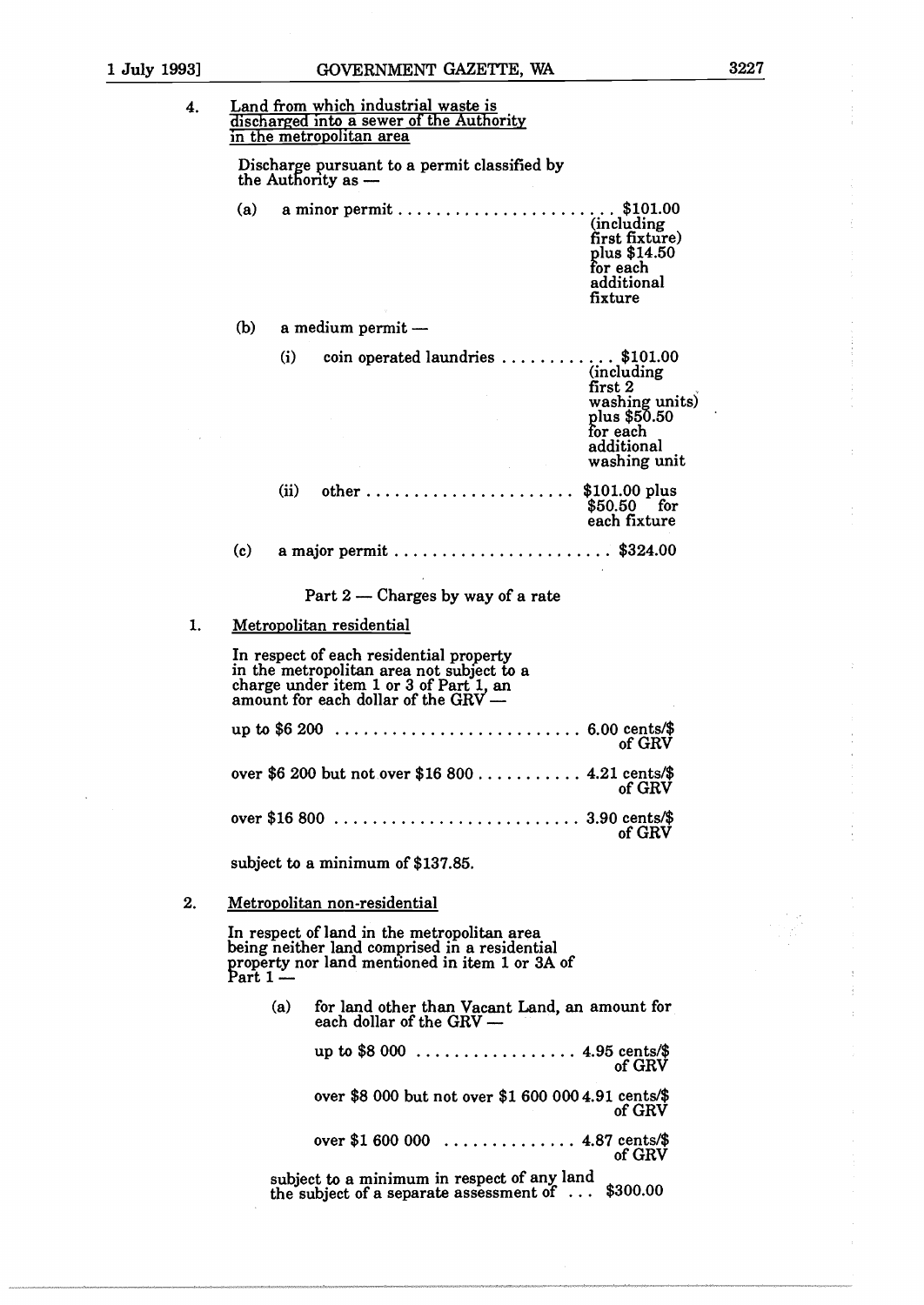$3.$ 

| (b) | in the case of land classified as<br>Vacant land an amount<br>for each dollar of the GRV -                                                         |
|-----|----------------------------------------------------------------------------------------------------------------------------------------------------|
|     | of GRV                                                                                                                                             |
|     | over \$4 000 but not over \$800 000  4.91 cents/\$<br>of GRV                                                                                       |
|     | over \$800 000  4.87 cents/\$<br>of GRV                                                                                                            |
|     | subject to a minimum in respect of<br>any Vacant Land the subject of a separate<br>assessment, of  \$137.85                                        |
|     | <b>Country</b>                                                                                                                                     |
|     | In respect of land in a country sewerage area<br>referred to in column 1 of the following<br>Table —                                               |
| (a) | where the land is classified as<br>Residential, an amount for each dollar<br>of the GRV as set out in column 2 of<br>the Table:                    |
| (b) | where the land is not classified as<br>Residential, a percentage of the<br>amount set out in column 3 of the<br>Table for each dollar of the GRV - |
|     | up to \$117 000  100% of the<br>amount                                                                                                             |
|     | over \$117 000 but not over \$585 000  80% of the<br>amount                                                                                        |
|     | over \$585 000 but not over \$1 170 000 60% of the<br>amount                                                                                       |
|     | over \$1 170 000 but not over \$2 340 000. 40% of the<br>amount                                                                                    |
|     | over \$2 340 000<br>$\cdots \cdots \cdots \cdots \cdots \cdots \cdots 20\%$ of the<br>amount                                                       |
|     | subject to a minimum in respect of any land the<br>subject of a separate assessment of $-$                                                         |
| (c) | in the case of land classified as<br>Residential, \$120.00;                                                                                        |
| (d) | in the case of land classified as<br>Vacant Land, \$82.50;                                                                                         |
| (e) | in the case of land not classified<br>as Residential or Vacant Land, \$300.00.                                                                     |

| Column 1              | Column 2<br>(Residential) | Column 3<br>(Non-residential) |  |  |  |  |  |
|-----------------------|---------------------------|-------------------------------|--|--|--|--|--|
| Country sewerage area | cents/\$ of GRV           | cents/\$ of GRV               |  |  |  |  |  |
| <b>ALBANY</b>         | 6.796                     | 7.614                         |  |  |  |  |  |
| <b>AUGUSTA</b>        | 6.880                     | 6.880                         |  |  |  |  |  |
| <b>AUSTRALIND</b>     | 5.017                     | 2.870                         |  |  |  |  |  |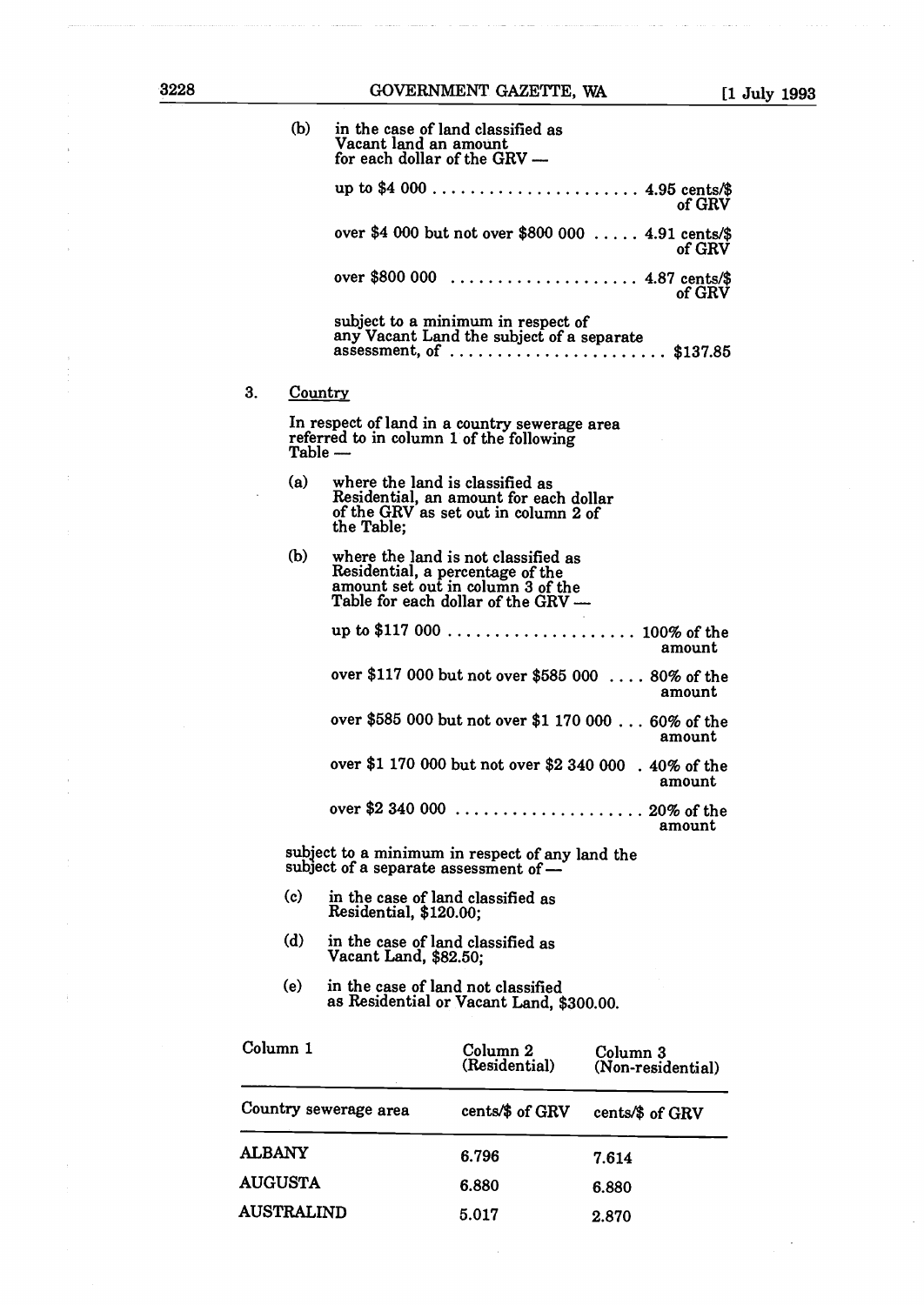Ĵ,

÷.

 $\ddot{\phantom{a}}$ 

| <b>BINNINGUP</b>                     | 8.627  | 4.585 |
|--------------------------------------|--------|-------|
| <b>BODDINGTON</b>                    | 7.940  | 5.400 |
| <b>BOOTENALL</b>                     | 5.545  | 8.056 |
| <b>BREMER BAY</b>                    | 8.127  | 8.452 |
| <b>BRIDGETOWN</b>                    | 5.358  | 5.829 |
| <b>BROOME</b>                        | 5.065  | 4.613 |
| <b>BRUNSWICK</b>                     | 5.800  | 6.630 |
| <b>BUNBURY</b>                       | 4.586  | 6.165 |
| <b>BUREKUP</b>                       | 6.190  | 3.250 |
| <b>BUSSELTON</b>                     | 6.224  | 6.473 |
| <b>CAPEL</b>                         | 9.100  | 6.940 |
| <b>CARNARVON</b>                     | 8.573  | 7.564 |
| <b>CERVANTES</b>                     | 4.375  | 4.550 |
| <b>COLLIE</b>                        | 7.316  | 7.926 |
| CORRIGIN                             | 6.050  | 6.050 |
| <b>CRANBROOK</b>                     | 8.907  | 9.250 |
| <b>CUNDERDIN</b>                     | 5.166  | 8.568 |
| <b>DAMPIER</b>                       | 2.653  | 3.442 |
| <b>DENMARK</b>                       | 6.350  | 6.350 |
| <b>DERBY</b>                         | 5.801  | 6.340 |
| DONGARA-DENISON                      | 8.420  | 5.408 |
| <b>DUNSBOROUGH</b>                   | 7.654  | 7.960 |
| <b>EATON</b>                         | 6.994  | 6.753 |
| <b>ENEABBA</b>                       | 6.462  | 6.720 |
| <b>ESPERANCE</b>                     | 5.464  | 6.964 |
| <b>EXMOUTH</b>                       | 4.044  | 4.200 |
| FITZROY CROSSING                     | 10.400 | 12.00 |
| <b>GERALDTON</b>                     | 5.779  | 6.620 |
| <b>GERALDTON/</b><br><b>EFFLUENT</b> |        | 1.598 |
| <b>GNOWANGERUP</b>                   | 8.115  | 8.440 |
| <b>HALLS CREEK</b>                   | 5.604  | 7.411 |
| <b>HARVEY</b>                        | 6.743  | 4.722 |
| <b>JURIEN BAY</b>                    | 5.776  | 6.008 |
| <b>KALBARRI</b>                      | 6.155  | 5.158 |
| <b>KARRATHA</b>                      | 3.500  | 3.734 |
| KATANNING                            | 5.810  | 5.810 |
| KELLERBERRIN                         | 6.633  | 6.899 |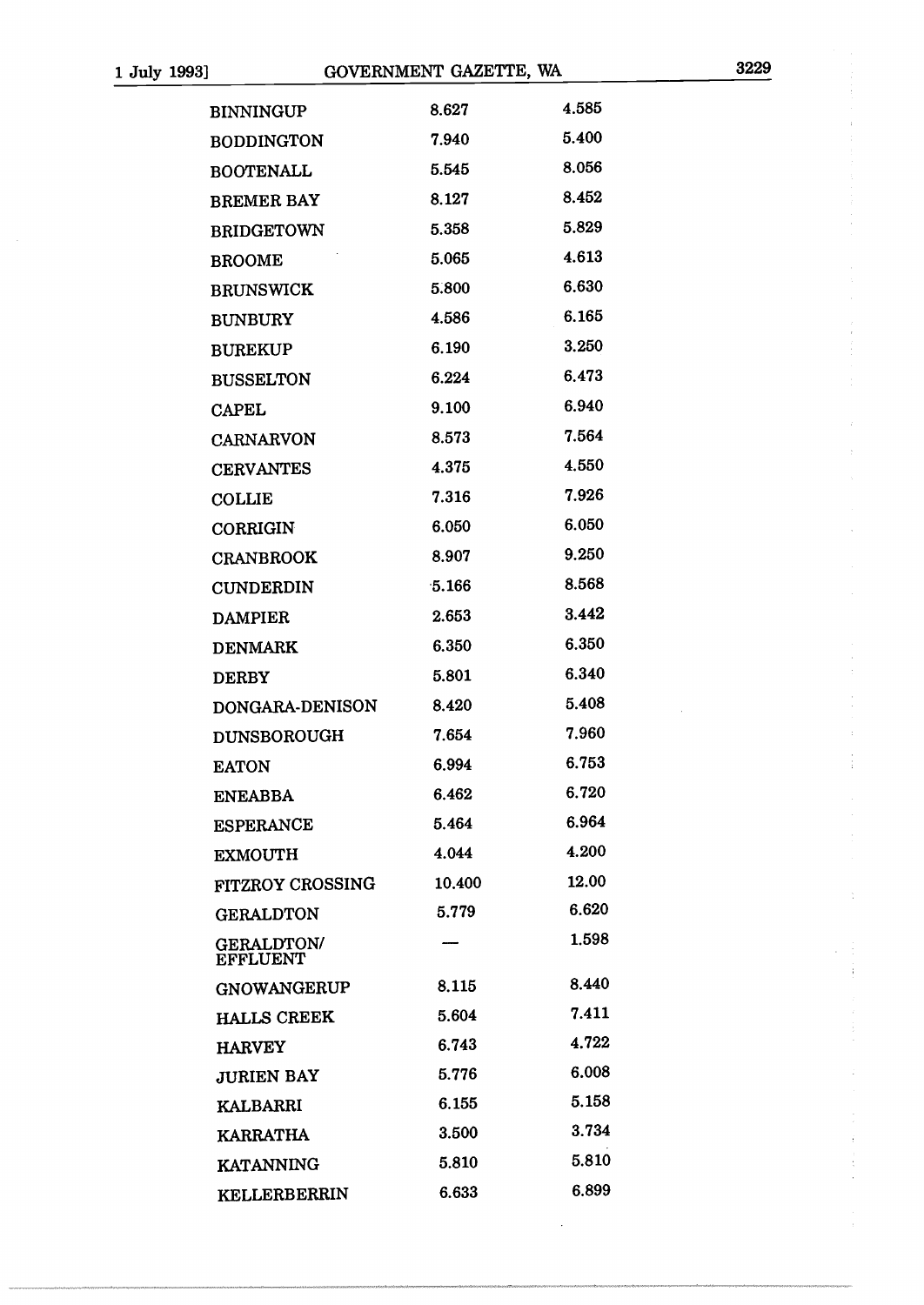$\frac{1}{2}$ 

÷

| <b>KOJONUP</b>        | 8.940  | 8.940  |
|-----------------------|--------|--------|
| <b>KUNUNURRA</b>      | 4.429  | 5.211  |
| LAKE ARGYLE           | 4.429  | 5.211  |
| LANCELIN              | 6.760  | 6.760  |
| <b>LAVERTON</b>       | 3.690  | 4.540  |
| <b>LEDGE POINT</b>    | 6.760  | 6.760  |
| <b>LEEMAN</b>         | 5.519  | 5.740  |
| <b>LEONORA</b>        | 5.973  | 5.973  |
| <b>MANDURAH</b>       | 6.020  | 6.020  |
| <b>MANJIMUP</b>       | 9.220  | 7.980  |
| <b>MARGARET RIVER</b> | 4.150  | 4.150  |
| <b>MECKERING</b>      | 5.905  | 6.140  |
| <b>MERREDIN</b>       | 7.206  | 7.495  |
| <b>MOUNT BARKER</b>   | 6.952  | 7.220  |
| <b>MUKINBUDIN</b>     | 10.663 | 11.090 |
| <b>NAREMBEEN</b>      | 8.310  | 8.310  |
| <b>NARROGIN</b>       | 4.700  | 6.935  |
| <b>NEWDEGATE</b>      | 12.000 | 12.000 |
| <b>NEWMAN</b>         | 3.600  | 3.600  |
| <b>NORTHAM</b>        | 4.970  | 6.530  |
| <b>PARABURDOO</b>     | 3.447  | 3.580  |
| <b>PINGELLY</b>       | 7.890  | 7.890  |
| <b>PINJARRA</b>       | 4.123  | 4.530  |
| PORT HEDLAND          | 5.821  | 6.054  |
| <b>ROEBOURNE</b>      | 7.982  | 10.831 |
| THREE SPRINGS         | 9.290  | 9.695  |
| TOM PRICE             | 3.293  | 3.420  |
| <b>WAGIN</b>          | 8.190  | 8.190  |
| <b>WAROONA</b>        | 8.100  | 8.880  |
| <b>WICKHAM</b>        | 5.619  | 5.304  |
| WONGAN HILLS          | 3.740  | 4.282  |
| <b>WUNDOWIE</b>       | 3.580  | 4.630  |
| WYALKATCHEM           | 6.878  | 7.154  |
| <b>WYNDHAM</b>        | 5.368  | 8.503  |
| <b>YUNDERUP</b>       | 5.635  | 5.400  |
|                       |        |        |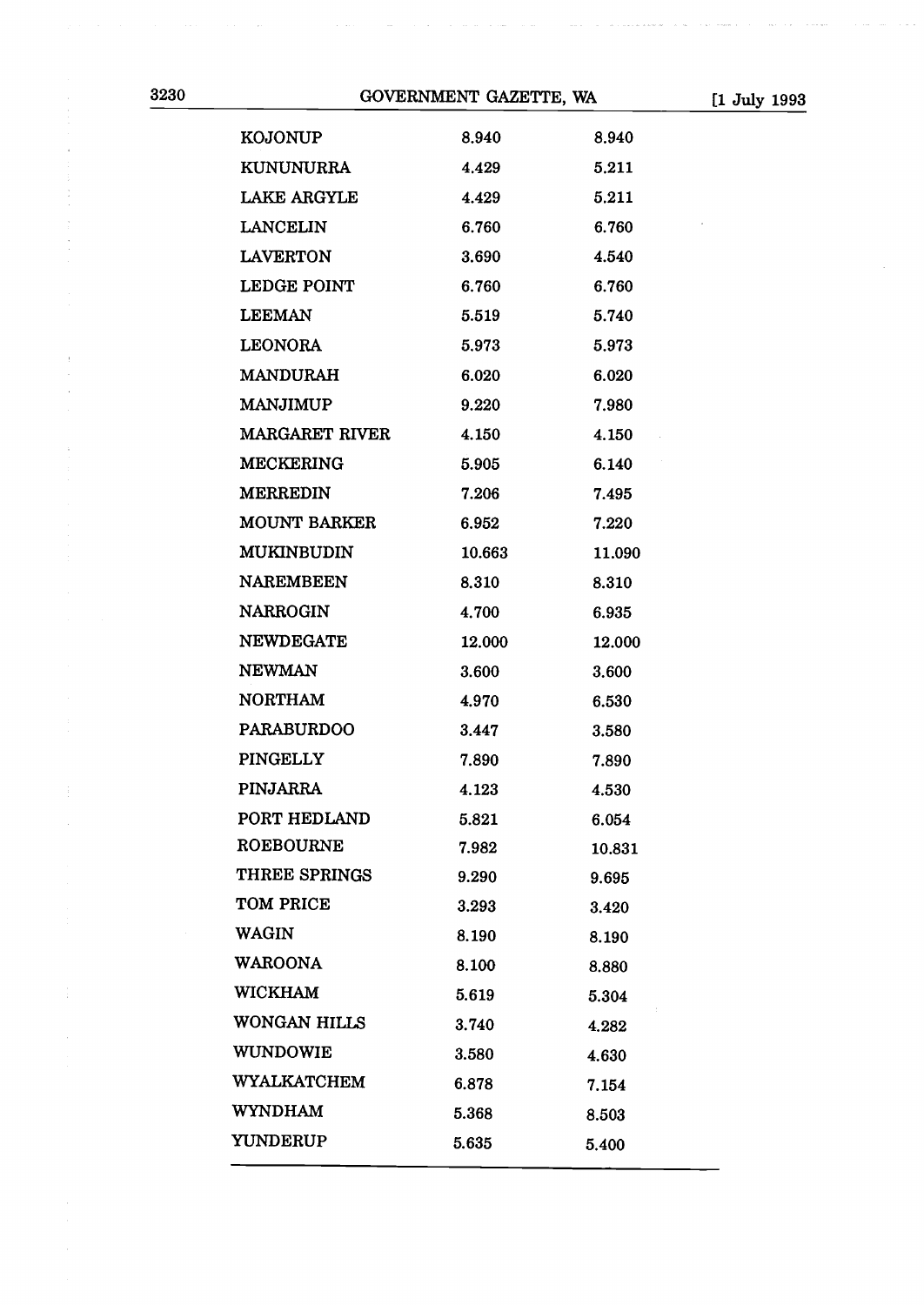Part  $3$  — Quantity charges

|    | $-$                                                                                                                                                                                                                                                                                                                                                                                                                                                                                                                                                                                                                                                                                                                         |
|----|-----------------------------------------------------------------------------------------------------------------------------------------------------------------------------------------------------------------------------------------------------------------------------------------------------------------------------------------------------------------------------------------------------------------------------------------------------------------------------------------------------------------------------------------------------------------------------------------------------------------------------------------------------------------------------------------------------------------------------|
| 1. | For industrial waste discharged into<br>a sewer of the Authority pursuant to<br>a permit of the Authority classified<br>as a major permit -                                                                                                                                                                                                                                                                                                                                                                                                                                                                                                                                                                                 |
|    | for volume $\ldots \ldots \ldots \ldots \ldots \ldots \ldots$ 60.1 c/kL;<br>(a)                                                                                                                                                                                                                                                                                                                                                                                                                                                                                                                                                                                                                                             |
|    | (b)                                                                                                                                                                                                                                                                                                                                                                                                                                                                                                                                                                                                                                                                                                                         |
|    | and                                                                                                                                                                                                                                                                                                                                                                                                                                                                                                                                                                                                                                                                                                                         |
|    | (c)                                                                                                                                                                                                                                                                                                                                                                                                                                                                                                                                                                                                                                                                                                                         |
|    | No charge is payable under this Part if<br>the sum of the amounts payable under<br>paragraphs (a), (b) and (c) is less than<br>the amount payable under items 1 and 2 of<br>Part 1 or items 2 and 3 (b) or 3 (e) of Part 2,<br>as the case requires. Where the sum of the<br>amounts payable under paragraphs (a), (b)<br>and (c) exceeds the amount payable under<br>items 1 and 2 of Part 1 or items 2 and 3 $(b)$<br>or 3 (e) of Part 2, as the case requires, the<br>total amount payable under this Part shall<br>be the sum of the amounts payable under<br>paragraphs (a), (b) and (c) less the amount<br>payable under items 1 and 2 of Part 1 or<br>items 2 and 3 (b) or 3 (e) of Part 2, as the<br>case requires. |
| 2. | For tankered raw wastewater discharged into<br>a sewer of the Authority  100.4 c/kL                                                                                                                                                                                                                                                                                                                                                                                                                                                                                                                                                                                                                                         |
| 3. | For effluent discharged from a septic tank<br>effluent pumping system into a sewer of                                                                                                                                                                                                                                                                                                                                                                                                                                                                                                                                                                                                                                       |
|    | <b>SCHEDULE 3</b>                                                                                                                                                                                                                                                                                                                                                                                                                                                                                                                                                                                                                                                                                                           |
|    | $[By-law 27]$                                                                                                                                                                                                                                                                                                                                                                                                                                                                                                                                                                                                                                                                                                               |
|    | <b>CHARGES FOR DRAINAGE FOR 1993/94</b>                                                                                                                                                                                                                                                                                                                                                                                                                                                                                                                                                                                                                                                                                     |
|    | Part 1 - Fixed charge                                                                                                                                                                                                                                                                                                                                                                                                                                                                                                                                                                                                                                                                                                       |
|    | Strata-titled caravan bay                                                                                                                                                                                                                                                                                                                                                                                                                                                                                                                                                                                                                                                                                                   |
| 1. | In respect of each residential property<br>being a single caravan bay that is a<br>lot within the meaning of the<br>Strata Titles Act $1985$ \$12.50                                                                                                                                                                                                                                                                                                                                                                                                                                                                                                                                                                        |
|    | Strata-titled storage unit                                                                                                                                                                                                                                                                                                                                                                                                                                                                                                                                                                                                                                                                                                  |
| 2. | In respect of land comprised in a unit<br>used for storage purposes that is a                                                                                                                                                                                                                                                                                                                                                                                                                                                                                                                                                                                                                                               |
|    | lot within the meaning of the<br>$Strata$ Titles Act $1985$ \$5.00                                                                                                                                                                                                                                                                                                                                                                                                                                                                                                                                                                                                                                                          |
|    | Part $2$ — Charge by way of a rate                                                                                                                                                                                                                                                                                                                                                                                                                                                                                                                                                                                                                                                                                          |
| 1. | In respect of all land in a drainage<br>area as referred to in by-law 27 that                                                                                                                                                                                                                                                                                                                                                                                                                                                                                                                                                                                                                                               |
|    | is classified as Residential or<br>Semi-rural/residential land  0.70 cents/\$<br>of GRV                                                                                                                                                                                                                                                                                                                                                                                                                                                                                                                                                                                                                                     |

subject to a minimum in respect of any land the subject of a separate assessment of \$27.55.  $\frac{1}{2}$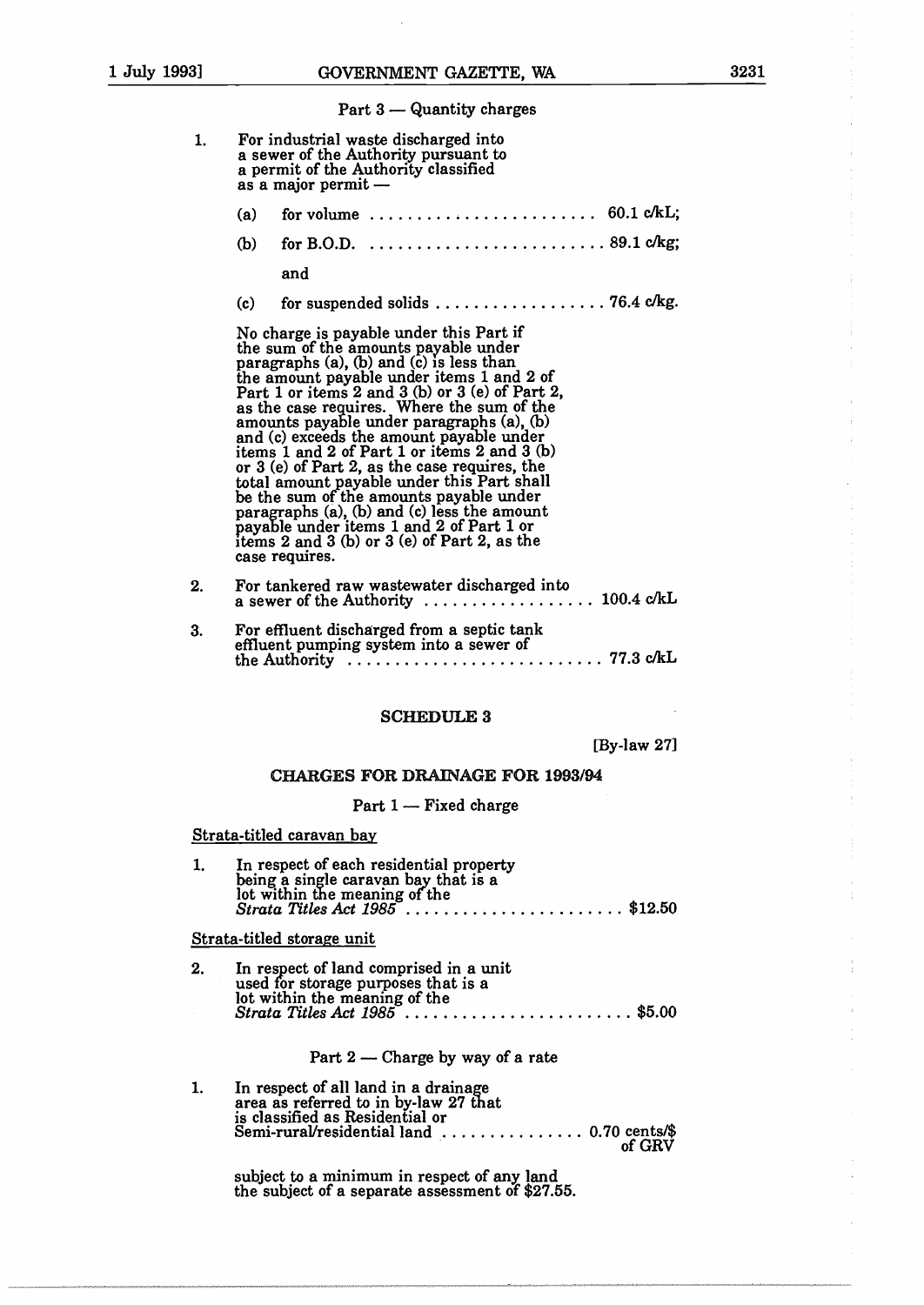| ---<br>۰,<br>۰,<br>۰,<br>-<br>۰. |  |
|----------------------------------|--|
|                                  |  |

 $\bar{z}$ 

Ĵ,

 $\overline{1}$ 

 $\bar{\phantom{a}}$ Ă,  $\ddot{\phantom{1}}$ 

 $\ddot{\phantom{a}}$ 

 $\bar{1}$ 

| 2. | In respect of all land in a drainage<br>area as referred to in by-law 27 other<br>than land to which Part 1 or item 1<br>of this Part applies $\ldots \ldots \ldots \ldots \ldots \ldots 0.81$ cents/\$<br>of GRV                                                                                                                              |
|----|------------------------------------------------------------------------------------------------------------------------------------------------------------------------------------------------------------------------------------------------------------------------------------------------------------------------------------------------|
|    | subject to a minimum in respect of any<br>land the subject of a separate assessment of -                                                                                                                                                                                                                                                       |
|    | (a)<br>in the case of land classified as<br>Vacant Land, \$27.55;                                                                                                                                                                                                                                                                              |
|    | (b)<br>in any other case, \$36.30.                                                                                                                                                                                                                                                                                                             |
|    | <b>SCHEDULE 4</b>                                                                                                                                                                                                                                                                                                                              |
|    | $[By-law 31]$                                                                                                                                                                                                                                                                                                                                  |
|    | <b>CHARGES FOR IRRIGATION FOR 1993/94</b>                                                                                                                                                                                                                                                                                                      |
|    | Part 1 - Fixed charges                                                                                                                                                                                                                                                                                                                         |
| 1. | In respect of land in the Harvey Irrigation<br>District, the Waroona Irrigation District, or the<br>Collie River Irrigation District to which water<br>is supplied by pipe for the purpose of trickle<br>irrigation, an amount for each point of<br>supply of $\ldots \ldots \ldots \ldots \ldots \ldots \ldots \ldots \ldots \ldots$ \$167.50 |
| 2. | For each connection of 100 mm diameter or less<br>to the Harvey Piped Scheme, other than the<br>first supply point, an amount $\ldots \ldots \ldots \ldots$ \$158.20                                                                                                                                                                           |
| 3. | In respect of land to which water is supplied under<br>by-law 6A of the Harvey, Waroona and Collie River<br>Irrigation Districts By-laws 1975 for irrigation -                                                                                                                                                                                 |
|    | (a)<br>where the water is supplied during<br>normal working hours, an amount of $\dots$ : \$112.90                                                                                                                                                                                                                                             |
|    | (b)<br>where the water is supplied outside<br>normal working hours, an amount equal<br>to the actual cost of supply.                                                                                                                                                                                                                           |
|    | Part 2 - Charges by way of a rate                                                                                                                                                                                                                                                                                                              |
| 1. | In respect of land that -                                                                                                                                                                                                                                                                                                                      |
|    | (a)<br>is in Harvey Irrigation District<br>Sub-Area No. 2 or 3, Waroona<br>Irrigation District, or Collie River<br>Irrigation District, an amount<br>$\cdots \cdots \cdots \cdots \cdots \cdots \cdots \cdots$ \$89.80<br>per 3 hectares of                                                                                                    |
|    | (b)<br>is in Harvey Irrigation District<br>Sub-Area No. 1 or 4, an amount<br>per hectare of  \$89.80                                                                                                                                                                                                                                           |
|    | subject to a minimum in respect of any land the<br>subject of a separate assessment of \$89.80.                                                                                                                                                                                                                                                |
| 2. | In respect of land to which water is supplied<br>under by-law 11 of the Harvey, Waroona and<br>Collie River Irrigation Districts By-laws 1975<br>for irrigation, an amount per hectare of land<br>so irrigated of -                                                                                                                            |
|    | (a)<br>where water is supplied to land<br>classified as Crop Group $1$ \$235.75                                                                                                                                                                                                                                                                |
|    | (b)<br>where water is supplied to land<br>classified as Crop Group $2$ \$170.60                                                                                                                                                                                                                                                                |
|    |                                                                                                                                                                                                                                                                                                                                                |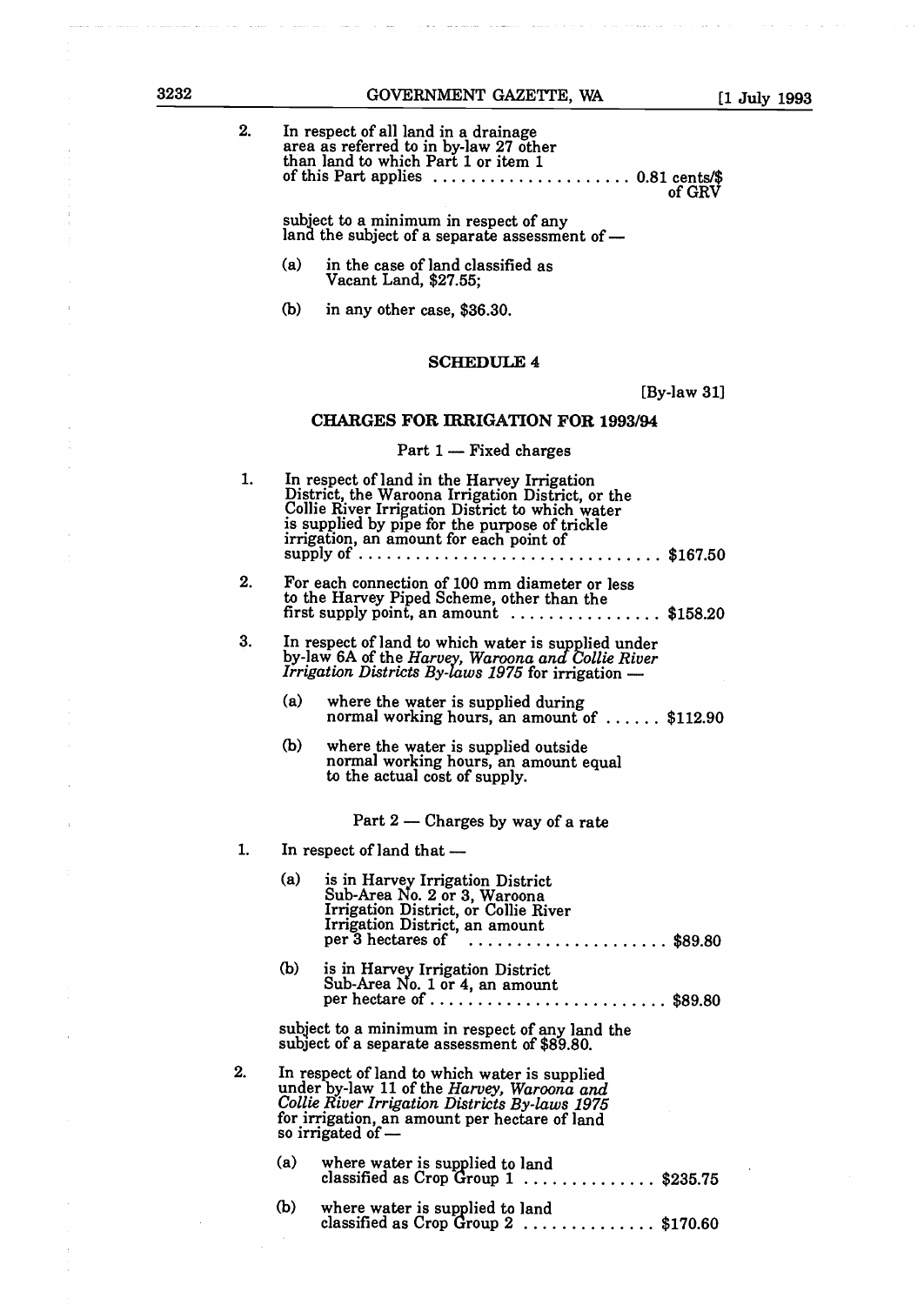|    | (c)                                                                                                |                                                                        | where water is supplied to land<br>classified as Crop Group 3 \$78.60                                                                                                                                         |  |  |  |  |  |  |  |  |  |
|----|----------------------------------------------------------------------------------------------------|------------------------------------------------------------------------|---------------------------------------------------------------------------------------------------------------------------------------------------------------------------------------------------------------|--|--|--|--|--|--|--|--|--|
| 3. |                                                                                                    |                                                                        | In respect of land in the Carnarvon<br>\$194.00/<br>hectare                                                                                                                                                   |  |  |  |  |  |  |  |  |  |
|    | subject to a maximum in respect of any land<br>the subject of a separate assessment of \$1 164.00. |                                                                        |                                                                                                                                                                                                               |  |  |  |  |  |  |  |  |  |
| 4. |                                                                                                    |                                                                        | In respect of land in the Ord Irrigation District -                                                                                                                                                           |  |  |  |  |  |  |  |  |  |
|    | (a)                                                                                                | where the land is in the Packsaddle<br>Horticultural Farms Sub-Area 1- |                                                                                                                                                                                                               |  |  |  |  |  |  |  |  |  |
|    |                                                                                                    | (i)                                                                    | \$22.80/<br>an amount of $\dots\dots\dots\dots\dots\dots\dots$<br>hectare                                                                                                                                     |  |  |  |  |  |  |  |  |  |
|    |                                                                                                    |                                                                        | subject to a minimum in<br>respect of any land the<br>subject of a separate<br>assessment of \$178.00;                                                                                                        |  |  |  |  |  |  |  |  |  |
|    |                                                                                                    | (ii)                                                                   | a further amount per<br>hectare of land actually<br>\$555.00/<br>$irrigated of \ldots \ldots \ldots \ldots \ldots$<br>hectare                                                                                 |  |  |  |  |  |  |  |  |  |
|    | (b)                                                                                                |                                                                        | where the land is in Ord Irrigation<br>\$43.70/<br>District Sub-Area $2$<br>hectare                                                                                                                           |  |  |  |  |  |  |  |  |  |
|    | (c)                                                                                                |                                                                        | where under by-law 31A of the $Ord$<br>Irrigation District By-laws, the land<br>is irrigated by pumping from works,<br>an amount per hectare of land so<br>irrigated of $-$                                   |  |  |  |  |  |  |  |  |  |
|    |                                                                                                    | (i)                                                                    | where the supply is assured $\ldots \ldots$ \$40.15                                                                                                                                                           |  |  |  |  |  |  |  |  |  |
|    |                                                                                                    | (ii)                                                                   | where the supply is not assured $\ldots \ldots$ \$30.35                                                                                                                                                       |  |  |  |  |  |  |  |  |  |
|    |                                                                                                    |                                                                        | Part 3 - Quantity charges                                                                                                                                                                                     |  |  |  |  |  |  |  |  |  |
| 1. |                                                                                                    |                                                                        | For water supplied in the Harvey Irrigation District,<br>the Waroona Irrigation District, or the Collie<br>River Irrigation District for irrigation (including<br>water supplied as mentioned in Part $1$ ) — |  |  |  |  |  |  |  |  |  |
|    | (a)                                                                                                |                                                                        | for each $1\,000$ cubic metres up to $-$                                                                                                                                                                      |  |  |  |  |  |  |  |  |  |
|    |                                                                                                    | (i)                                                                    | 9 200 cubic metres per 3 hectares<br>of land in Harvey Irrigation District<br>Sub-Area No. 2 or 3, the Waroona<br>Irrigation District, or the Collie<br>River Irrigation District; or                         |  |  |  |  |  |  |  |  |  |
|    |                                                                                                    | (ii)                                                                   | 9 200 cubic metres per hectare<br>of land in Harvey Irrigation<br>District Sub-Area No. 1 or 4                                                                                                                |  |  |  |  |  |  |  |  |  |
|    |                                                                                                    |                                                                        | or the district allocation,<br>whichever is less $\ldots \ldots \ldots \ldots \ldots \ldots$ \$20.05                                                                                                          |  |  |  |  |  |  |  |  |  |

b where the district allocation is more than the quantity mentioned in<br>paragraph (a)(i) or (ii), as the case may be, for each 1 000 cubic metres over that quantity but no over the district allocation  $\dots \dots \dots \dots$  \$22.10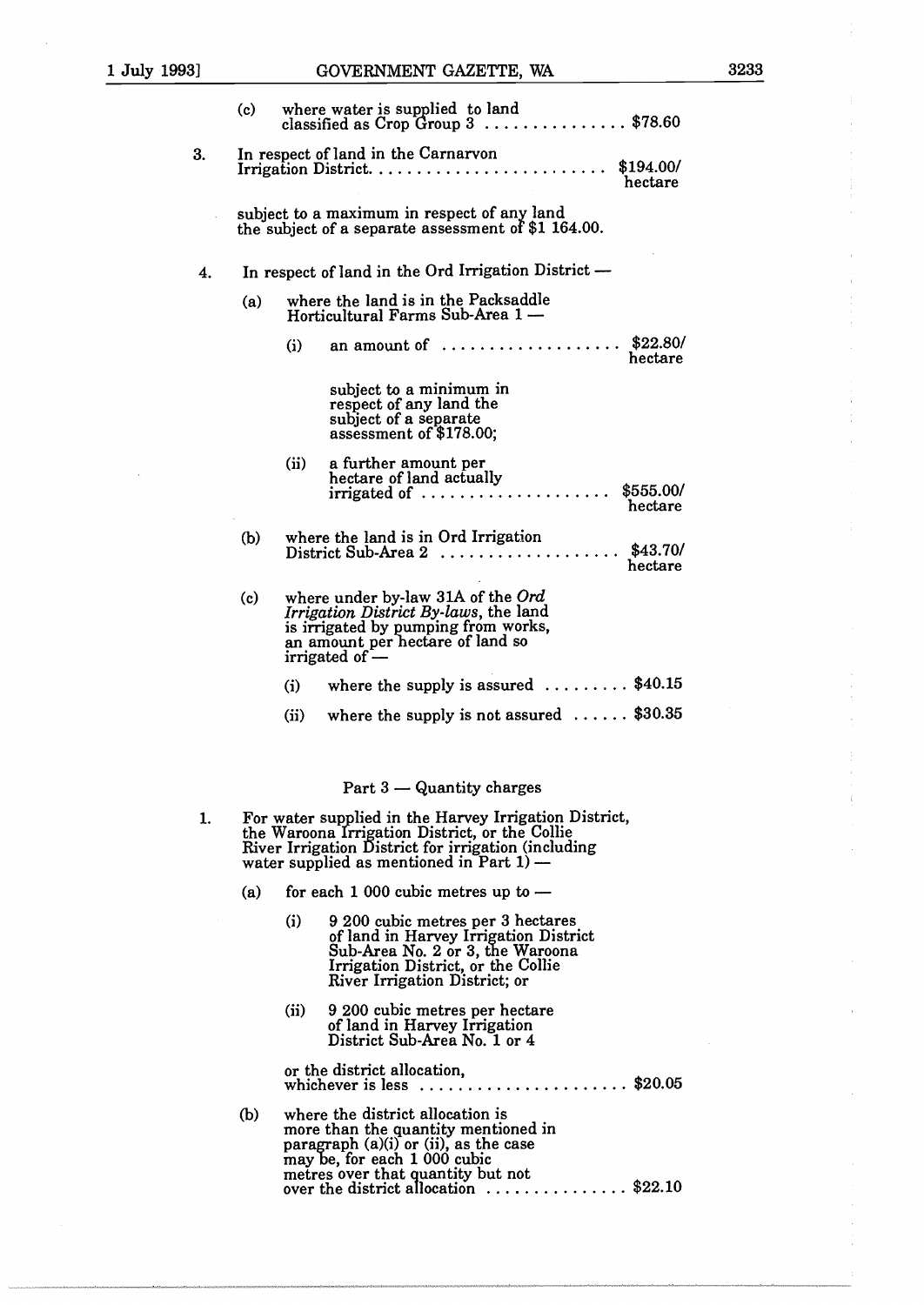| 3234 |    | GOVERNMENT GAZETTE, WA<br>$[1$ July 199                                                                                                                                                                                                                                               |
|------|----|---------------------------------------------------------------------------------------------------------------------------------------------------------------------------------------------------------------------------------------------------------------------------------------|
|      |    | (c)<br>for each 1 000 cubic metres over<br>the district allocation. $\ldots \ldots \ldots \ldots \ldots$ \$40.05                                                                                                                                                                      |
|      |    | where the district allocation means the annual district<br>allocation under the Harvey, Waroona and Collie River<br>Irrigation Districts By-laws 1975.                                                                                                                                |
|      | 2. | For each $1000$ cubic metres of water $-$                                                                                                                                                                                                                                             |
|      |    | (a)<br>allocated under by-law 17 of the Preston<br>Valley Irrigation District By-laws,<br>whether or not it is used; or                                                                                                                                                               |
|      |    | (b)<br>supplied other than as so allocated<br>from the Preston River (as defined in<br>by-law 3 of the Preston Valley<br><i>Irrigation District By-laws</i> ) for the<br>irrigation of land outside the District<br>(as defined in that by-law) $\ldots \ldots \ldots \ldots$ \$93.80 |
|      | 3. | For each 1 000 cubic metres of water supplied for<br>irrigation in the Carnarvon Irrigation District -                                                                                                                                                                                |
|      |    | (a)<br>in accordance with a notice under<br>by-law 23 of the Carnarvon<br>Irrigation District By-laws $\ldots \ldots \ldots \ldots$ \$151.25                                                                                                                                          |
|      |    |                                                                                                                                                                                                                                                                                       |

(b) not in accordance with a notice mentioned in paragraph  $(a)$  .......... \$2 965.00

# SCHEDULE *5*

[By-laws 14  $(3)$ , 24  $(3)$ ]

# INDEX FOR INCREASING GROSS RENTAL VALUE UNDER *VALUATION OF LAND ACT 1978*

day from which relevant general valuation affecting land was expressed under the index for 1993/94 *Valuation ofLand Act 1978* to come into force

| 1 July 1981                | 1.872          |
|----------------------------|----------------|
| 1 July 1982                | 1.702          |
| 1 July 1983                | 1.547          |
| 1 July 1984<br>1 July 1985 | 1.502<br>1.460 |
| 1 July 1986                | 1.363          |
| 1 July 1987                | 1.304          |
| 1 July 1988<br>1 July 1989 | 1.254<br>1.172 |
| 1 July 1990                | 1.086          |
| 1 July 1991                | 1.044          |
| 1 July 1992<br>1 July 1993 | 1.034<br>1.000 |
|                            |                |

 $\frac{1}{2}$ 

 $\bar{z}$ 

 $\frac{1}{2}$ 

÷,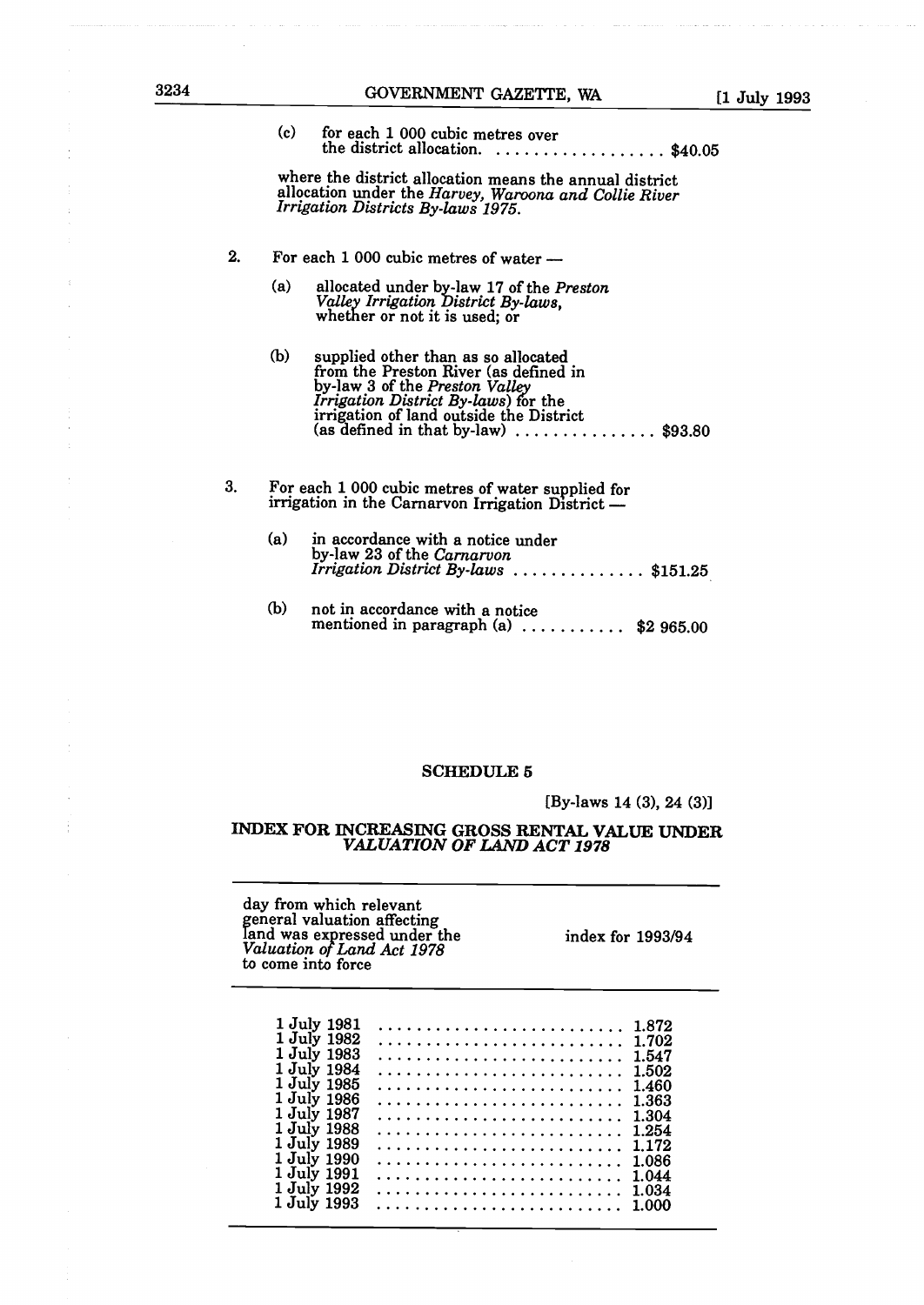[By-laws 7, 8, 8A, SC and 9]

# DISCOUNTS AND ADDITIONAL CHARGES

1. Discount -

by-law 7 (1) (a) (i)  $\ldots$  ..................\$1.50

# 2. Additional charges -

| (a)<br>(b)<br>(c)<br>(d) | by-law 7 (1) (b) (i) $\ldots$ \$3.00<br>by-law 8 (2) (b) (i) $\ldots$ \$1.50<br>by-law 8 (2) (b) (ii) $\ldots$ \$3.00 |  |  |  |  |  |  |  |  |  |  |  |  |
|--------------------------|-----------------------------------------------------------------------------------------------------------------------|--|--|--|--|--|--|--|--|--|--|--|--|
|                          |                                                                                                                       |  |  |  |  |  |  |  |  |  |  |  |  |

3. Rates of interest —

| by-laws 7 (1) (a) (ii),<br>7 (1) (b) (ii), 8 (2) (a),<br>8 (2) (b) (i), 8 (2) (b) (ii)  8% per annum |  |
|------------------------------------------------------------------------------------------------------|--|
|                                                                                                      |  |

# 4. Concession (by-law  $8A(2)$ ) —

| (a)<br>(b)<br>(c) | charge for water supply $\dots \dots \dots$ \$54.35<br>charge for sewerage $\ldots$ \$88.00<br>charge for drainage $\ldots \ldots \ldots \ldots$ \$9.80 |  |
|-------------------|---------------------------------------------------------------------------------------------------------------------------------------------------------|--|
|                   |                                                                                                                                                         |  |

5. Interest on overdue amounts (by-law  $9$ ) ...... 14%

# SCHEDULE 7

[By-law 8B]

\$

# CHARGES FOR GOVERNMENT TRADING ORGANIZATIONS

1. Annual charge (based on meter size).

# Meter size

| 20 mm or less   |  |  |  |  |  |  |  |  |  |  |  |  |  |  |  |  |  |  | -241 |
|-----------------|--|--|--|--|--|--|--|--|--|--|--|--|--|--|--|--|--|--|------|
| $25 \text{ mm}$ |  |  |  |  |  |  |  |  |  |  |  |  |  |  |  |  |  |  | 376  |
| $30 \text{ mm}$ |  |  |  |  |  |  |  |  |  |  |  |  |  |  |  |  |  |  | 541  |
| $40 \text{ mm}$ |  |  |  |  |  |  |  |  |  |  |  |  |  |  |  |  |  |  | 962  |
| $50 \text{ mm}$ |  |  |  |  |  |  |  |  |  |  |  |  |  |  |  |  |  |  |      |
| $70 \text{ mm}$ |  |  |  |  |  |  |  |  |  |  |  |  |  |  |  |  |  |  |      |
| $75 \text{ mm}$ |  |  |  |  |  |  |  |  |  |  |  |  |  |  |  |  |  |  |      |
| $80 \text{ mm}$ |  |  |  |  |  |  |  |  |  |  |  |  |  |  |  |  |  |  |      |
|                 |  |  |  |  |  |  |  |  |  |  |  |  |  |  |  |  |  |  |      |
|                 |  |  |  |  |  |  |  |  |  |  |  |  |  |  |  |  |  |  |      |
|                 |  |  |  |  |  |  |  |  |  |  |  |  |  |  |  |  |  |  |      |
|                 |  |  |  |  |  |  |  |  |  |  |  |  |  |  |  |  |  |  |      |
|                 |  |  |  |  |  |  |  |  |  |  |  |  |  |  |  |  |  |  |      |
|                 |  |  |  |  |  |  |  |  |  |  |  |  |  |  |  |  |  |  |      |
|                 |  |  |  |  |  |  |  |  |  |  |  |  |  |  |  |  |  |  |      |
|                 |  |  |  |  |  |  |  |  |  |  |  |  |  |  |  |  |  |  |      |

with a minimum charge, where property is served but not metered by the Water Authority, of  $\dots \dots$  241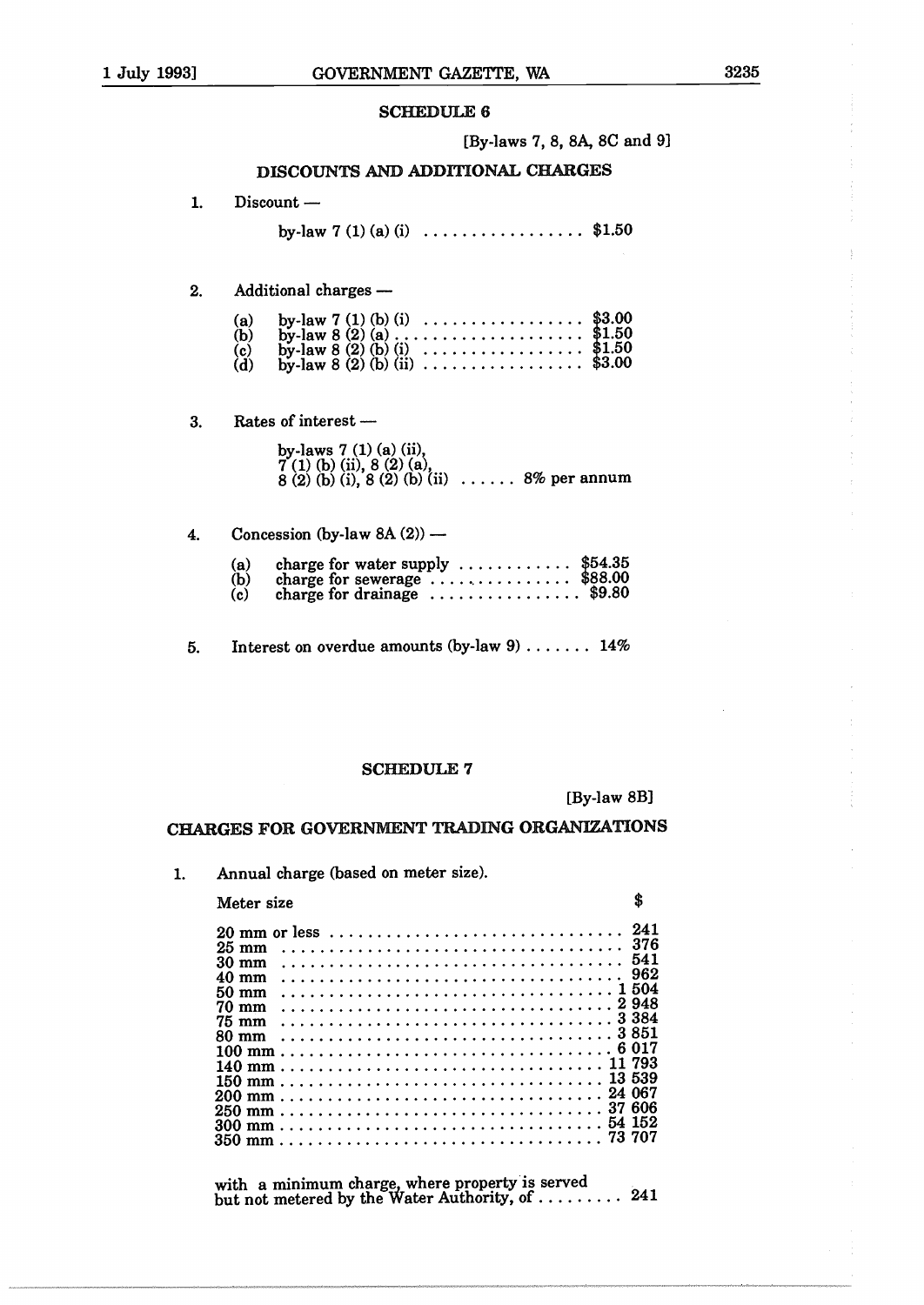| 2. | Volume charge (c/kL) |    |
|----|----------------------|----|
|    | Metropolitan         |    |
|    |                      |    |
|    | Country              |    |
|    |                      | ,, |

By resolution of the Board.

The Seal of the Water Authority of Western Australia was affixed hereto in the presence of-

> K. C. WEBSTER, Chairman. W. J. COX, Managing Director.

Approved by the Minister for Water Resources-

PAUL D. OMODEI.

#### WATER AUTHORITY ACT 1984

# **WATER AUTHORITY CHARGES** AMENDMENT **BY-LAWS NO.2 1993**

Made by the Water Authority of Western Australia with the approval of the Minister for Water Resources.

#### **Citation**

1. These by-laws may be cited as the *Water Authority Charges Amendment By-laws No.* 2 *1993.*

#### **Commencement**

2. These by-laws come into operation immediately after the *Water Authority Charges Amendment By-laws 1993* come into operation.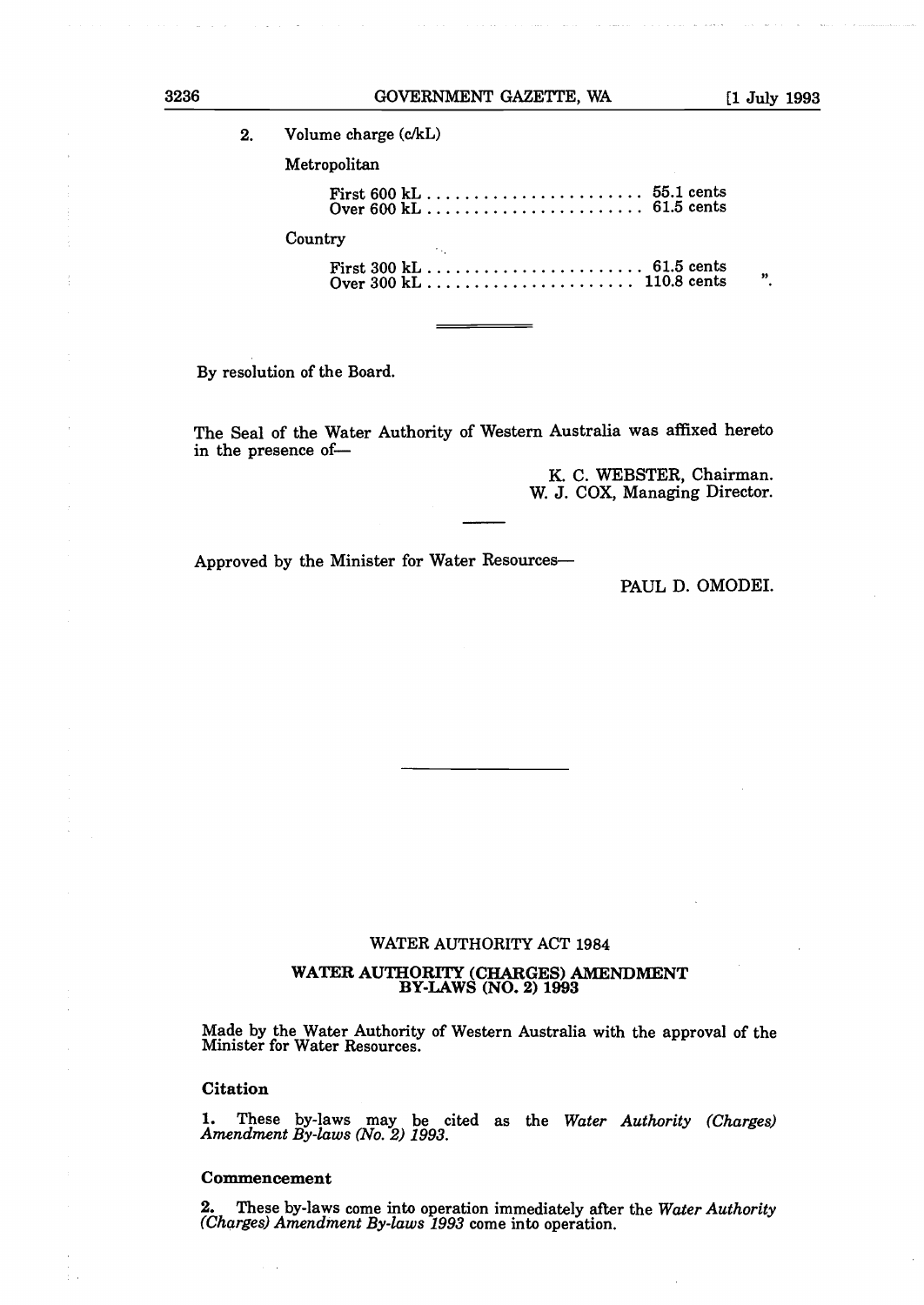# Schedule *2* amended

**3.** Schedule 2 to the *Water Authority Charges By-laws 1987\** is amended in Part <sup>1</sup> by inserting after item 4 the following item -

 $\alpha$ 5. Land from which industrial waste is discharged into a sewer of the Authority outside the metropolitan area

> Discharge pursuant to a permit classified by the Authonty as -

 $(a)$  a medium permit  $-$ 

|     | (i)  | coin operated laundries  \$101.00 | (including)<br>first <sub>2</sub><br>washing units)<br>plus \$50.50<br>for each<br>additional<br>washing unit |    |
|-----|------|-----------------------------------|---------------------------------------------------------------------------------------------------------------|----|
|     | (ii) |                                   | $$101.00$ plus<br>$$50.50$ for<br>each fixture                                                                |    |
| (b) |      |                                   |                                                                                                               | ,, |

{\* *Published in the Gazette of 14 July 1987 at pp. 2658-72. For amendments to 29 June 1993 see 1992 Index to Legislation of Western Australia, Table 4, pp.300-302.]*

By resolution of the Board.

The Seal of the Water Authority of Western Australia was affixed hereto in the presence of-

> K. C. WEBSTER, Chairman. W. J. COX, Managing Director.

Approved by the Minister for Water Resources-

PAUL D. OMODEI.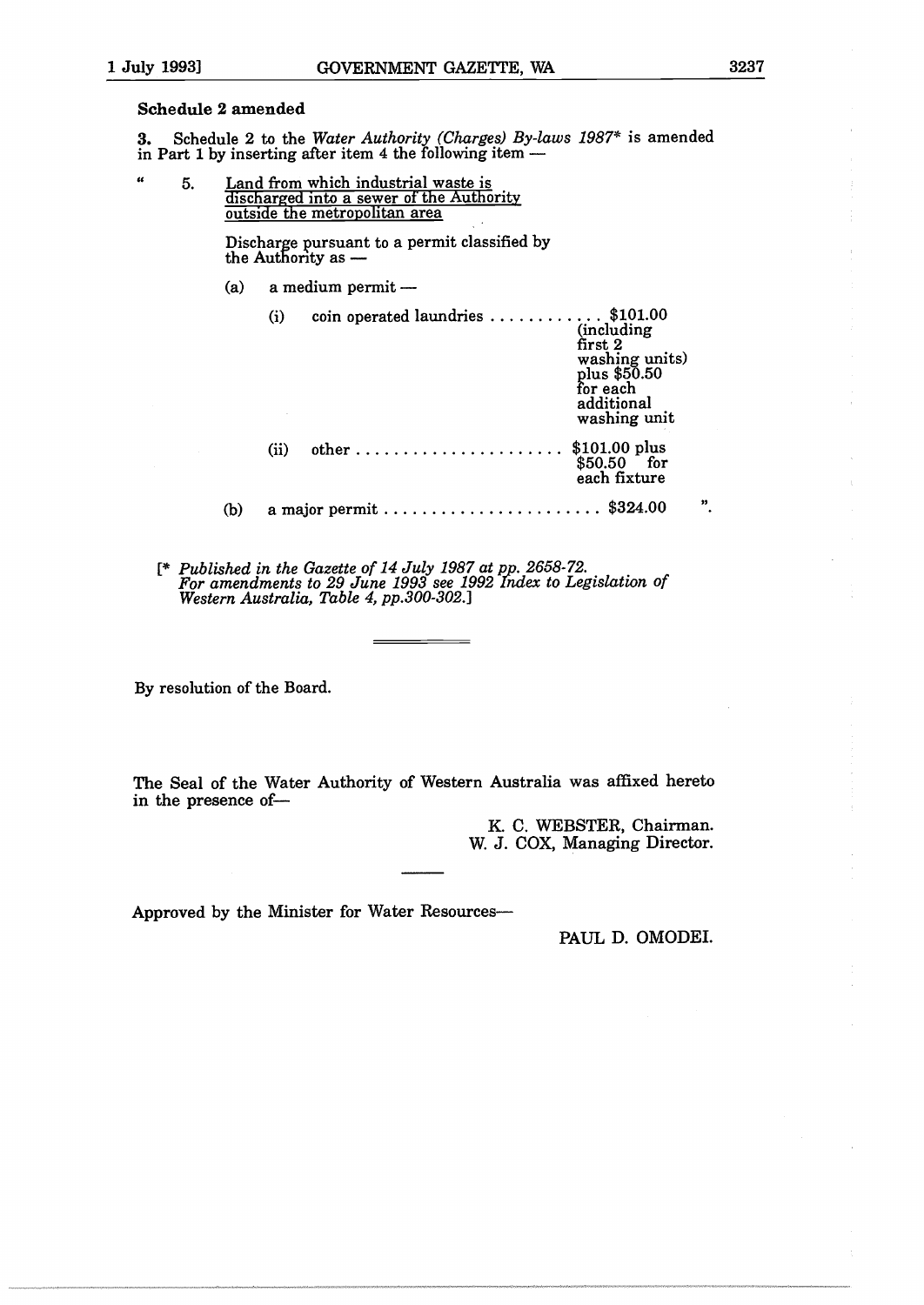# WATER AUTHORITY ACT 1984

# WATER AUTHORITY AMENDMENT BY-LAWS 1993

Made by the Water Authority of Western Australia with the approval of the Minister for Water Resources.

# PART 1 - PRELIMINARY

# Citation

1. These by-laws may be cited as the *Water Authority Amendment By-laws 1993.*

# Application

 $\boldsymbol{u}$ 

2. Nothing in these by-laws affects the application after <sup>1</sup> July 1993 of a by-law in force before that day in so far as that by-law relates to a fee or charge for a period commencing before that day or to a fee or charge for any matter or thing done before that day.

# PART 2- *COUNTRYAREAS WATER SUPPLY BY-LAWS <sup>1957</sup>*

# Schedule 2 repealed and a Schedule substituted

3. Schedule <sup>2</sup> to the *Country Areas Water Supply By-laws 1957\** is repealed and the following Schedule is substituted -

#### SCHEDULE 2

#### FEES

| (a) | Water supply plumber's examination - | 5                                                                                                                                                                                                                                                                                                                                                                                                                                                                          |
|-----|--------------------------------------|----------------------------------------------------------------------------------------------------------------------------------------------------------------------------------------------------------------------------------------------------------------------------------------------------------------------------------------------------------------------------------------------------------------------------------------------------------------------------|
|     |                                      |                                                                                                                                                                                                                                                                                                                                                                                                                                                                            |
| (b) | Issue of a water supply              |                                                                                                                                                                                                                                                                                                                                                                                                                                                                            |
| (c) | Renewal of a water supply            |                                                                                                                                                                                                                                                                                                                                                                                                                                                                            |
|     |                                      |                                                                                                                                                                                                                                                                                                                                                                                                                                                                            |
|     | Meter size                           |                                                                                                                                                                                                                                                                                                                                                                                                                                                                            |
|     |                                      |                                                                                                                                                                                                                                                                                                                                                                                                                                                                            |
|     |                                      |                                                                                                                                                                                                                                                                                                                                                                                                                                                                            |
| (a) |                                      |                                                                                                                                                                                                                                                                                                                                                                                                                                                                            |
| (b) |                                      |                                                                                                                                                                                                                                                                                                                                                                                                                                                                            |
| (c) |                                      |                                                                                                                                                                                                                                                                                                                                                                                                                                                                            |
| (d) |                                      |                                                                                                                                                                                                                                                                                                                                                                                                                                                                            |
|     |                                      | plumber's licence  23.50 per<br>quarter<br>or part<br>thereof<br>Meter testing $-$<br>75 mm and over  134.00<br>Minimum fee in respect of turning or<br>cutting off or reduction of the water<br>supply and the restoration of the<br>water supply $\ldots \ldots \ldots \ldots \ldots \ldots \ldots \ldots \ldots \ldots$ 46.50<br>Reading of meter $\dots\dots\dots\dots\dots\dots\dots\dots$ 7.00<br>Urgent reading of meter $\ldots \ldots \ldots \ldots \ldots 12.00$ |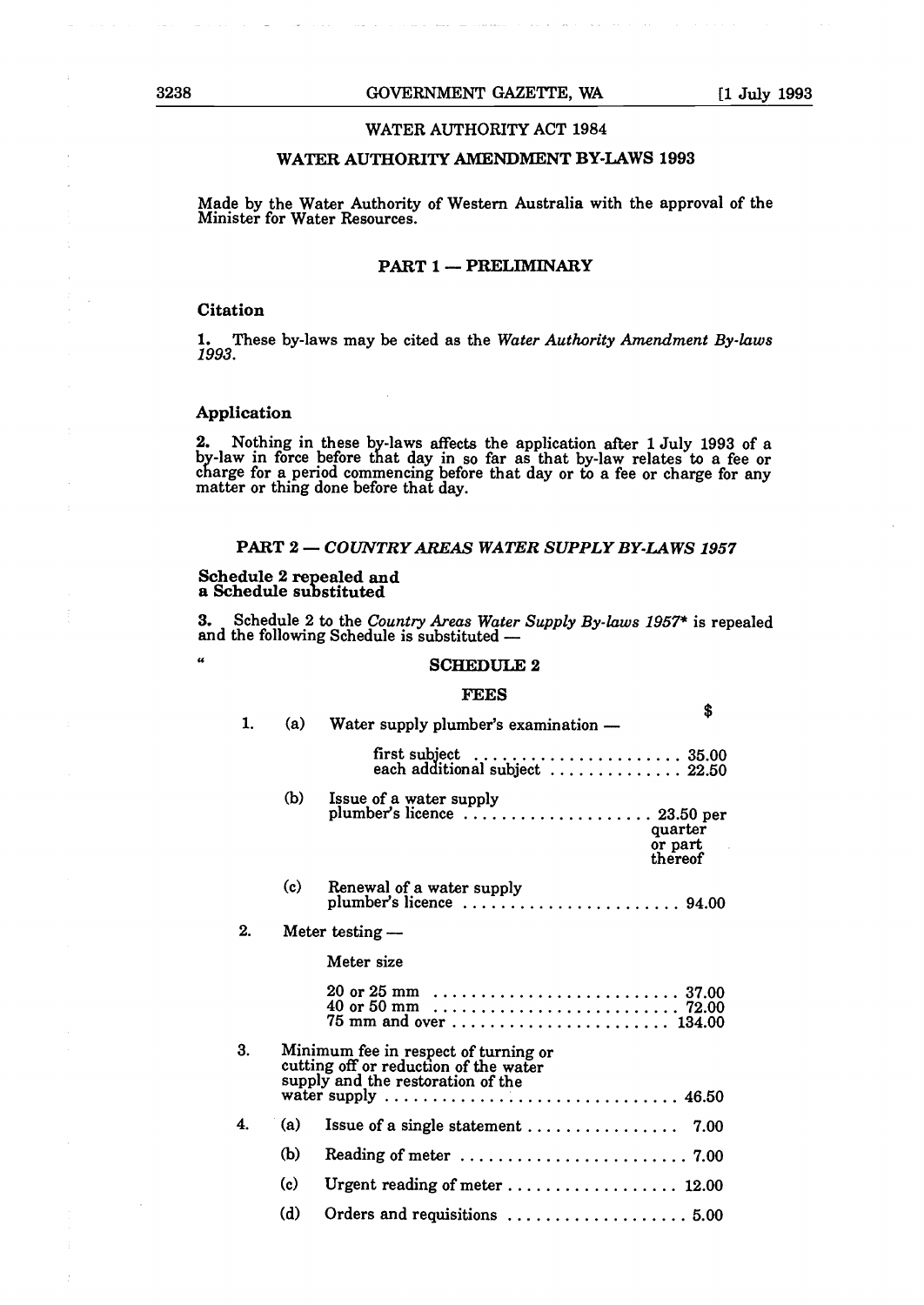|    | (e) | Combined issue of statement<br>and reading of meter $\dots\dots\dots\dots\dots$                                                                                                                                                                                                                              | $\ldots$ 12.00                                                                                                   |
|----|-----|--------------------------------------------------------------------------------------------------------------------------------------------------------------------------------------------------------------------------------------------------------------------------------------------------------------|------------------------------------------------------------------------------------------------------------------|
|    | (f) | Combined issue of statement<br>and urgent reading of meter  17.00                                                                                                                                                                                                                                            |                                                                                                                  |
|    | (g) | Provision of information<br>involving research or investigation<br>of 15 minutes or more $\dots\dots\dots\dots$                                                                                                                                                                                              | $.25.00$ per<br>hour or<br>part<br>thereof                                                                       |
| 5. |     | Fee under section 43A in respect of land on<br>which it is proposed to $-$                                                                                                                                                                                                                                   |                                                                                                                  |
|    | (a) | construct a new single<br>$residental building \ldots \ldots \ldots \ldots \ldots \ldots \ldots 46.50$                                                                                                                                                                                                       |                                                                                                                  |
|    | (b) | alter an existing single<br>residential building at a<br>cost, as assessed by the<br>Authority, of over \$22 500                                                                                                                                                                                             | $\ldots \ldots 93$ cents<br>per<br>\$1 000<br>of the<br>cost so<br>assessed,<br>up to a<br>maximum<br>of \$46.50 |
|    | (c) | construct or alter a building other<br>than a single residential building,<br>the cost of which construction or<br>alteration the Authority assesses<br>to be over \$22 500, an amount for<br>each \$1 000 of the cost assessed -<br>.<br>up to \$1 000 000<br>over \$1 000 000 but not<br>over \$10 000 000 | . 1.20<br>.0.80                                                                                                  |
|    |     | over \$10 000 000 but not<br>over \$50 000 000                                                                                                                                                                                                                                                               | 0.40                                                                                                             |
|    |     | over \$50 000 000                                                                                                                                                                                                                                                                                            | 0.20                                                                                                             |
| 6. | (1) | Supply of copy of, or extract from,<br>records or plans (other than those<br>stored in digital format) under<br>section 102 (3) of Water Authority Act 1984 $-$                                                                                                                                              |                                                                                                                  |
|    |     | film<br>size<br>paper                                                                                                                                                                                                                                                                                        |                                                                                                                  |
|    |     | A1<br>\$11.00<br>\$9.00<br>A2<br>\$7.00<br>A3<br>\$6.00<br>A4<br>\$6.00                                                                                                                                                                                                                                      |                                                                                                                  |
|    | (2) | Additional fee (A4 only) for<br>facsimile transmission                                                                                                                                                                                                                                                       | 3.50                                                                                                             |

7. Re-sealing of private fire service connection  $\dots \dots$  45.50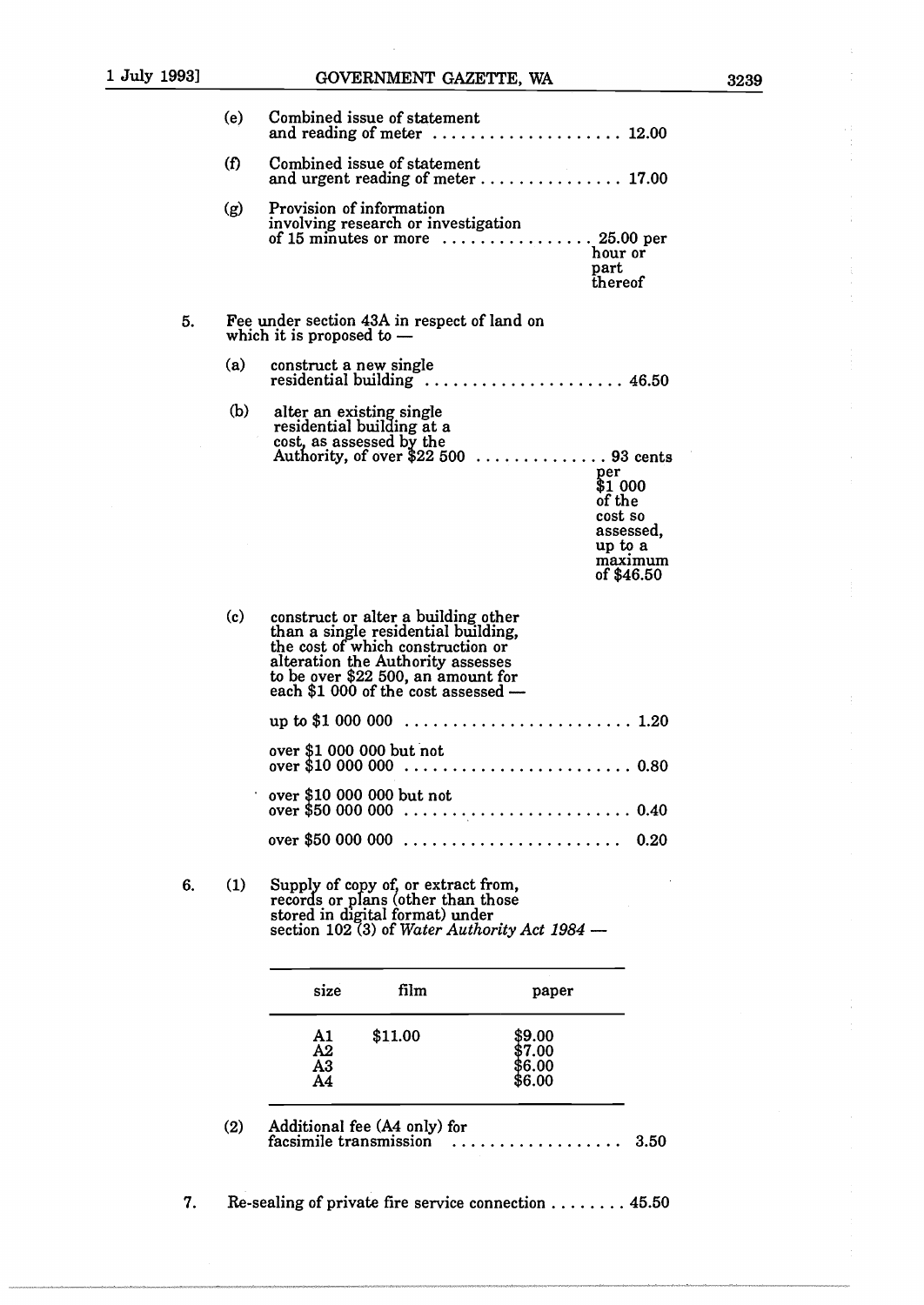| 8.  |     | Fee for relocation of water supply connection -                                         |
|-----|-----|-----------------------------------------------------------------------------------------|
|     | (a) | where the connection size is $-$                                                        |
|     |     | 132.50<br>$50 \text{ mm}$                                                               |
|     | (b) | other sizes, an amount equal to the actual<br>cost of relocation.                       |
| 9.  |     | Fee for fixing of a meter under by-law 77 $(3)$ 27.00                                   |
| 10. |     | Fee for installation of temporary<br>building standpipe  43.50                          |
| 11. |     | Fee for inspection of work $-$                                                          |
|     | (a) | single residential building $\ldots \ldots \ldots \ldots \ldots 30.00$                  |
|     | (b) | other than single residential<br>building $-$ single storey  46.50                      |
|     | (c) | other than single residential building -<br>more than one storey - fee per floor  76.50 |
| 12. |     | Fee for book of forms of -                                                              |
|     | (a) | notice and certificate of completion<br>and compliance  11.00                           |
|     | (b) | multi-entry plumbing certificate  5.50                                                  |
| 13. |     | Fees for authorization of materials,<br>fittings and fixtures -                         |
|     | (a) | application —                                                                           |
|     |     | first item of product type  165.00<br>(i)                                               |
|     |     | each additional item<br>(ii)<br>of product type  41.00                                  |
|     | (b) | examination, testing, inspection<br>or evaluation (per hour or                          |
| 14. |     | Minimum fee for application for disconnection<br>or reconnection of water supply  67.00 |
|     |     |                                                                                         |

[\* Reprinted in the Gazette of 1 May 1968 at pp. 1219-1242.<br>For amendments to 28 June 1993 see 1992 Index to Legislation of *Western Australia, Table 4, pp.284-287 and Gazette of 4 June 1993.]*

# PART 3- *COUNTRY TOWNS SEWERAGE BY-LAWS <sup>1952</sup>*

# Principal by-laws

4. In this Part the *Country Towns Sewerage By-laws 1952\** are referred to as the principal by-laws.

[\* *Reprinted in the Gazette of 9 April <sup>1968</sup> at pp. 931-978. For amendments to 28 June 1993 see 1992 Index to Legislation of Western Australia, Table 4, pp. 287-289.]*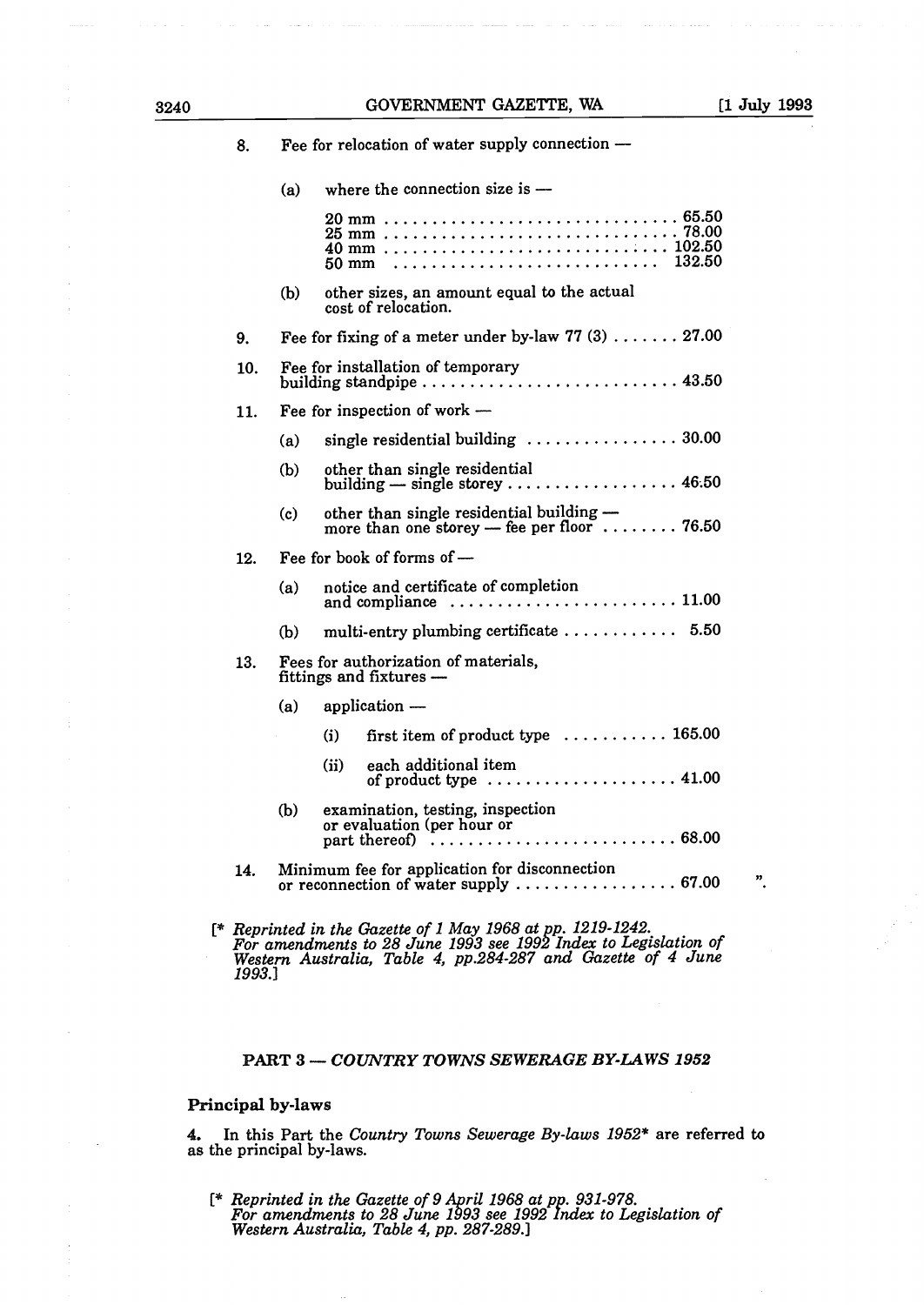$\epsilon$ 

# By-law 230 amended

- 5. By-law 230 of the principal by-laws is amended
	- (a) by inserting after the by-law designation "230." the sub-bylav designation (1); and
	- (b) by inserting after "workmen of the Minister" the following  $-$ 
		- " upon receipt of the appropriate minimum fee prescribed in Schedule C, Part LX

#### Schedule C repealed and a Schedule substituted

Schedule C to the principal by-laws is repealed and the following Schedule is substituted -

#### SCHEDULE C

# FEES

#### PART I

#### Plumbing Fees

\$ 1. For works to be connected to the sewer  $(a)$  Single residential building  $(i)$  one major fixture  $\ldots \ldots \ldots \ldots \ldots 60.00$ (ii) each additional major fixture  $\ldots \ldots \ldots$  15.00  $(iii)$  re-inspection  $\ldots \ldots \ldots \ldots \ldots \ldots \ldots$  30.00 (b) Other than single residential building  $$ single storey -  $(i)$  one major fixture  $\dots\dots\dots\dots\dots93.00$ (ii) each additional major fixture  $\ldots \ldots 31.00$ (iii) re-inspection  $\ldots \ldots \ldots \ldots \ldots \ldots \ldots$  46.50  $(c)$  Other than single residential building  $$ more than one storey  $-$  fee per floor  $(i)$  one major fixture on floor  $\dots\dots\dots\dots$  153.00 (ii) each additional major fixture on floor  $\dots\dots\dots\dots\dots\dots 51.00$ (iii) re-inspection  $\ldots \ldots \ldots \ldots \ldots \ldots \ldots$  76.50 2. For works to be connected to a septic  $tanh$  -(a) one major fixture  $\ldots$ ,  $\ldots$ ,  $\ldots$ ,  $\ldots$ ,  $36.00$ (b) each additional major fixture  $\ldots \ldots \ldots \ldots 18.00$ 3. For inspection of work under by-law  $18F -$ (a) single residential building  $\ldots \ldots \ldots \ldots \ldots 30.00$ (b) other than single residential building  $-$  single storey  $\ldots \ldots \ldots \ldots \ldots 46.50$ c) other than single residential building more than one storey — fee per floor  $\dots \dots$  76.50

Ħ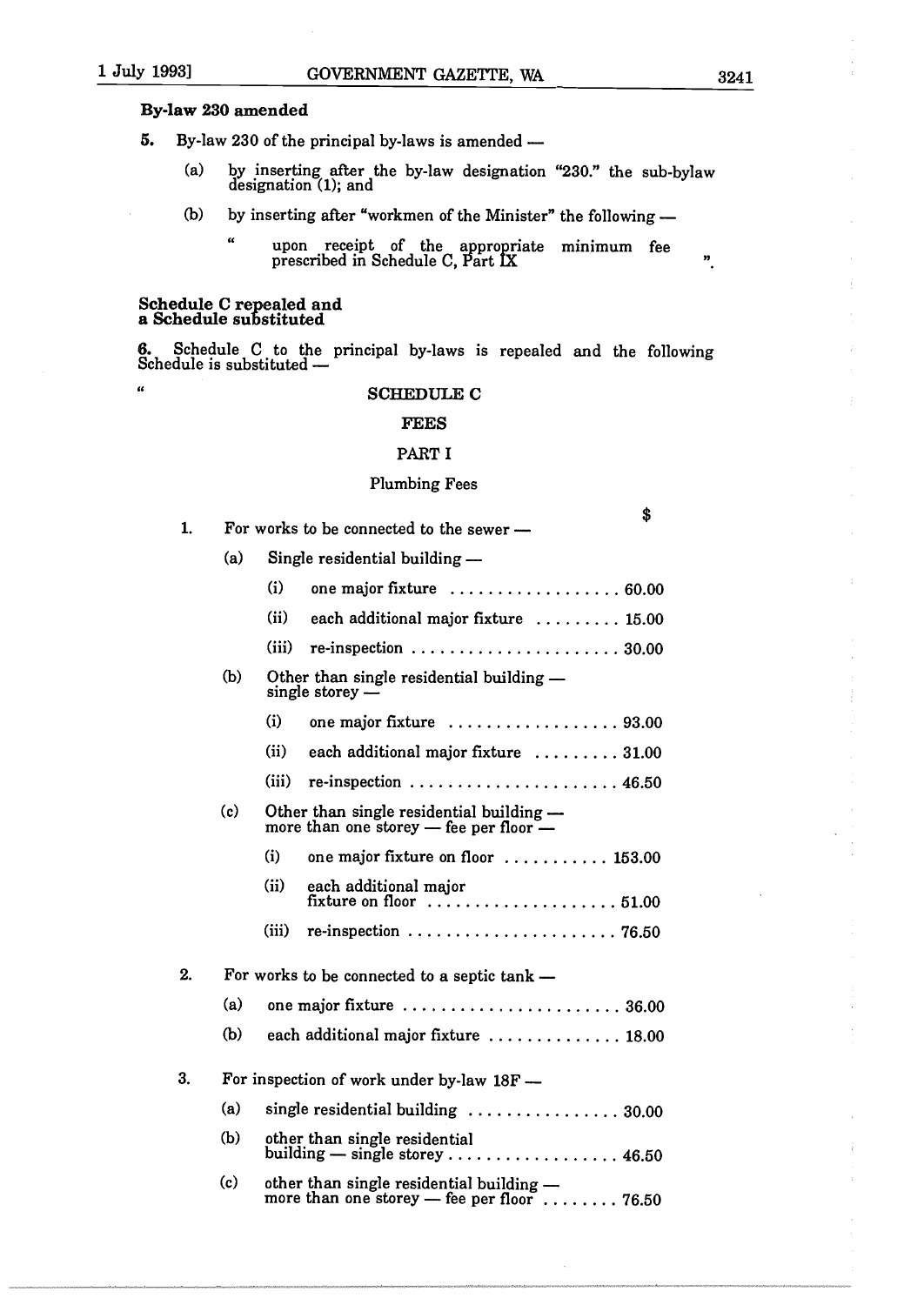# PART II

# Fees under section 41A

|     | In respect of land on which it is proposed to $-$                                                                                                                                                                                 |
|-----|-----------------------------------------------------------------------------------------------------------------------------------------------------------------------------------------------------------------------------------|
| (a) | construct a new single residential building $\dots \dots \dots$ 46.50                                                                                                                                                             |
| (b) | alter an existing single residential<br>per<br>\$1 000<br>of the<br>cost so<br>assessed,<br>up to a<br>maximum<br>of \$46.50                                                                                                      |
| (c) | construct or alter a building other<br>than a single residential building,<br>the cost of which construction or<br>alteration the Authority assesses to be<br>over \$22 500, an amount for each \$1 000<br>of the cost assessed - |
|     |                                                                                                                                                                                                                                   |
|     | over \$1 000 000 but not                                                                                                                                                                                                          |
|     | over \$10 000 000 but not                                                                                                                                                                                                         |
|     |                                                                                                                                                                                                                                   |

# PART III

Fees for copies of records, plans and diagrams

# $\mathbf{1}$ . Supply of copy of, or extract from, records or plans (other than those stored in digital format)<br>under section 102 (3) of *Water Authority Act* 1984

| size                                                    | film                                         | paper                                                                                                     |
|---------------------------------------------------------|----------------------------------------------|-----------------------------------------------------------------------------------------------------------|
| A1<br>A2<br>A3<br>A <sub>4</sub>                        | \$11.00                                      | \$9.00<br>\$7.00<br>\$6.00<br>\$6.00                                                                      |
|                                                         |                                              | Property sewer diagram (per A4 copy)                                                                      |
| Additional fee (A4 only) for<br>facsimile transmission. |                                              |                                                                                                           |
|                                                         | PART IV                                      |                                                                                                           |
|                                                         | Statements and information                   |                                                                                                           |
|                                                         |                                              | Furnishing a copy of any portion of the records<br>kept under s.69A of the Water Authority Act 1984  7.00 |
|                                                         | Providing answers to orders and requisitions | in relation to land                                                                                       |

3. Providing information that involves research or investigation of 15 minutes or more (per hour or part thereof)  $\ldots$   $\ldots$   $\ldots$   $\ldots$   $\ldots$   $\ldots$   $\ldots$   $\ldots$   $\ldots$   $\ldots$   $\ldots$   $\ldots$   $\ldots$   $\ldots$   $\ldots$   $\ldots$   $\ldots$   $\ldots$   $\ldots$   $\ldots$   $\ldots$   $\ldots$   $\ldots$ 

÷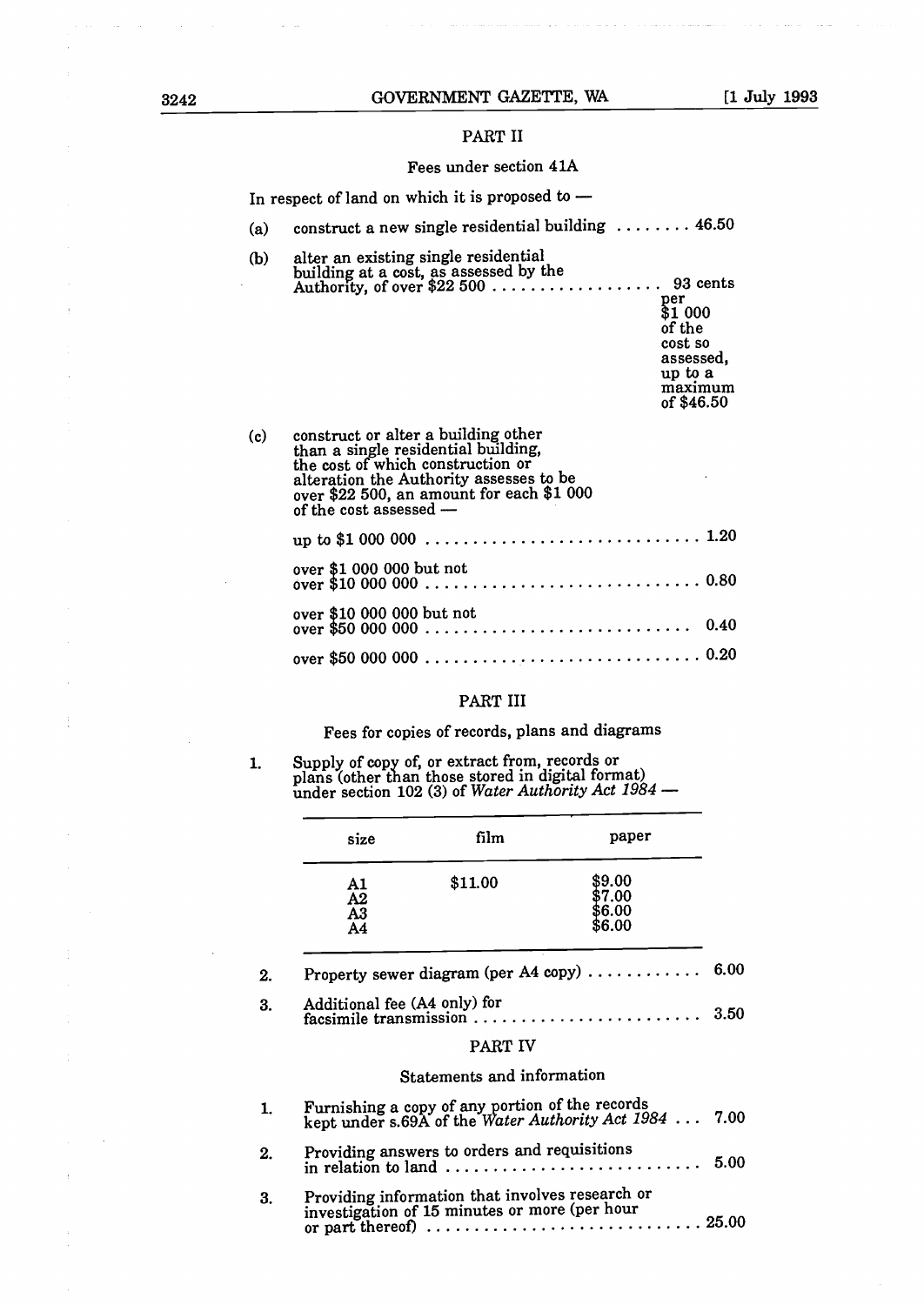# PART V

# Plumber's examinations and licences

|    | Water supply and sanitary plumber's examination -                                    |
|----|--------------------------------------------------------------------------------------|
|    | first subject $\ldots \ldots \ldots \ldots \ldots \ldots \ldots \ldots \ldots 35.00$ |
|    | for each additional subject $\ldots \ldots \ldots \ldots 22.50$                      |
| 2. | Issue of water supply and sanitary plumber's licence -                               |
|    | per quarter (or part thereof) $\ldots \ldots \ldots \ldots \ldots$ 23.50             |
| 3. | Renewal of water supply and sanitary plumber's<br>licence                            |

# PART VI

# Fees for books of forms

|    | Book of forms of notice and certificate of<br>completion and compliance $\ldots \ldots \ldots \ldots \ldots \ldots$ 11.00 |  |
|----|---------------------------------------------------------------------------------------------------------------------------|--|
| 2. |                                                                                                                           |  |

# PART WI

# Fees for authorization of materials, fittings and fixtures

| $\mathbf{1}$ |     | Application fee —                                                                                                     |
|--------------|-----|-----------------------------------------------------------------------------------------------------------------------|
|              | (a) | for first item of product type $\dots \dots \dots \dots$ 165.00                                                       |
|              | (b) | for each additional item of product $\ldots \ldots \ldots$ 41.00                                                      |
| 2.           |     | Examination, testing, inspection or evaluation<br>(per hour or part thereof) $\dots\dots\dots\dots\dots\dots$ . 68.00 |

# PART VIII

# Fees for the provision of plan sheets for preparation of diagrams of property sewer installations

| 3. Al size (per sheet) $\ldots$ $\ldots$ $\ldots$ $\ldots$ $\ldots$ $\ldots$ $\ldots$ $\ldots$ 1.20 |  |
|-----------------------------------------------------------------------------------------------------|--|

# PART IX

# Minimum fees for installation of sewer junction By-law 230

|  | 2. 150mm sewer junction $\ldots \ldots \ldots \ldots \ldots \ldots \ldots 264.00$ ". |  |
|--|--------------------------------------------------------------------------------------|--|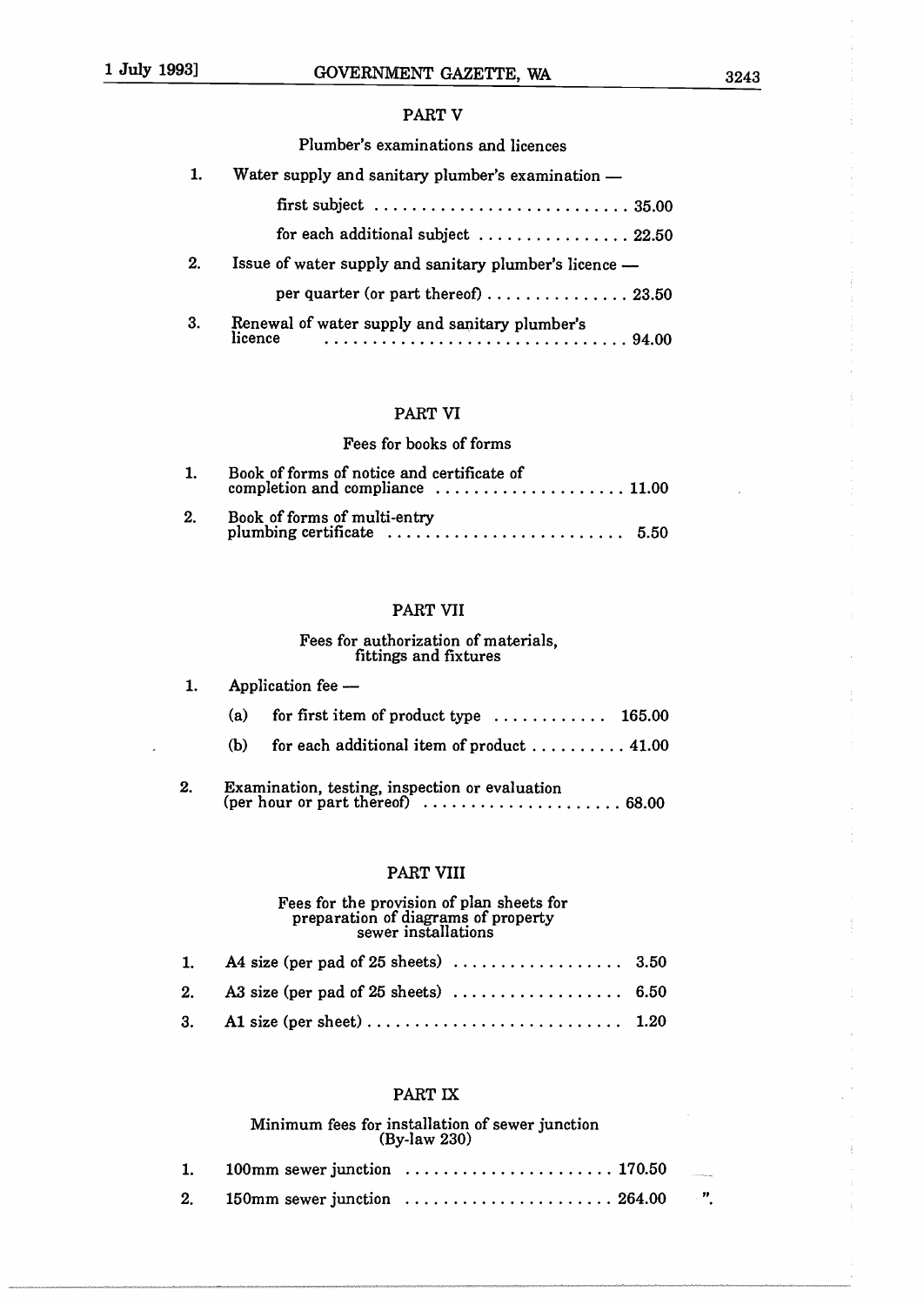$\sim 10^{-1}$  and

# PART 4- *METROPOLITAN WATER AUTHORITY MISCELLANEOUS BY-LAWS 1982*

# Principal by-laws

7. In this Part the *Metropolitan Water Authority Miscellaneous By-laws 1982\** are referred to as the principal by-laws.

[\* *Published in the Gazette of 18 June 1982 at pp. 2025-2029. For amendments to 28 June 1993 see 1992 Index to Legislation of Western Australia, Table 4, pp. 290-291.]*

# Schedule *2* repealed and a Schedule substituted

8. Schedule 2 to the principal by-laws is repealed and the following Schedule is substituted -

# " SCHEDULE 2

#### CHARGES

1. Meter testing deposit  $-$ 

Meter size  $-$ 

 $\hat{\mathbf{s}}$ 

| 75 mm and over  134.00 |  |  |  |  |  |  |  |  |  |  |  |  |  |
|------------------------|--|--|--|--|--|--|--|--|--|--|--|--|--|

- 2. Charges for fixing water supply and fire-fighting connections -
	- (a) fix water supply connection  $-$ 
		- $(i)$  where the connection size is  $-$

- (ii) other sizes, an amount equal to the actual cost of fixing the connection.
- (b) fix fire-fighting connection  $-$ 
	- (i) not within the central business districts as described in Schedule 3 -
		- 100 mm 4 000.00 150 mm 4 750.00
	- (ii) within the central business districts as described in Schedule 3, an amount equal to the actual cost of fixing the connection.

3. Charge for —

| reconnection  46.50                                  |
|------------------------------------------------------|
| Charge for relocation of water supply connection $-$ |

(a) where the connection size is  $-$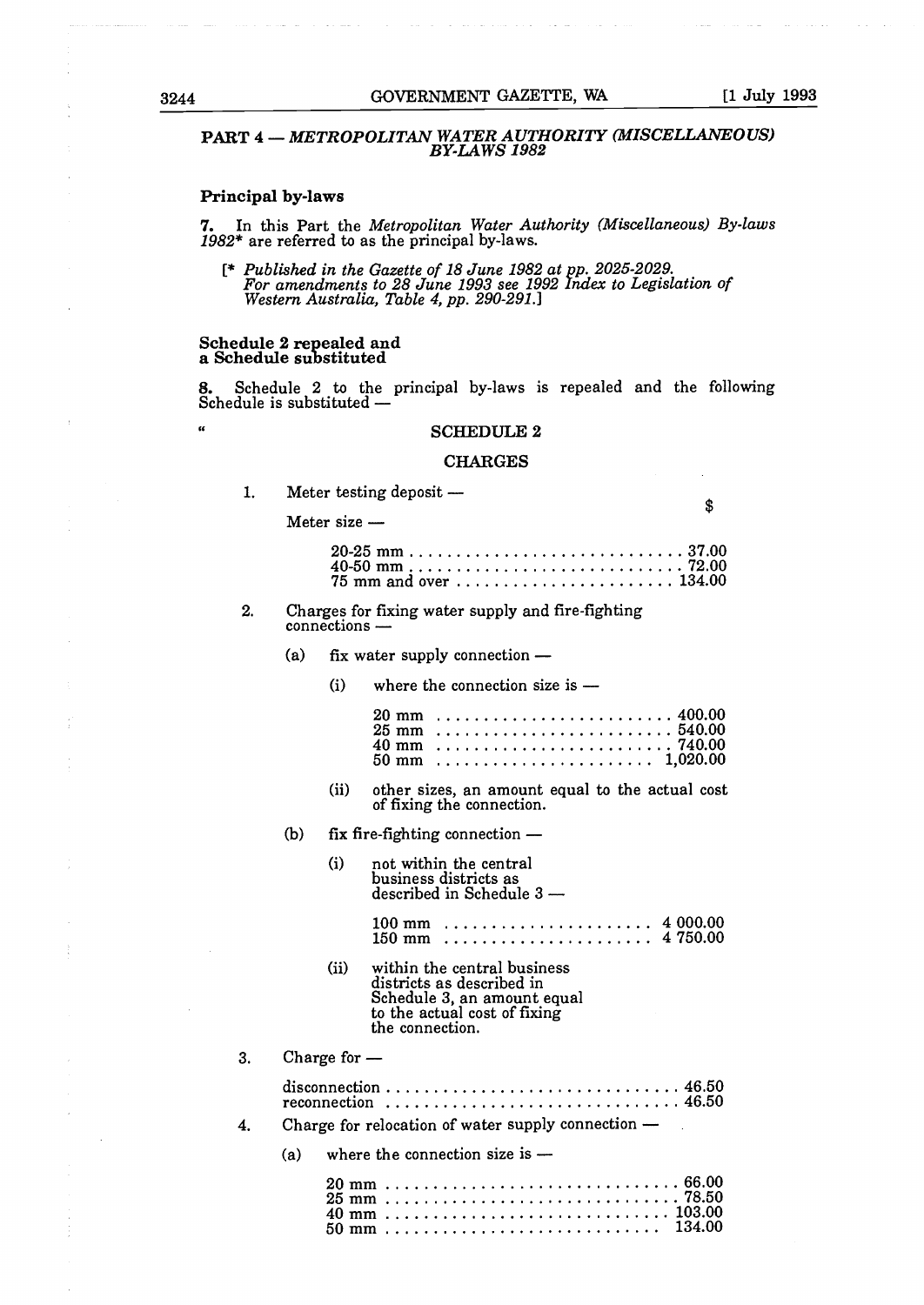$\alpha$ 

 $\ddot{\phantom{0}}$ 

 $\mathbf{A}$ 

(b) other sizes, an amount equal to the actual cost of relocation.

# Schedule 6 repealed and a Schedule substituted

9. Schedule 6 to the principal by-laws is repealed and the following Schedule is substituted -

# SCHEDULE 6

# FEES

1. Single requests

| Issue of statement $\ldots \ldots \ldots \ldots \ldots \ldots$ 7.00<br>Reading of meter<br>Reading of meter (special)<br>Orders and requisitions<br>Critics and requisitions<br>Critics and requisitions<br>Critics and requisitions<br>Critics and requisitions<br>Critics by the base of the base of the base of the bas | Φ |
|----------------------------------------------------------------------------------------------------------------------------------------------------------------------------------------------------------------------------------------------------------------------------------------------------------------------------|---|
| Combined requests -                                                                                                                                                                                                                                                                                                        |   |
| Issue of statement plus reading                                                                                                                                                                                                                                                                                            |   |
| Provision of information involving research<br>or investigation of 15 minutes or more                                                                                                                                                                                                                                      |   |

2. (1) Supply of copy of, or extract from, records or plans (other than those stored in digital format) under<br>section 102 (3) of *Water Authority Act 1984* -

| size                                  | film    | paper                                |
|---------------------------------------|---------|--------------------------------------|
| A1<br>$\overline{\rm A2}$<br>A3<br>A4 | \$11.00 | \$9.00<br>\$7.00<br>\$6.00<br>\$6.00 |

|    | (2) | Property sewer diagram (per A4 copy) $\ldots \ldots$ 6.00                                                                                                            |
|----|-----|----------------------------------------------------------------------------------------------------------------------------------------------------------------------|
|    | (3) | Additional fee (A4 only) for<br>facsimile transmission<br>3.50                                                                                                       |
| 3. |     | Hydrant standpipes -                                                                                                                                                 |
|    | (a) |                                                                                                                                                                      |
|    | (b) | hire fee for month or part of month —                                                                                                                                |
|    |     | $large$ standpipe $-$<br>low volume (not metered)  92.00<br>medium volume (not metered)  245.50<br>high volume (metered) $\ldots \ldots \ldots \ldots \ldots$ 432.00 |
| 4. | (a) | Reconnection  46.50                                                                                                                                                  |
|    | (b) | Restoration of water supply  46.50                                                                                                                                   |
| 5. |     | Fee under section 148 of Metropolitan Water<br>Supply, Sewerage, and Drainage Act 1909 in<br>respect of land on which it is proposed to $-$                          |
|    | (a) | construct a new single<br>residential building  46.50                                                                                                                |

 $\mathcal{L}$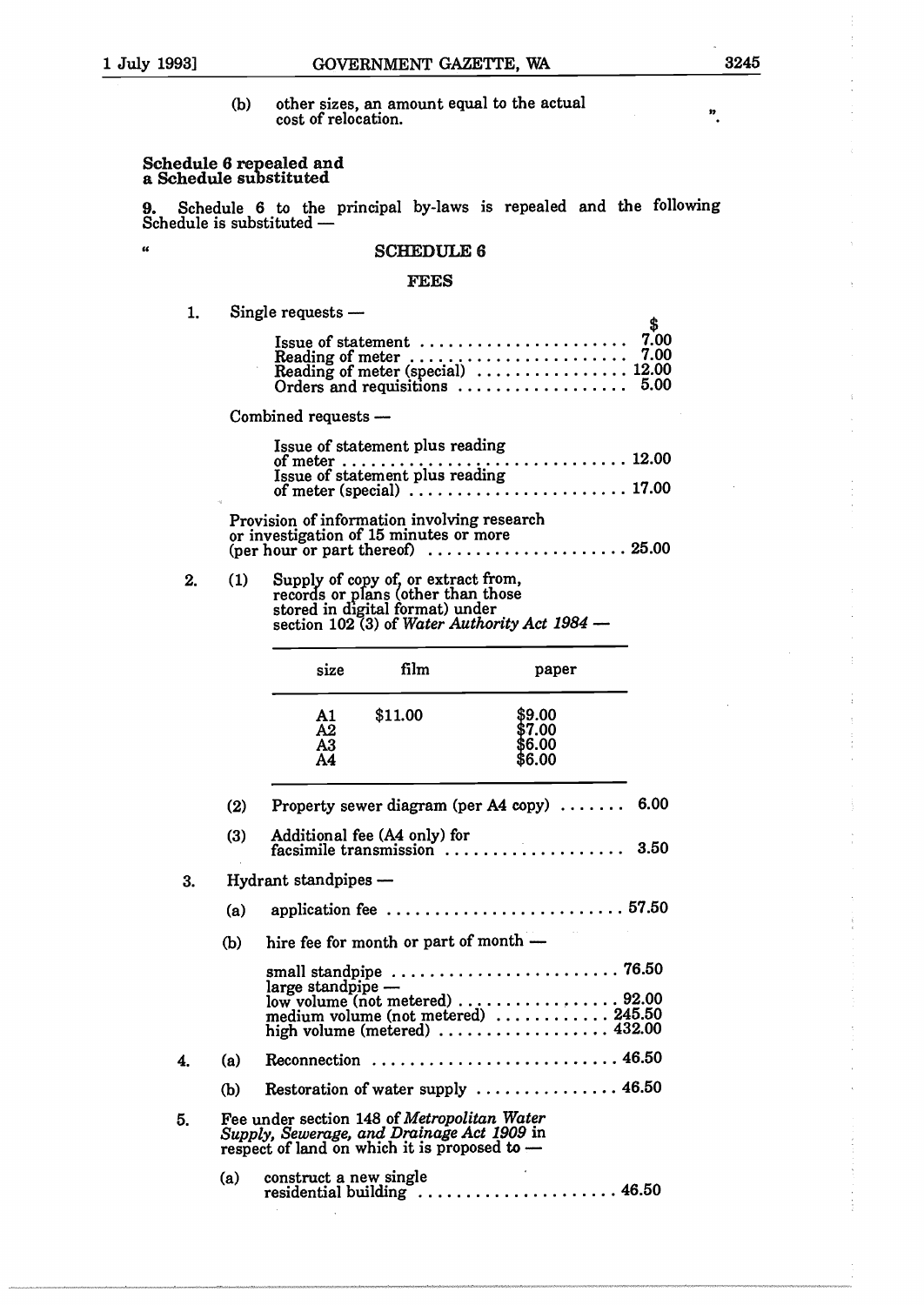$\pmb{\mathcal{D}}$ 

(b) alter an existing single residential building at a cost, as assessed by the Authority, of over \$22 500 *1.44*

per \$1 000 of the cost so assessed, up to a maximum of \$46.50

|    | (c) | construct or alter a building other than a<br>single residential building, the cost of<br>which construction or alteration the<br>Authority assesses to be over \$22 500, an<br>amount for each \$1 000 of the cost assessed — |  |  |  |
|----|-----|--------------------------------------------------------------------------------------------------------------------------------------------------------------------------------------------------------------------------------|--|--|--|
|    |     | up to \$1 000 000<br>1.50                                                                                                                                                                                                      |  |  |  |
|    |     | over \$1 000 000 but not<br>1.00                                                                                                                                                                                               |  |  |  |
|    |     | over \$10 000 000 but not                                                                                                                                                                                                      |  |  |  |
|    |     | over \$50 000 000  0.25                                                                                                                                                                                                        |  |  |  |
| 6. |     | Fee for application for disconnection or<br>reconnection of water supply (on redevelopment<br>33                                                                                                                               |  |  |  |

#### PART 5- *METROPOLITAN WATER SUPPLY, SEWERAGE AND DRAINAGE BY-LAWS 1981*

# Principal by-laws

10. In this Part the *Metropolitan Water Supply, Sewerage and Drainage By laws 1981\** are referred to as the principal by-laws.

[\* *Reprinted in the Gazette of <sup>11</sup> December 1986 at pp.4557-4800. For amendments to 28 June 1993 see 1992 Index to Legislation of Australia, Table 4, pp.292-293 and Gazette of 4 May* 1993.]

#### By-law 27.3.2 amended

 $\alpha$ 

- 11. By-law 27.3.2 of the principal by-laws is amended -
	- (a) in paragraph (b) by deleting ", of which one shall bear the stamped approval of the relevant local authority"; and
	- (b) by inserting after paragraph (c) the following clause  $-$ 
		- Where any change to the siting of the building is made prior to local authority approval, or where local authority approval is conditional upon any change to the siting of the building, the plans (showing the proposed re-siting) shall be resubmitted to the Authority prior to any work starting on the building.

# By-law 27.6 amended

- 12. By-law 27.6 of the principal by-laws is amended
	- (a) by deleting", of which one shall bear the stamped approval of the local authority,"; and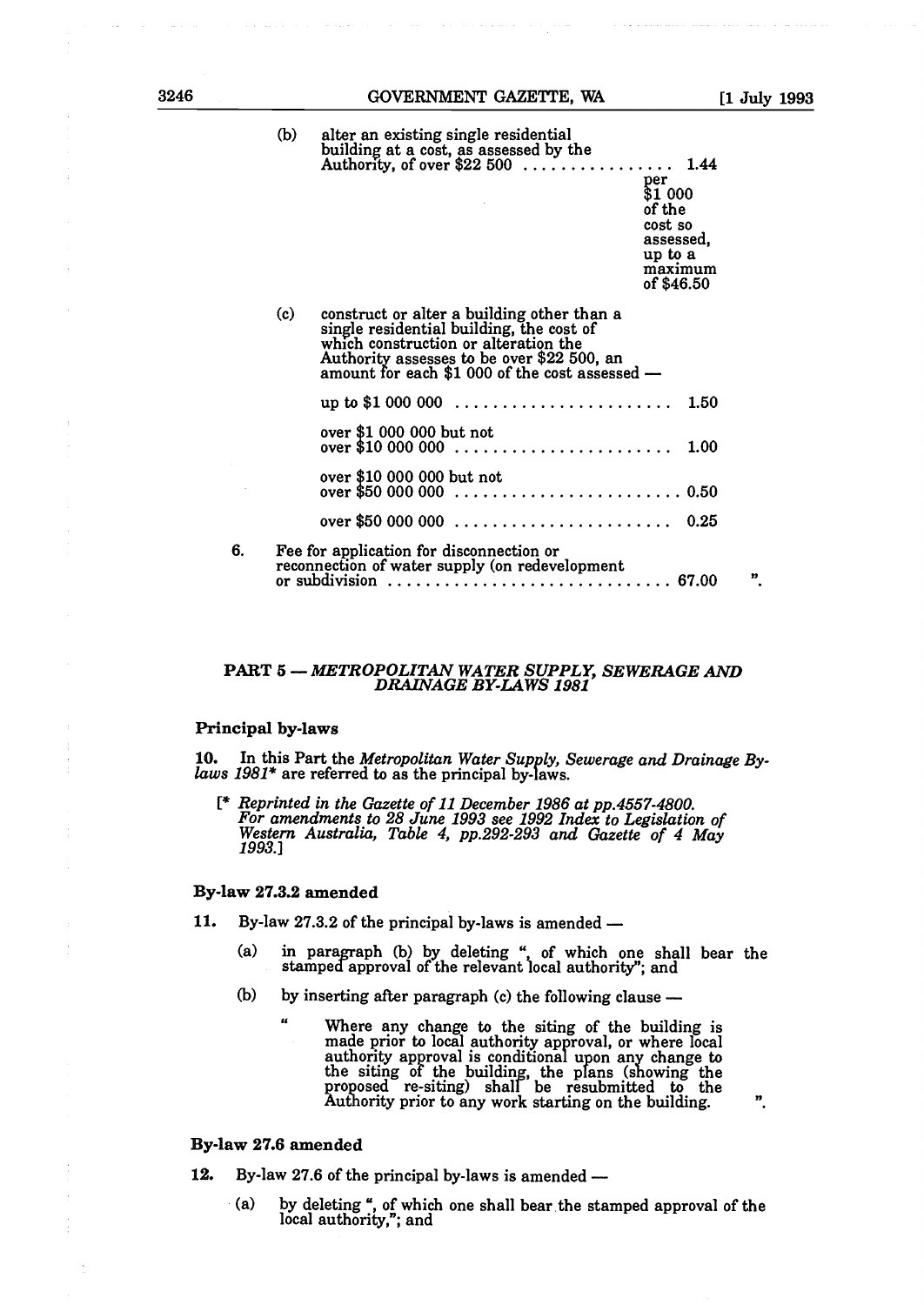$\overline{\phantom{a}}$ 

 $\alpha$ 

\$

- (b) by inserting after "supplied." the following clause  $-$ 
	- Where any change to the siting of the building is made prior to local authority approval, or where local authority approval is conditional upon any change to the siting of the building, the plans (showing the proposed re-siting) shall be resubmitted to the Authority prior to any work starting on the building.

# Schedule C repealed and a Schedule substituted

13. Schedule C to the principal by-laws is repealed and the following Schedule is substituted -

#### SCHEDULE C

#### **FEES**

- Fees to be paid in respect of proposals to carry  $\mathbf{1}$ out plumbing works -
	- (a) For works to be connected to the sewer  $-$
- $(i)$  Single residential building  $(A)$  one major fixture  $\ldots \ldots \ldots \ldots \ldots 60.00$ (B) each additional major fixture ................... 15.00  $(C)$  re-inspection  $\ldots \ldots \ldots \ldots \ldots$  30.00 (ii) Other than single residential  $building - single storey (A)$  one major fixture  $\ldots \ldots \ldots \ldots$  93.00 (B) each additional major fixture ................... 31.00  $(C)$  re-inspection  $\ldots \ldots \ldots \ldots \ldots$  46.50 (iii) Other than single residential building - more than one storey - fee per floor - (A) one major fixture on floor  $\dots$ . 153.00 (B) each additional major fixture on floor  $\dots\dots\dots\dots\dots 51.00$ C re-inspection 76.50 (b) For works to be connected to a septic  $tanh$  -- $(i)$  one major fixture  $\ldots \ldots \ldots \ldots \ldots$  36.00  $(ii)$  each additional major fixture  $\ldots \ldots \ldots$  18.00 2. Fee for installation of sewer junction -100 mm sewer junction ........................... 170.50 150 mm sewer junction  $\ldots \ldots \ldots \ldots \ldots \ldots$  264.00 3. Fees for authorization of materials, fittings and fixtures - $(a)$  application —
	- (i) first item of product type  $\dots \dots \dots \dots 165.00$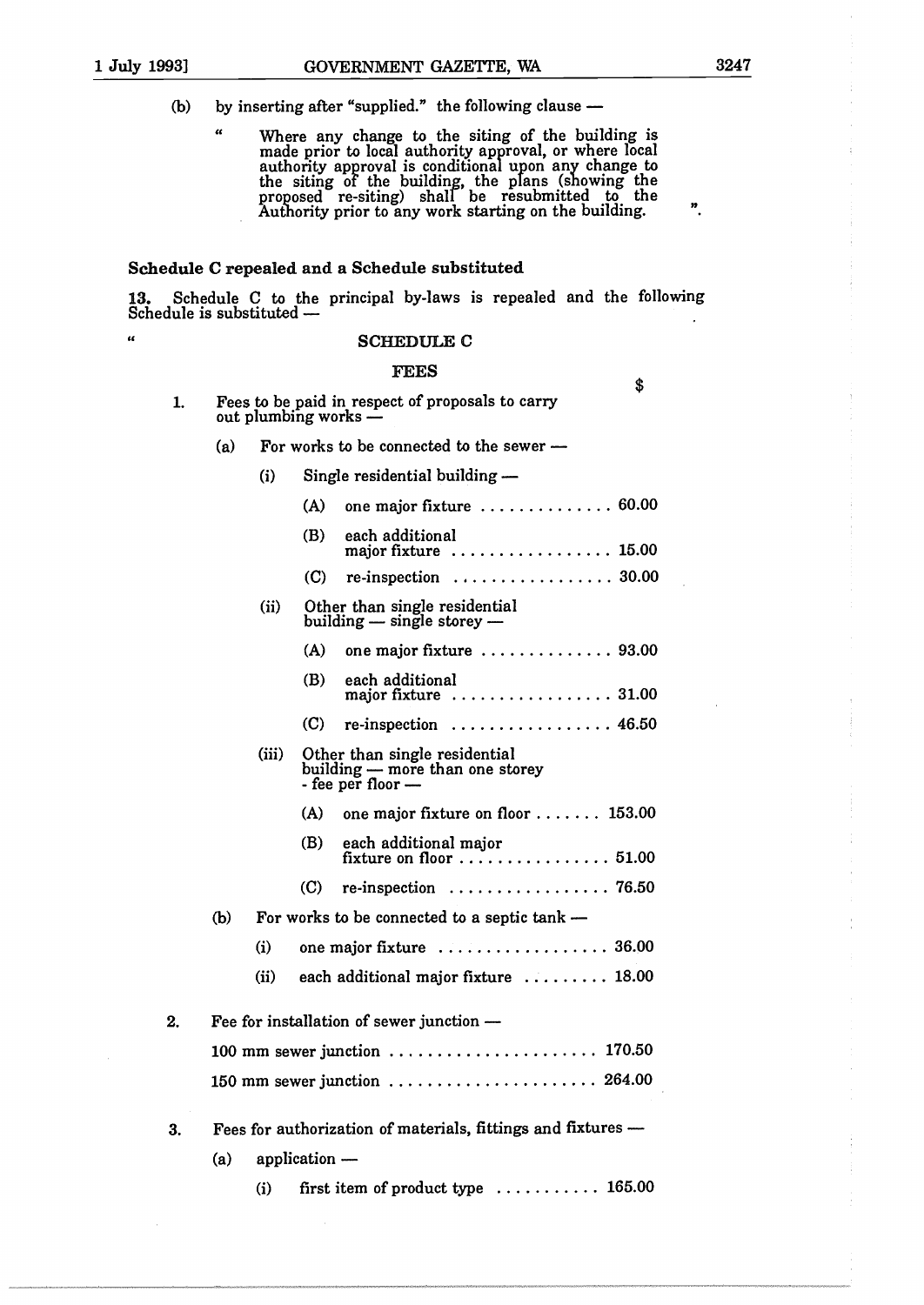| 3248 |     |     | GOVERNMENT GAZETTE, WA                                                                                                 | [1 July 199: |
|------|-----|-----|------------------------------------------------------------------------------------------------------------------------|--------------|
|      |     |     | (ii)<br>each additional item of product type $\ldots$ 41.00                                                            |              |
|      |     | (b) | examination, testing, inspection or<br>evaluation (per hour or part thereof) $\ldots \ldots \ldots$ 68.00              |              |
|      | 4.  |     | Fee for plumber's examination -                                                                                        |              |
|      |     |     | first subject $\dots \dots \dots \dots \dots \dots \dots \dots \dots \dots 35.00$                                      |              |
|      |     |     | each additional subject  22.50                                                                                         |              |
|      | 5.  |     | Fee for $-$                                                                                                            |              |
|      |     | (a) | issue of a Water Supply and Sanitary Plumber's<br>Licence or Water Supply Plumber's Licence -                          |              |
|      |     |     | per quarter (or part thereof)  23.50                                                                                   |              |
|      |     | (b) | renewal of a Water Supply and Sanitary<br>Plumber's Licence or Water Supply<br>Plumber's Licence  94.00                |              |
|      | 6.  |     | Fee for installation of meter under by-law 6.7.1A  27.00                                                               |              |
|      | 7.  |     | Fee for installation of temporary                                                                                      |              |
|      | 8.  |     | Fee for inspection of work $-$                                                                                         |              |
|      |     | (a) | single residential building  30.00                                                                                     |              |
|      |     | (b) | other than single residential<br>building $-$ single storey  46.50                                                     |              |
|      |     | (c) | other than single residential building -<br>more than one storey $-$ fee per floor $\dots \dots$ 76.50                 |              |
|      | 9.  |     | Fee for book of forms of -                                                                                             |              |
|      |     | (a) | notice and certificate of completion<br>and compliance $\ldots \ldots \ldots \ldots \ldots \ldots \ldots \ldots 11.00$ |              |
|      |     | (b) | multi-entry plumbing certificate  5.50                                                                                 |              |
|      | 10. |     | Fees for the provision of plan sheets for<br>preparation of diagrams of property<br>sewer installations -              |              |
|      |     | (a) |                                                                                                                        |              |
|      |     | (b) | A3 size (per pad of 25 sheets) $\ldots \ldots \ldots \ldots$ 6.50                                                      |              |
|      |     | (c) |                                                                                                                        | "            |
|      |     |     | TION IDDIC IMION DICHOVER WY                                                                                           |              |

# PART 6- *CARNARVON IRRIGATION DISTRICT BY-LAWS*

# Principal by-laws

المتعاون المتعاونات المتماري

 $\mathcal{L}_{\mathcal{A}}$  $\sim 10^{11}$  km s  $^{-1}$  $\overline{\phantom{a}}$ 

 $\overline{z}$ 

 $\frac{1}{2}$ 

 $\frac{1}{2}$ 

 $\bar{\phantom{a}}$ 

÷,

 $\mathcal{A}(\mathbf{x})$  , and  $\mathcal{A}(\mathbf{x})$ 

 $\Delta\omega$  . The second contract  $\omega$ 

 $\bar{\chi}$  ,  $\bar{\chi}$ 

 $\omega$  ,  $\omega$  ,  $\omega$  ,  $\omega$  , and  $\omega$ 

is.<br>Santa

a cons

 $\bar{\bar{z}}$ 

14. In this Part the *Carnarvon Irrigation District Bylaws\** are referred to as the principal by-laws.

*[\* Published in the Gazette of 2 July <sup>1962</sup> at pp. 1695-1698. For amendments to 28 June 1993 see 1992 Index to Legislation of Western Australia, Table 4, pp.295-296.]*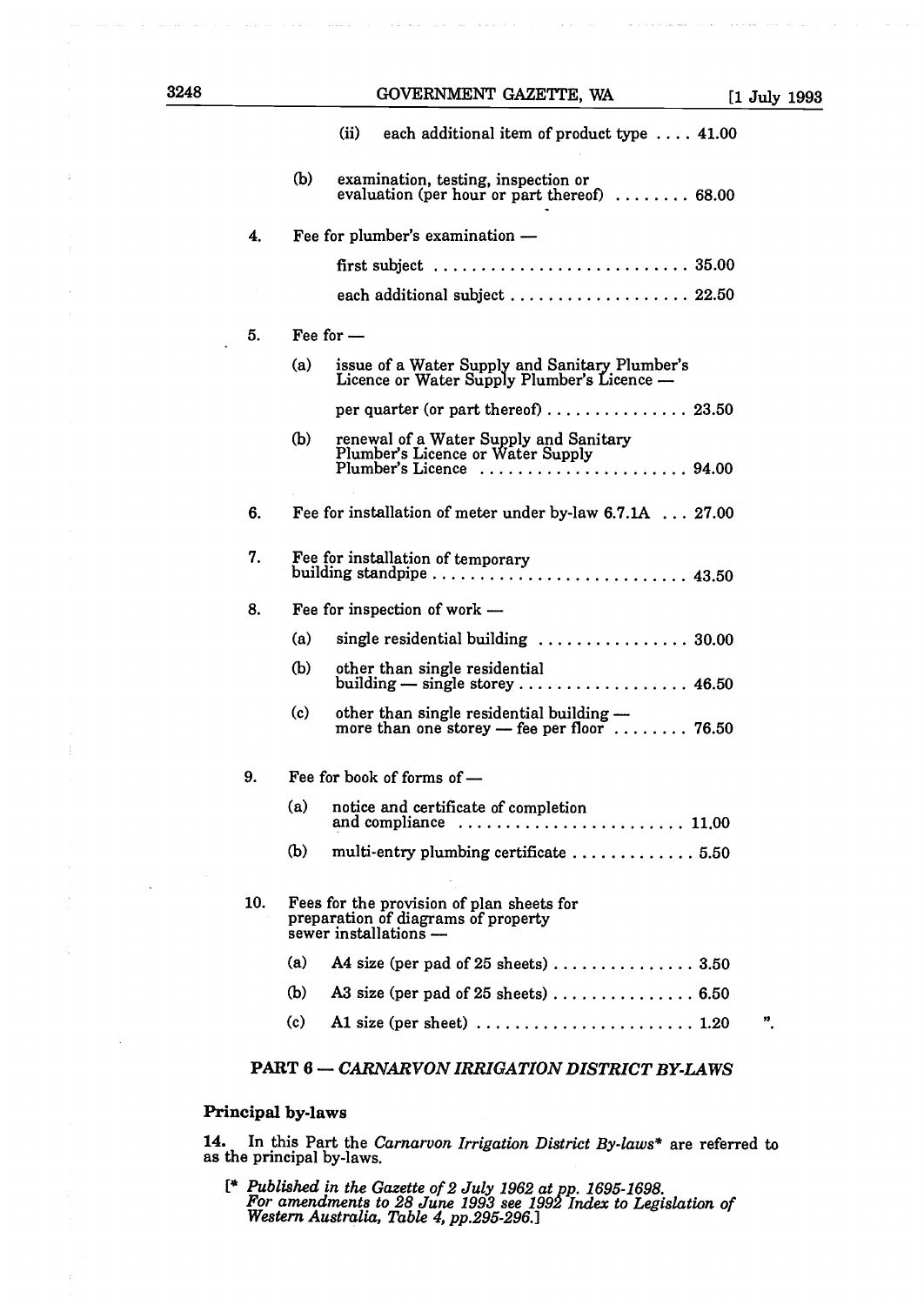# By-law 15 inserted

15. The principal by-laws are amended by inserting before by-law 16 the following  $b\bar{y}$ -law  $-$ 

#### $\mu$ Additional supply points

15. (1) The owner of property within the District may apply in writing to the Authority to have additional supply points provided to his land by the Authority.

Upon receiving an application in accordance with subbylaw (1), the Authority may -

- (a) allow additional supply points to be provided upon such terms as it may determine from time to time; or
- (b) refuse to allow additional supply points to be provided

at its discretion.

### Schedule repealed and a Schedule substituted

16. The Schedule to the principal by-laws is repealed and the following Schedule is substituted -

 $\overline{a}$ 

#### SCHEDULE

[by-law 19]

Minimum fee for testing a meter

Meter Size Fee

 $20-25$  mm  $\ldots$ ...........\$37.00<br>40-50 mm  $\ldots$ ..........\$72.00  $40-50$  mm  $\ldots$   $\ldots$   $\ldots$   $\frac{105}{200}$ 75 mm and over \$134.00 ".

# PART 7- *ORD IRRIGATION DISTRICT BY-LAWS*

#### Schedule amended

 $\boldsymbol{v}$ 

17. The Schedule to the *Ord Irrigation District Bylaws\** is amended by deleting " $$9.00"$  and substituting the following -

**"** \$9.25

[\* *Published in the Gazette of 18 July 1963 at pp. 2044-2048. For amendments to 28 June 1993 see 1992 Index to Legislation of Western Australia, Table 4, pp.296-298.]*

# PART 8- *PRESTON VALTEY IRRIGATION DISTRICT BY-LAWS*

# Schedule amended

18. The Schedule to the *Preston Valley Irrigation District Bylaws\** is amended -

- (a) in item 1 by deleting " $$2.50"$  and substituting the following -
	- **"** \$3.00 "; and

 $\boldsymbol{n}$